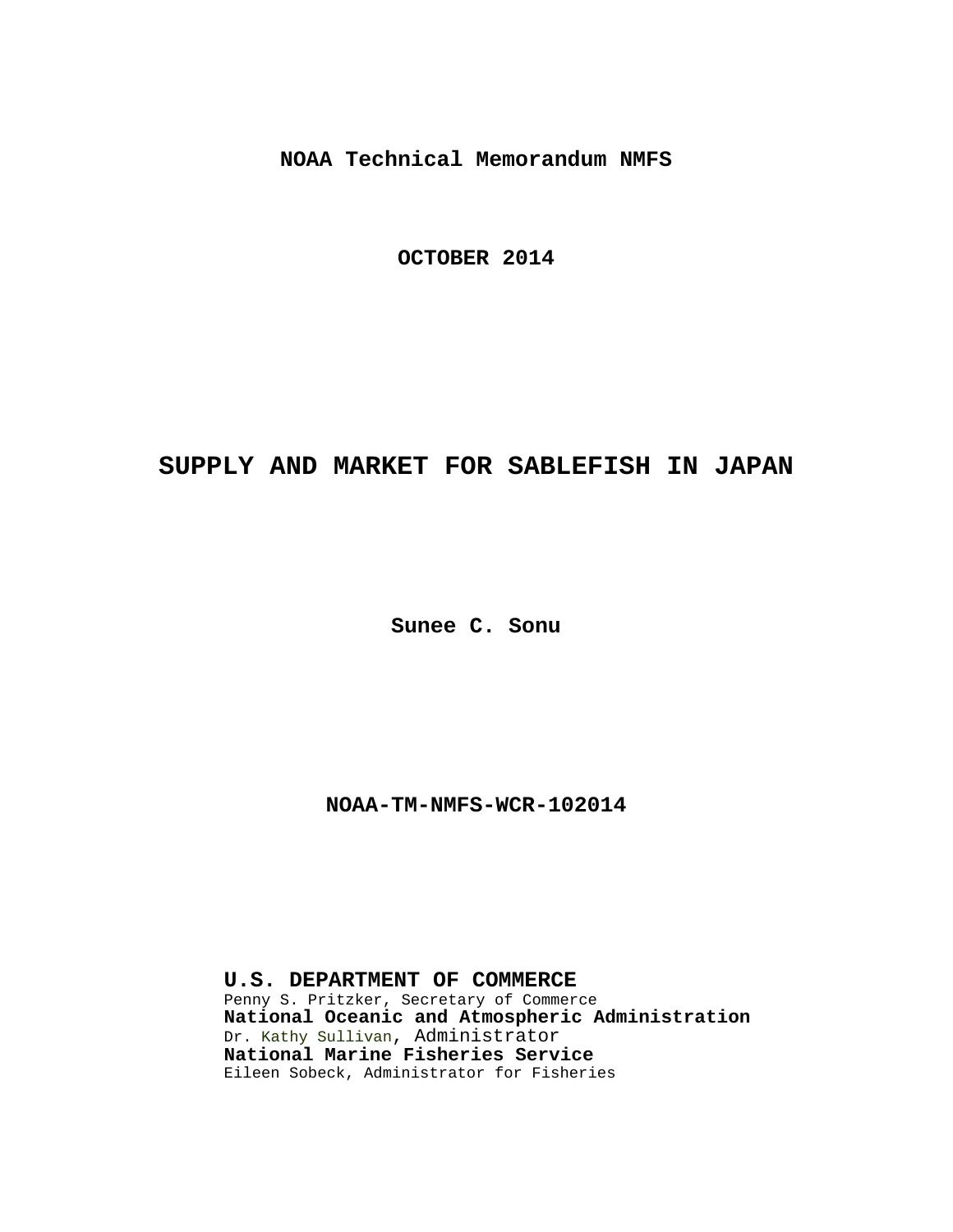# **TABLE OF CONTENTS**

| ii<br>LIST OF<br>TABLES.                                                                                                                                                                                                                               |
|--------------------------------------------------------------------------------------------------------------------------------------------------------------------------------------------------------------------------------------------------------|
| iii<br>LIST OF FIGURES                                                                                                                                                                                                                                 |
| iii<br>LIST OF APPENDICES                                                                                                                                                                                                                              |
| iv<br>EXECUTIVE SUMMARY                                                                                                                                                                                                                                |
| INTRODUCTION<br>$\mathbf 1$                                                                                                                                                                                                                            |
| WORLD FISHERY<br>$\mathbf{1}$                                                                                                                                                                                                                          |
| 6<br>JAPANESE FISHERY.<br><b><i>Contract Contract</i></b>                                                                                                                                                                                              |
| 12<br>IMPORTS                                                                                                                                                                                                                                          |
| 19.<br><b>SUPPLIERS</b><br>$\mathbf{r}$ , $\mathbf{r}$ , $\mathbf{r}$ , $\mathbf{r}$ , $\mathbf{r}$ , $\mathbf{r}$ , $\mathbf{r}$ , $\mathbf{r}$<br>19<br>United States.<br>19<br>Canada                                                               |
| 36<br>SUPPLY.                                                                                                                                                                                                                                          |
| 38<br>CONSUMPTION                                                                                                                                                                                                                                      |
| 39<br>MARKET.                                                                                                                                                                                                                                          |
| 47<br>REFERENCES.                                                                                                                                                                                                                                      |
| 49<br>APPENDICES.<br>$\frac{1}{2}$ . The contribution of the contribution of the contribution of the contribution of the contribution of the contribution of the contribution of the contribution of the contribution of the contribution of the contr |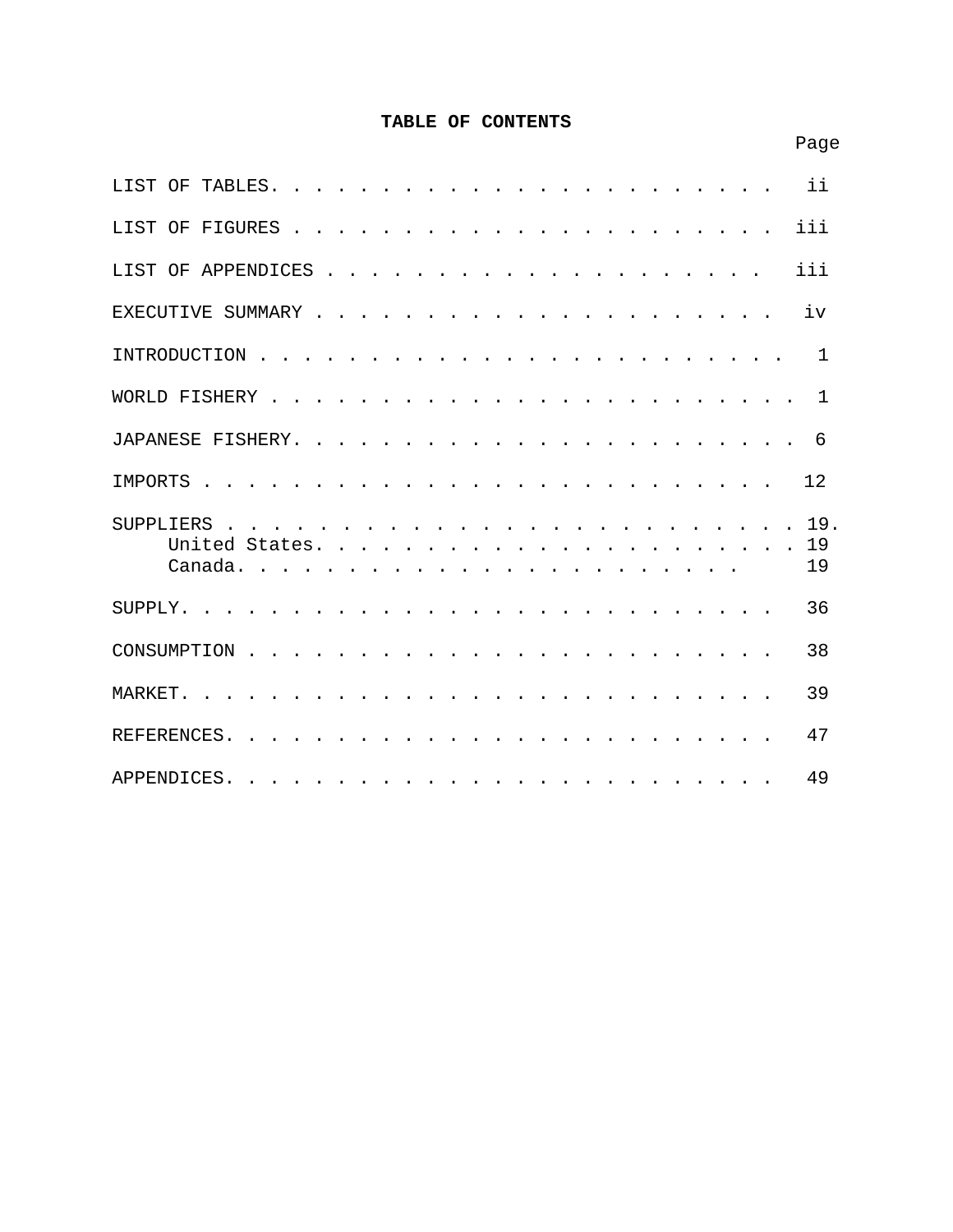# **LIST OF TABLES**

| Page<br>World sablefish catches by country, 1958-20125                                                           | 1.    |
|------------------------------------------------------------------------------------------------------------------|-------|
|                                                                                                                  |       |
| Japanese annual sablefish catches by area, 1958-19998                                                            | $2$ . |
| Japanese imports of fresh and frozen dressed sablefish                                                           | 3.    |
| Japanese imports of fresh and frozen dressed sablefish                                                           | $4$ . |
| Japanese annual import volumes, imports value and<br>average nominal import prices of sablefish, 1987-2013<br>17 | 5.    |
| United States exports of sablefish by country<br>of destination, by volume, 1981-201320                          | б.    |
| United States exports of sablefish by country of<br>destination, by value, 1987-201325                           | 7.    |
| Canada's exports of sablefish by country of<br>destination, by volume, $1992-2013$ 30                            | 8.    |
| Canada's exports of sablefish by country of<br>of destination, by value, 1992-201333                             | 9.    |
| Japanese imports of sablefish in round weight,                                                                   | 10.   |
| Monthly and annual sales volume of frozen dressed<br>sablefish at Tokyo Central Wholesale Market,                | 11.   |
| Monthly and annual average wholesale prices of<br>frozen dressed sablefish at Tokyo Central Wholesale            | 12.   |
| Japanese imports of frozen mero<br>(Dissostichus eleginoides), 2012-201346                                       | 13.   |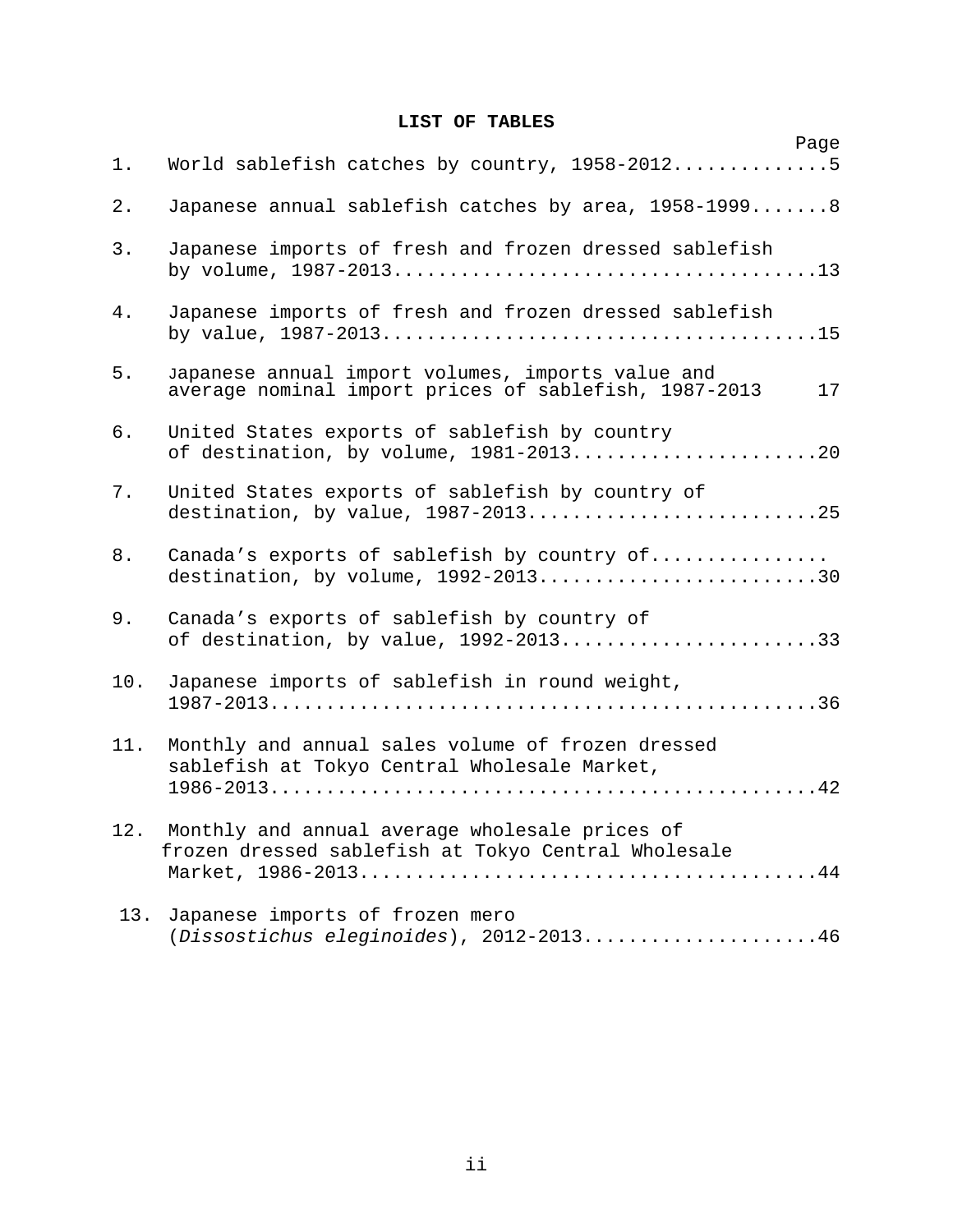## **LIST OF FIGURES**

|       | 1. World annual sablefish catches, 1958-2012 3                                                                    | Page |
|-------|-------------------------------------------------------------------------------------------------------------------|------|
| 2.    | United States landings of sablefish by state, 1915-19984                                                          |      |
| 3.    | Japanese annual sablefish catches by area, 1958-1999 7                                                            |      |
| $4$ . | Japanese annual import volume and average nominal import                                                          |      |
| 5.    | Japanese annual import volumes and annual sales volumes<br>of frozen dressed sablefish at Tokyo Central Wholesale |      |
| 6.    | Japanese annual import volumes and average wholesale<br>prices of sablefish at Tokyo Central Wholesale Market,    |      |

# **LIST OF APPENDICES**

| $\perp$ . |  |  | Monthly and annual average exchange rate applied to                                                      |  |  |
|-----------|--|--|----------------------------------------------------------------------------------------------------------|--|--|
|           |  |  | Japanese imports, $1976 - 2013 \ldots \ldots \ldots \ldots \ldots \ldots \ldots \ldots \ldots \ldots 49$ |  |  |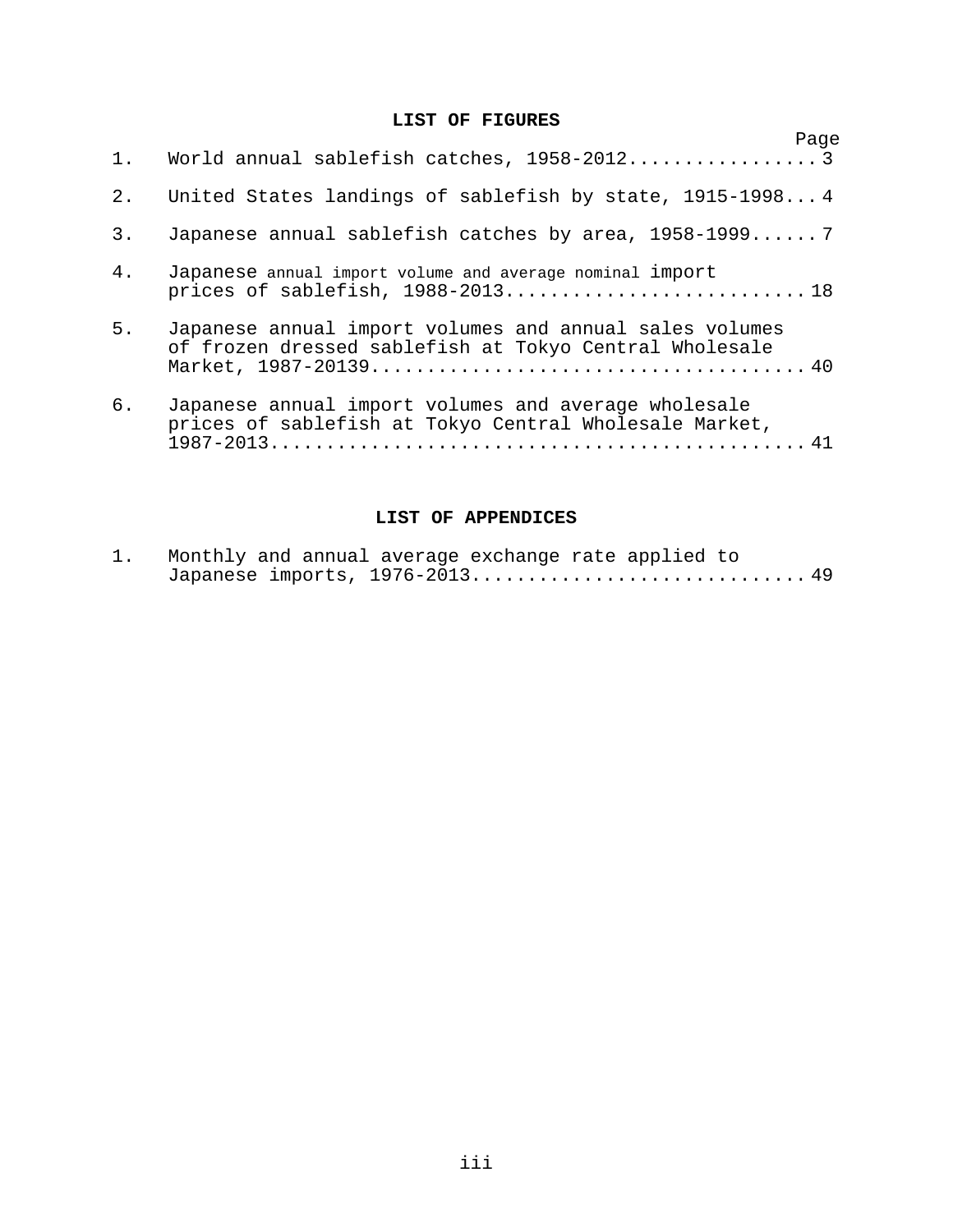#### **EXECUTIVE SUMMARY**

Japan is by far the world's largest importer and consumer of sablefish *(Anoplopoma fimbria).* The current Japanese market for sablefish is supplied entirely by imports which in 2012 are estimated to have been about 15,000 metric tons (mt) in round weight, representing 69 percent of world sablefish catches that year.

In 2013, Japan imported 8,380 mt of frozen dressed sablefish valued at \$99 million. Although the volume of imports in 2013 was the lowest in the last 27 years, the average import price was the sixth highest. The increase in value was due mainly to strong demand, declining supply, a strong yen, and a consequent rise in price to suppliers of sablefish.

The United States is the primary supplier of sablefish to<br>Japan. Japanese imports of sablefish from the United States in Japanese imports of sablefish from the United States in 2013 were 7,655 mt valued at \$90.6 million.

Sablefish is usually sold directly to licensed buyers at production-center wholesale markets located at Japanese ports of landings and consumer-center wholesale markets located in cities with populations of more than 200,000. It is also sold directly to processors or representatives of supermarket chains. Wholesale prices at the Tokyo Central Wholesale Market, the largest consumer-center fish wholesale market in the world, become price indices for fishery products. About 37 percent of Japanese imports of frozen dressed sablefish are sold at the Tokyo Central Wholesale Market.

Prices of frozen dressed sablefish are primarily determined by supply and demand, but prices of competitive fish, and the dollar-yen exchange rates are also important. Prices usually rise from late fall through winter and decline substantially<br>during summer. In 2013, however, prices did not show a In 2013, however, prices did not show a significant decline during summer, due to reduced imports and low inventories.

Sablefish most directly competes for market share with Patagonian toothfish (*Dissostichus eleginoides*). Japanese imports of Patagonian toothfish in 2013 totaled 2,054 mt (1,952 mt of dressed Patagonian toothfish and 102 mt of fillets Patagonian toothfish) valued at \$20 million. Total supply of Patagonian toothfish for 2013 decreased about 14 percent from the 2,382 mt imported in 2012.

Sablefish products imported into Japan are subject to tariffs. As Japan and the United States are signatories to the World Trade Organization (WTO), WTO tariffs apply to U.S. exports of fishery products. The current tariff for fresh or frozen sablefish products is 3.5 percent, calculated as a percentage of cost, insurance, and freight (CIF) value.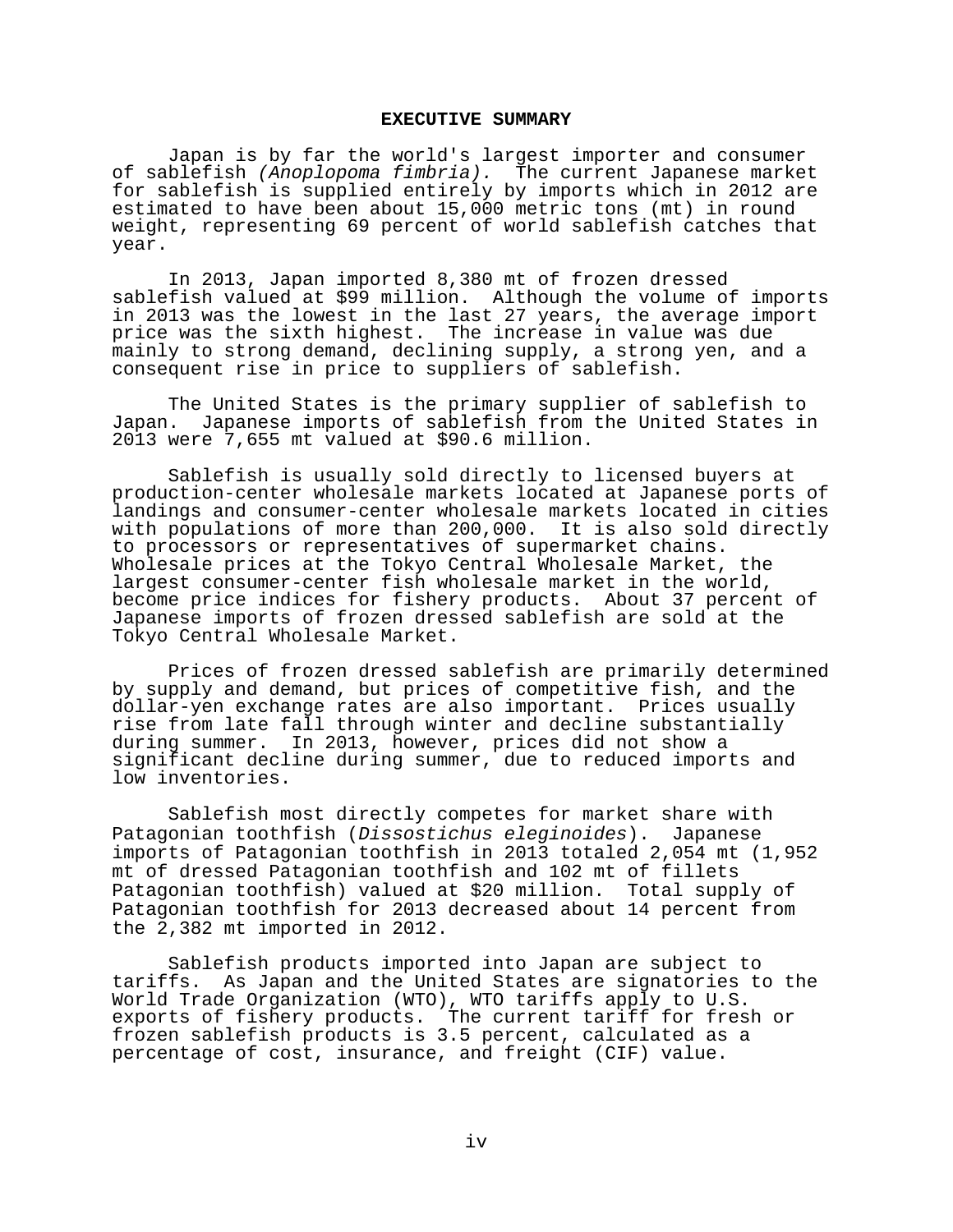#### **INTRODUCTION**

Sablefish is an economically important groundfish species inhabiting the continental shelf and slope of the North Pacific Ocean and the Bering Sea. The resource has been exploited by U.S. and Canadian fishermen since the end of the 19<sup>th</sup> century. Other countries began fishing for sablefish after the middle of the  $20^{\text{th}}$  century.

Japan is presently the world's largest market for sablefish, absorbing about 69 percent of total world production in 2012. Japanese catches of sablefish, mostly near foreign coasts, were at one time the largest in the world. However, with the advent of extended jurisdiction, the Japanese fishery was eliminated off Canada after 1980, off the Soviet Union in 1986, and off the United States in 1987. By 1990, the Japanese sablefish fishery had been completely shut down and since then Japanese demand for sablefish has been supplied entirely by imports.

The United States has been the world's largest harvester of sablefish since 1978 and the economic importance of the sablefish resource has increased significantly in recent years. In 2012, the U.S. sablefish harvest contributed close to \$141 million ex-vessel value to U.S. commercial fishermen and ranked third in value among groundfish species (U.S. Department of Commerce 2014). The United States is the largest supplier of sablefish to Japan.

This report provides a detailed examination of the Japanese sablefish fishery, imports, and market, in order to identify potential export opportunities for U.S. producers.

#### **WORLD FISHERY**

Sablefish is widely distributed along the continental shelf and slope of the North Pacific Ocean from Baja California through Alaska and the Bering Sea, and westward to Japan (Sasaki 1985). The resource has been exploited by U.S. and Canadian fishermen since the end of 19<sup>th</sup> century, but catches were relatively small averaging 4,775 metric tons (mt) from 1915 to 1957 (Low et al. 1976). Until 1958, fishermen from the United States and Canada accounted for nearly all landings of sablefish (International North Pacific Fisheries Commission 1972).

Japan in 1958 and the U.S.S.R. in 1964 began fishing for sablefish in the Bering Sea (Table 1 and Figure 1). Total catch of sablefish by all nations reached a high of 66,000 mt in 1972, with Japan landing 85 percent of the fish. During the late 1970s, the Republic of Korea and other countries including Poland, Germany, and Bulgaria began to catch sablefish off Alaska (FAO 2014). Substantial catches by the U.S.S.R. and the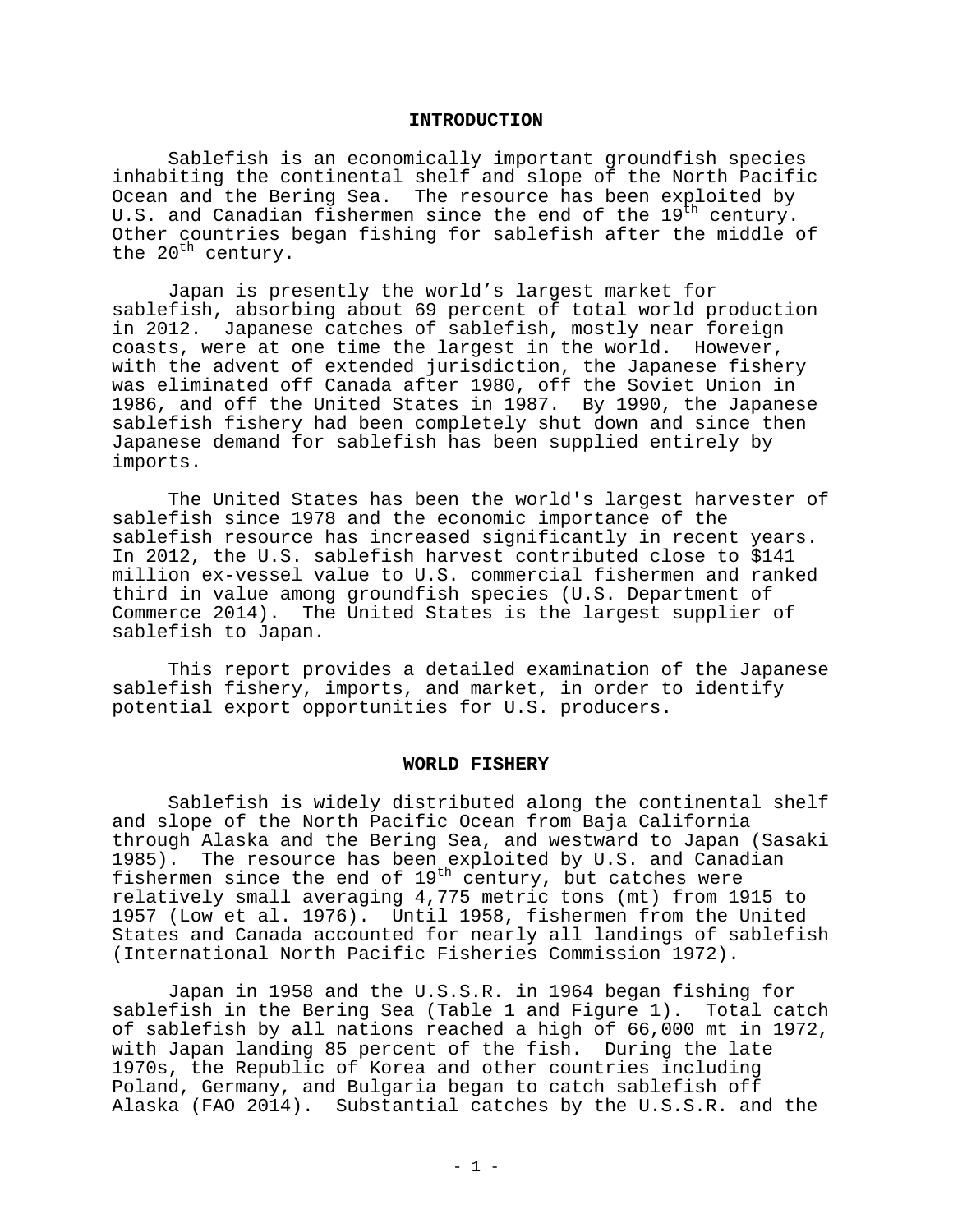Republic of Korea were reported from 1966-1975 and 1977-1983, respectively. However, the establishment of the U.S. and Canada's 200-mile Exclusive Economic Zone (EEZ) in 1977 greatly reduced the catches of sablefish by foreign vessels in those<br>waters. Increased development of domestic sablefish fisherie Increased development of domestic sablefish fisheries in the United States and Canada led to the elimination of foreign catches of sablefish in those nations' EEZs.

Since 1978, the United States has been the world's largest harvester of sablefish, producing over 89 percent of the world total in 2012. Canada has been a distant second since 1984. Only the United States and Canada harvested sablefish in 1990- 1994 and 1997-1999, according to FAO catch statistics (FAO 2014). In a number of countries landings of sablefish were not recorded in 1990-1994 and 1997-1999, although sablefish was exported to Japan during those years. These counties included Argentina, Mexico, the Republic of Korea, New Zealand, Morocco Uruguay, China, Democratic People's Republic of Korea, Russia, and Thailand (Table 3).

Total sablefish landings in the United States steadily increased from 19,000 mt in 1983 to a peak of 49,000 mt in 1988. The landings have since declined in all fishing areas (Figure<br>2). In 2012, the United States landed about 19,000 mt of 2). In 2012, the United States landed about 19,000 mt of sablefish, of which 13,500 mt or 72 percent of the total catches were caught in the waters off Alaska.

Harvest of sablefish by Canada has gone from 383 mt in 1958 to a record high of 5,770 mt in 1988. The landings have since declined.

Sablefish are taken primarily with bottom trawl, longline, and pot gear. Trawls capture sablefish in mixed-species catches of a variety of groundfishes, whereas longline and pot gears more specifically target sablefish. There is little recreational fishing for sablefish, mostly because they live at depths too great for most kinds of recreational fishing gear (Leet et al. 1992 and U.S. Department of Commerce 2014).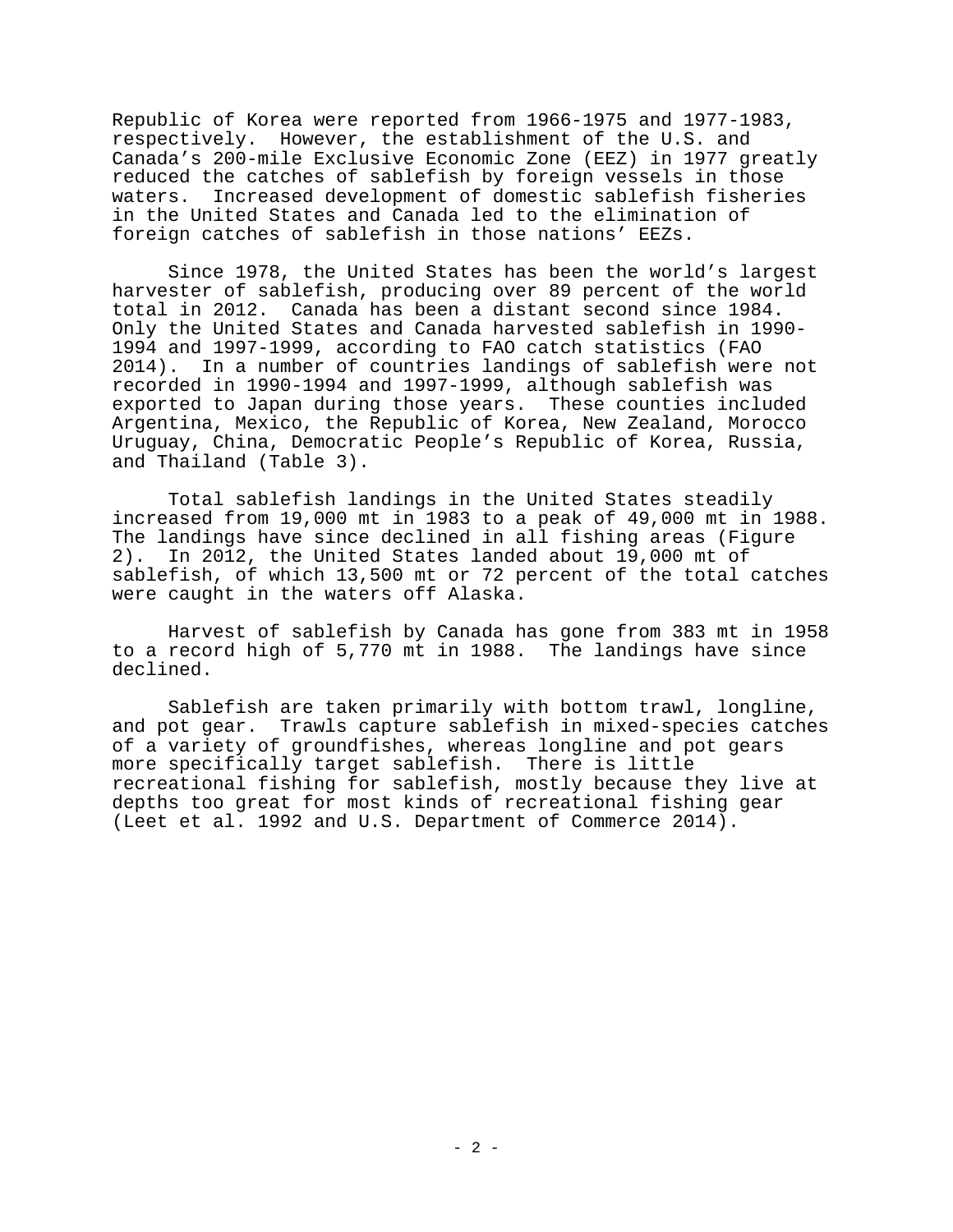

- **Figure 1. World annual sablefish catches, 1958-2012** (metric tons, round weight, catches are additives).
- **Sources**: Noorin Keizai Kenkyusho 1965; Suisan Tsushin Sha 2000; FAO 2014; Suishan Sha 1968-1989; Hiatt et al. 1999; Ministry of Agriculture, Forestry, and Fisheries 1999; Int'l North Pacific Fisheries Commission 1967-1996; Department of Fisheries and Oceans 1994-1996, 2000, 2014; U.S. Department Of Commerce 2014.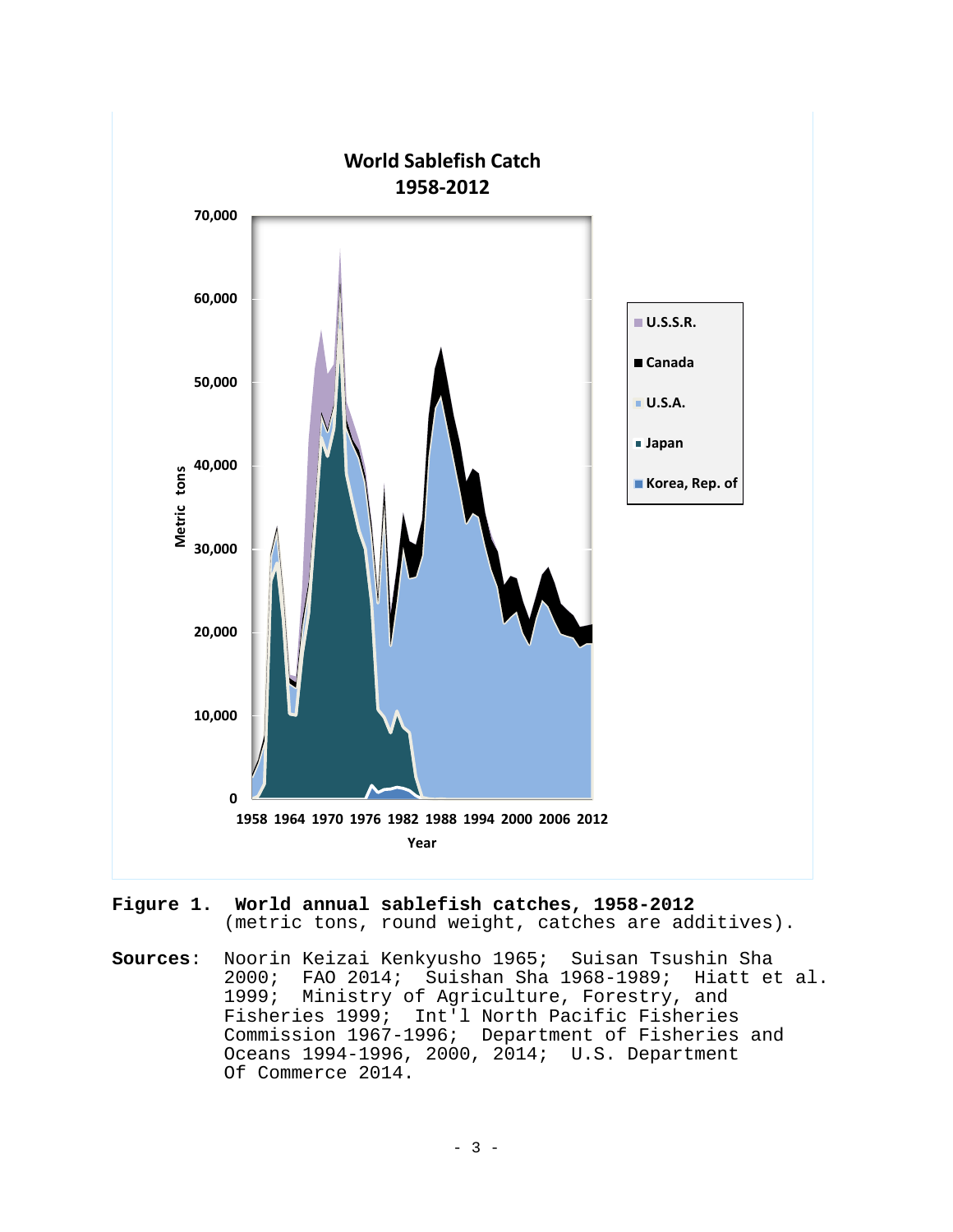

**Figure 2. United States landings of sablefish by state, 1952-2012 (**metric tons, round weight, landings are additive).

**Source**: U.S. Department of Commerce 2014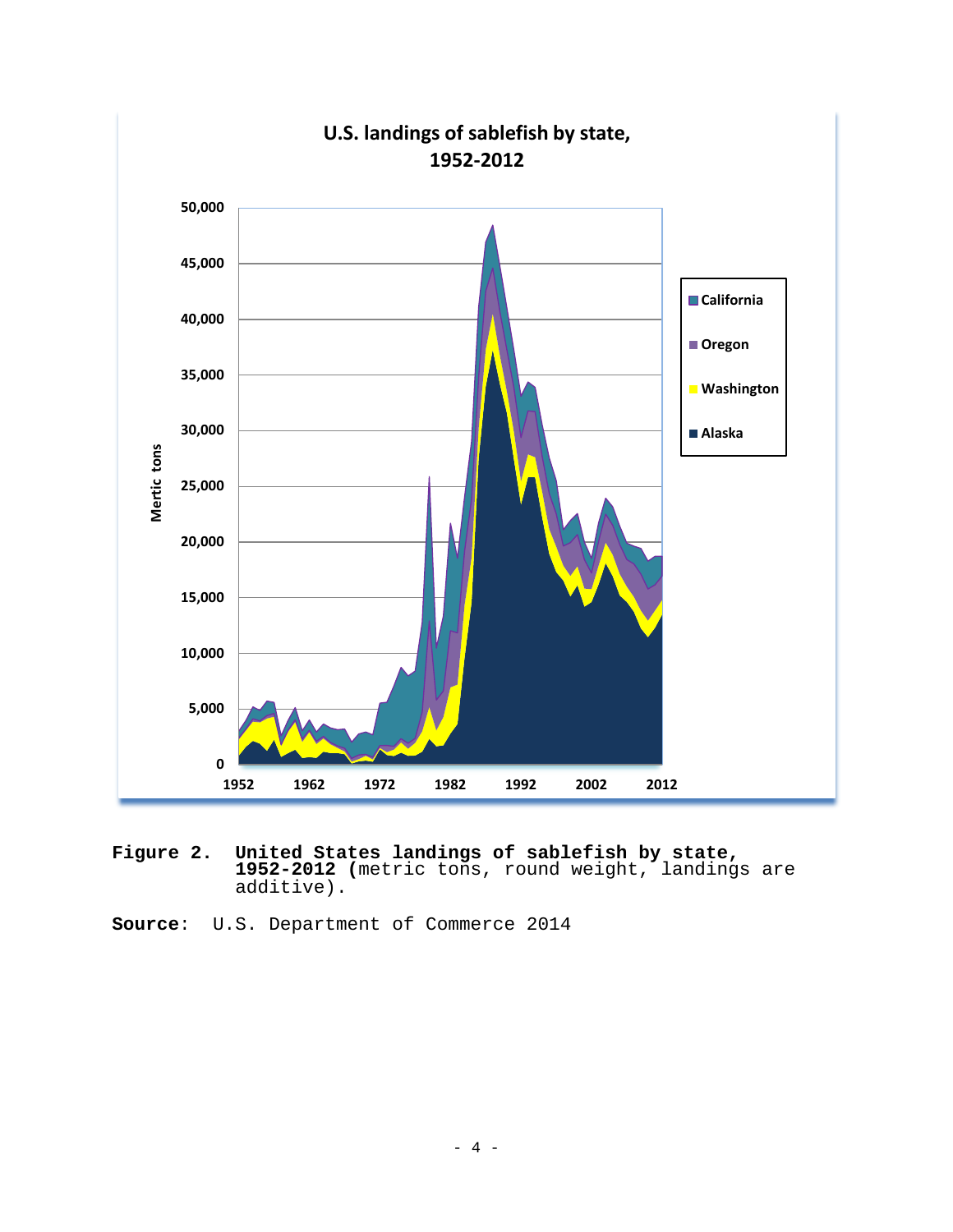| Year | U.S.A. | Canada | Japan               | U.S.S.R. | Korea       | Others          | Total  |
|------|--------|--------|---------------------|----------|-------------|-----------------|--------|
| 1958 | 2,587  | 383    | 32                  | 0        | 0           | 0               | 3,002  |
| 1959 | 3,990  | 362    | 393                 | 0        | 0           | 0               | 4,745  |
| 1960 | 5,137  | 705    | 1,861               | 0        | 0           | 0               | 7,703  |
| 1961 | 3,041  | 306    | 26,182              | 0        | 0           | 0               | 29,529 |
| 1962 | 4,018  | 428    | 28,381              | 0        | 0           | 0               | 32,827 |
| 1963 | 2,932  | 396    | 21,582              | 0        | 0           | 0               | 24,910 |
| 1964 | 3,660  | 637    | 10,252              | 400      | 0           | 0               | 14,949 |
| 1965 | 3,303  | 649    | 10,103              | 700      | 0           | 0               | 14,755 |
| 1966 | 3,144  | 970    | 17,516              | 3,900    | 0           | 0               | 25,530 |
| 1967 | 3,209  | 591    | 22,335              | 17,000   | 0           | 0               | 43,135 |
| 1968 | 2,028  | 577    | 32,762              | 16,400   | 0           | 0               | 51,767 |
| 1969 | 2,762  | 391    | 43,424              | 9,800    | 0           | 0               | 56,377 |
| 1970 | 2,937  | 327    | 41,151              | 6,600    | 0           | 0               | 51,015 |
| 1971 | 2,683  | 327    | 44,482              | 4,700    | 0           | 0               | 52,192 |
| 1972 | 5,531  | 1,104  | 56,255              | 3,200    | 0           | 0               | 66,090 |
| 1973 | 5,609  | 965    | 39,053              | 2,100    | 0           | 0               | 47,727 |
| 1974 | 7,091  | 503    | 35,549              | 2,300    | 0           | 0               | 45,443 |
| 1975 | 8,745  | 921    | 32,242              | 1,194    | 0           | 0               | 43,102 |
| 1976 | 7,978  | 796    | 30,062              | 961      | 0           | 0               | 39,797 |
| 1977 | 8,407  | 1,088  | 21,844              | 266      | 1,688       | 0               | 33,293 |
| 1978 | 12,773 | 831    | 9,960               | 61       | 814         | 43              | 24,482 |
| 1979 | 25,879 | 2,031  | 8,666               | 200      | 1,184       | 6               | 37,966 |
| 1980 | 10,475 | 3,793  | 6,736               | 447      | 1,241       | 192             | 22,884 |
| 1981 | 13,347 | 3,888  | 9,167               | 25       | 1,456       | 101             | 27,984 |
| 1982 | 21,693 | 4,028  | 7,350               | 66       | 1,323       | 3               | 34,463 |
| 1983 | 18,541 | 4,414  | 6,964               | 53       | 1,049       | 3               | 31,024 |
| 1984 | 24,005 | 3,827  | 2,282               | 2        | 442         | 10 <sub>1</sub> | 30,568 |
| 1985 | 29,060 | 4,268  | 187                 | 63       | 62          | 17              | 33,657 |
| 1986 | 41,102 | 4,668  | 43                  | 54       | 36          | $\overline{4}$  | 45,907 |
| 1987 | 46,939 | 4,719  | 11                  | 9        | 0           | 17              | 51,695 |
| 1988 | 48,474 | 5,770  | 62                  | $8*$     | 0           | 18              | 54,332 |
| 1989 | 44,806 | 5,493  | 5                   | $1*$     | 0           | 0               | 50,305 |
| 1990 | 41,018 | 5,038  | 0                   | $0*$     | 0           | 0               | 46,056 |
| 1991 | 37,209 | 5,531  | $\mathsf 0$         | $0*$     | 0           | 0               | 42,740 |
| 1992 | 33,103 | 5,029  | 0                   | $0*$     | 0           | 0               | 38,132 |
| 1993 | 34,384 | 5,310  | $\mathsf{O}\xspace$ | $0*$     | 0           | 0               | 39,694 |
| 1994 | 33,901 | 5,202  | $\mathsf{O}\xspace$ | $0*$     | 0           | 0               | 39,103 |
| 1995 | 30,523 | 3,838  | $\mathsf 0$         | $8*$     | $\mathsf 0$ | 0               | 34,369 |
| 1996 | 27,568 | 3,626  | 0                   | $502*$   | 0           | 0               | 31,696 |
| 1997 | 25,498 | 4,214  | 0                   | $0*$     | 0           | 0               | 29,712 |
| 1998 | 21,119 | 4,612  | 0                   | $0*$     | 0           | 0               | 25,731 |
| 1999 | 21,925 | 4,888  | 0                   | $0*$     | 0           | 0               | 26,813 |
| 2000 | 22,577 | 3,938  | 0                   | $6*$     | 0           | 0               | 26,521 |
| 2001 | 19,984 | 3,741  | 0                   | $6*$     | 0           | 0               | 23,731 |
| 2002 | 18,550 | 3,072  | 0                   | $50*$    | 0           | 0               | 21,672 |
| 2003 | 21,731 | 2,555  | 0                   | $46*$    | 0           | 0               | 24,332 |
| 2004 | 23,972 | 3,006  | 0                   | $28*$    | 0           | 0               | 27,006 |
| 2005 | 23,176 | 4,719  | 0                   | $6*$     | 0           | 0               | 27,901 |
| 2006 | 21,422 | 4,536  | 0                   | $14*$    | 0           | 0               | 25,972 |

# **Table 1. World sablefish catches by country, 1958-2012 (metric tons, round weight).**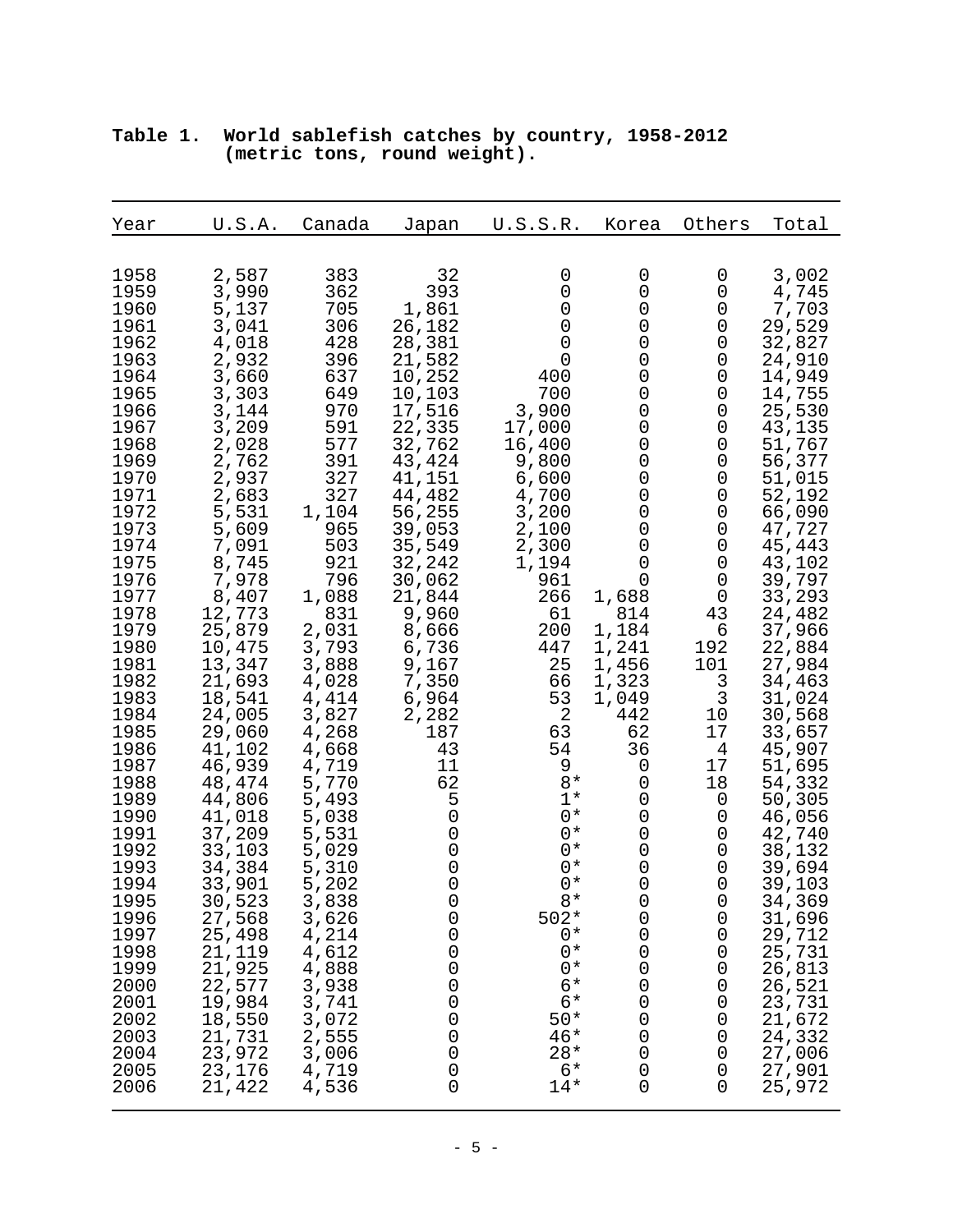| Year                                         | U.S.A.                                                   | Canada                                             | Japan | U.S.S.R.                                          | Korea                 | Others | Total                                                    |
|----------------------------------------------|----------------------------------------------------------|----------------------------------------------------|-------|---------------------------------------------------|-----------------------|--------|----------------------------------------------------------|
| 2007<br>2008<br>2009<br>2010<br>2011<br>2012 | 19,902<br>19,634<br>19,427<br>18,288<br>18,724<br>18,734 | 3,564<br>3,095<br>2,615<br>2,412<br>2,124<br>2,281 | 0     | $19*$<br>$2.7*$<br>$17*$<br>$10*$<br>$7*$<br>$1*$ | 0<br>0<br>0<br>0<br>0 | 0<br>0 | 23,485<br>22,756<br>22,059<br>20,710<br>20,855<br>21,016 |

**Table 1 (continued). World sablefish catches by country, 1958-2012 (metric tons, round weight).**

Russian Fed.

**Sources:** Noorin Keizai Kenkyusho 1965; Suisan Tsushin Sha 2000; FAO 2014; Suishan Sha 1968-1989; Hiatt et al. 1999; Ministry of Agriculture, Forestry, and Fisheries 1999; Int'l North Pacific Fisheries Commission 1967-1996; Department of Fisheries and Oceans 1994-1996, 2000, 2014; U.S. Department of Commerce 2014

#### **JAPANESE FISHERY**

The Japanese sablefish fishery began in 1958 in the Bering Sea (Noorin Keizai Kenkyusho 1965). The fishery grew rapidly in this area and catches peaked in 1962 at 28,381 mt (Fig. 3 and Table 2). As stock abundance in the Bering Sea declined due to expanding fisheries, the fishing fleet extended its area of operation westward along the Aleutian Island chain and into the northeastern Pacific Ocean. Catches in the Aleutian Islands region remained at low levels, with a peak catch in 1972 of 3,262 mt. In the northeastern Pacific Ocean, sablefish catches increased rapidly to a peak of 40,553 mt in 1972. The Japanese sablefish fishery historically was not very active off the coast of Washington, Oregon, and California. The peak year of Japanese sablefish harvest from all fishing areas was 1972 when 56,255 mt of sablefish were harvested, which was over 85 percent of the world catch for that year (Table 1). From 1961 through 1976, annual Japanese catches averaged 30,708 mt. The majority of the catch took place in U.S. waters.

Following the passage of the Magnuson Fishery Conservation and Management Act (MFCMA) in 1976, resources in U.S. waters came under direct management of the United States and catch restrictions were implemented. Japanese harvest of sablefish has since ceased. Prior to enactment of the MFCMA in 1977, Japan was the world's largest sablefish harvesting nation, but its share of the world catch decreased from about 89 percent in 1961 to less than one percent in 1986. Japanese sablefish fishing in the U.S. Exclusive Economic Zone (EEZ) ended in 1986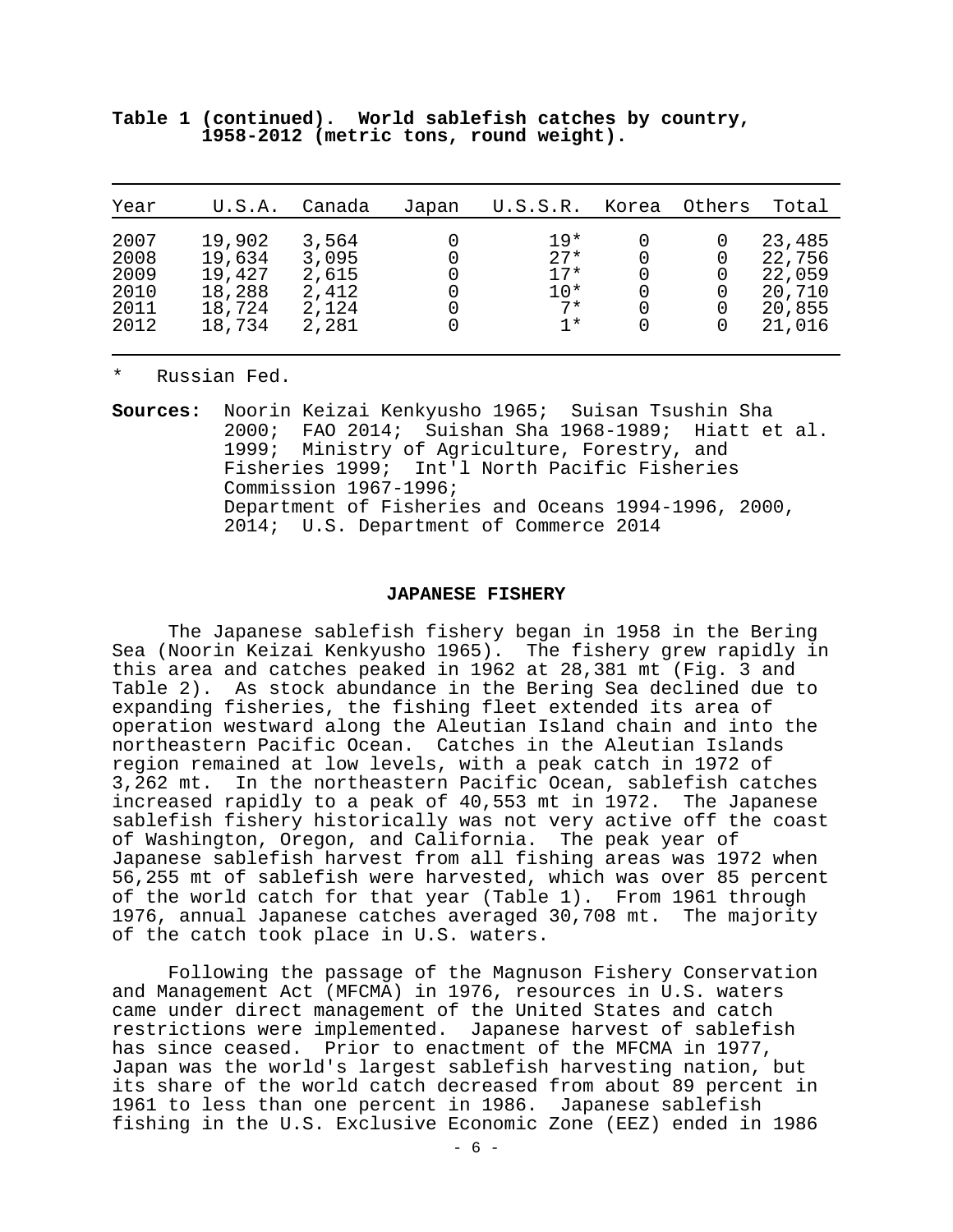in the Gulf of Alaska and in 1987 in the Bering Sea and Aleutian Islands as a result of implementation of the MFCMA.

In Canadian waters, the Japanese catch quota was reduced from 3,000 mt in 1977 to 200 mt in 1980. After 1980, the Japanese directed fishery for sablefish off Canada was eliminated (McFarlane and Beamish 1983). In 1986, Japanese stopped fishing for sablefish in Soviet waters (U.S. Department of Commerce 1986).

From 1987 through 1989, the Japanese sablefish fishery was conducted only in international waters and catch amounts were insignificant. The Japanese have not harvested sablefish since 1990.



**Figure 3. Japanese annual sablefish catches by area, 1958-1999** (metric tons, round weight, catches are additive).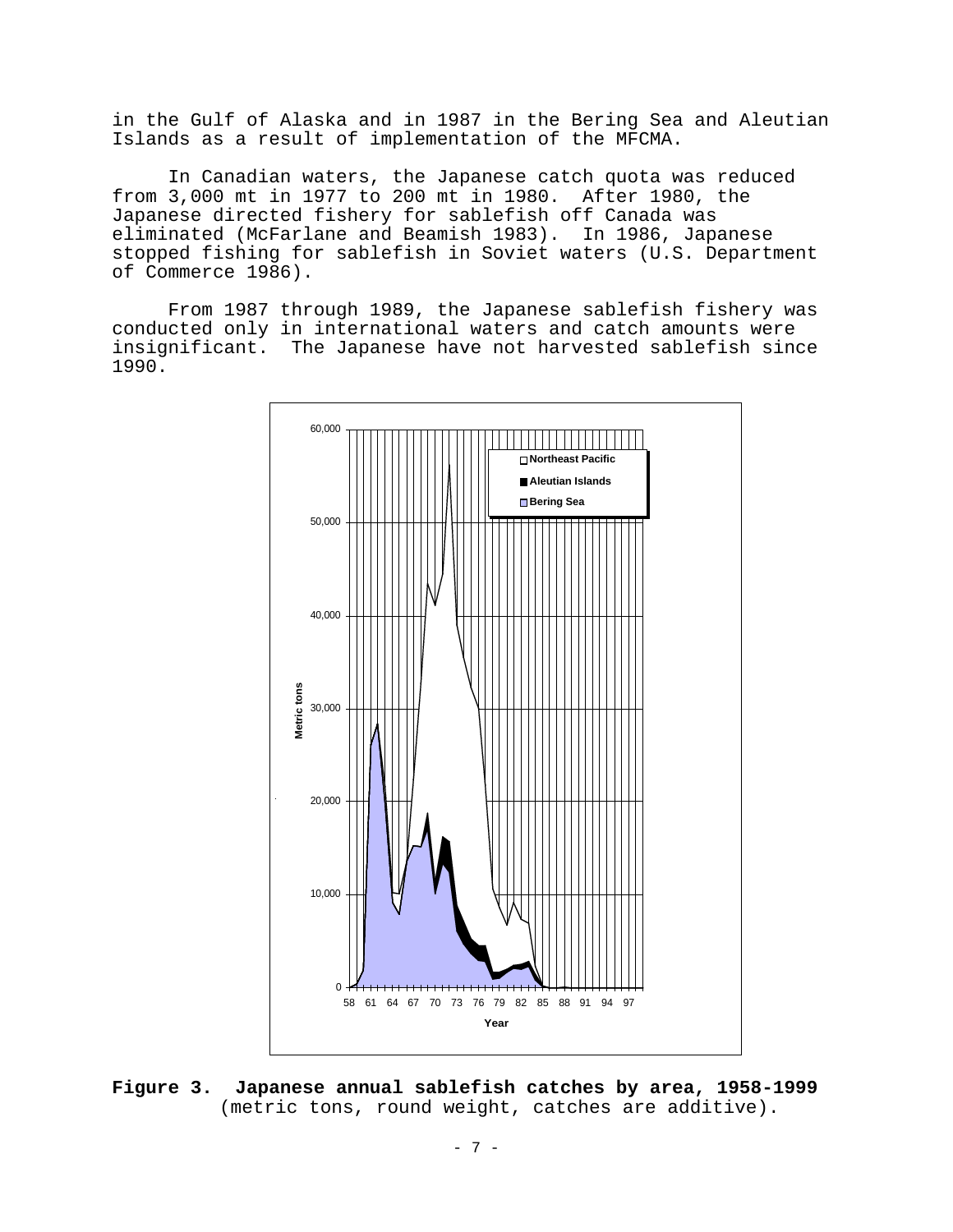| Area                  | 1958              | 1959 | 1960  | 1961   | 1962                     | 1963   | 1964  | 1965  | 1966      |
|-----------------------|-------------------|------|-------|--------|--------------------------|--------|-------|-------|-----------|
| Bering Sea:           |                   |      |       |        |                          |        |       |       |           |
| W of 170EE            | $-$ *             |      |       |        |                          | 728    | 460   | 279   | 134       |
| 170EE-180E            | 32                | 393  | 1,861 | 10,555 | 3,703                    | 3,453  | 2,697 | 733   | 1,584     |
| 180E-170EW            | $\qquad \qquad -$ |      |       | 14,857 | 16,849                   | 8,193  | 3,369 | 1,460 | 1,977     |
| E of 170EW            |                   |      |       | 770    | 8,189                    | 7,455  | 1,394 | 846   | 2,987     |
| Unknown area          |                   |      |       |        |                          |        | 1,295 | 4,568 | 6,875     |
| Sub-total             | 32                | 393  | 1,861 | 26,182 | 28,381                   | 19,829 | 9,215 | 7,886 | 13,557    |
| Aleutian Islands      |                   |      |       |        |                          |        |       |       |           |
| Northeast Pacific:    |                   |      |       |        |                          |        |       |       |           |
| Unalaska              |                   |      |       |        |                          | 171    | 73    |       |           |
| Albatross             |                   |      |       |        | $\overline{\phantom{0}}$ | 201    | 302   |       |           |
| Portlock              |                   |      |       |        | $\overline{\phantom{0}}$ | 1,113  | 459   |       |           |
| Shumagin              |                   |      |       |        |                          | 41     | 22    |       | 1,071     |
| Middleton             |                   |      |       |        |                          | 227    | 181   |       |           |
| Atka                  |                   |      |       |        |                          |        |       |       | 37        |
| Chirikof              |                   |      |       |        |                          |        |       | 768   |           |
| Kodiak                |                   |      |       |        |                          |        |       |       | 1,840     |
| Yakutat               |                   |      |       |        |                          |        |       |       | 32        |
| Southeastern          |                   |      |       |        |                          |        |       |       |           |
| Charlotte             |                   |      |       |        |                          |        |       |       | 164<br>10 |
| Vancouver<br>Columbia |                   |      |       |        |                          |        |       |       |           |
| Eureka                |                   |      |       |        |                          |        |       |       |           |
| Monterey              |                   |      |       |        |                          |        |       |       |           |
| Unknown area          |                   |      |       |        |                          |        |       | 2,217 | 37        |
| Sub-total             |                   |      |       |        | $\overline{\phantom{m}}$ | 1,753  | 1,037 | 2,217 | 3,959     |

## **Table 2. Japanese annual sablefish catches by area, 1958-1999 (metric tons).**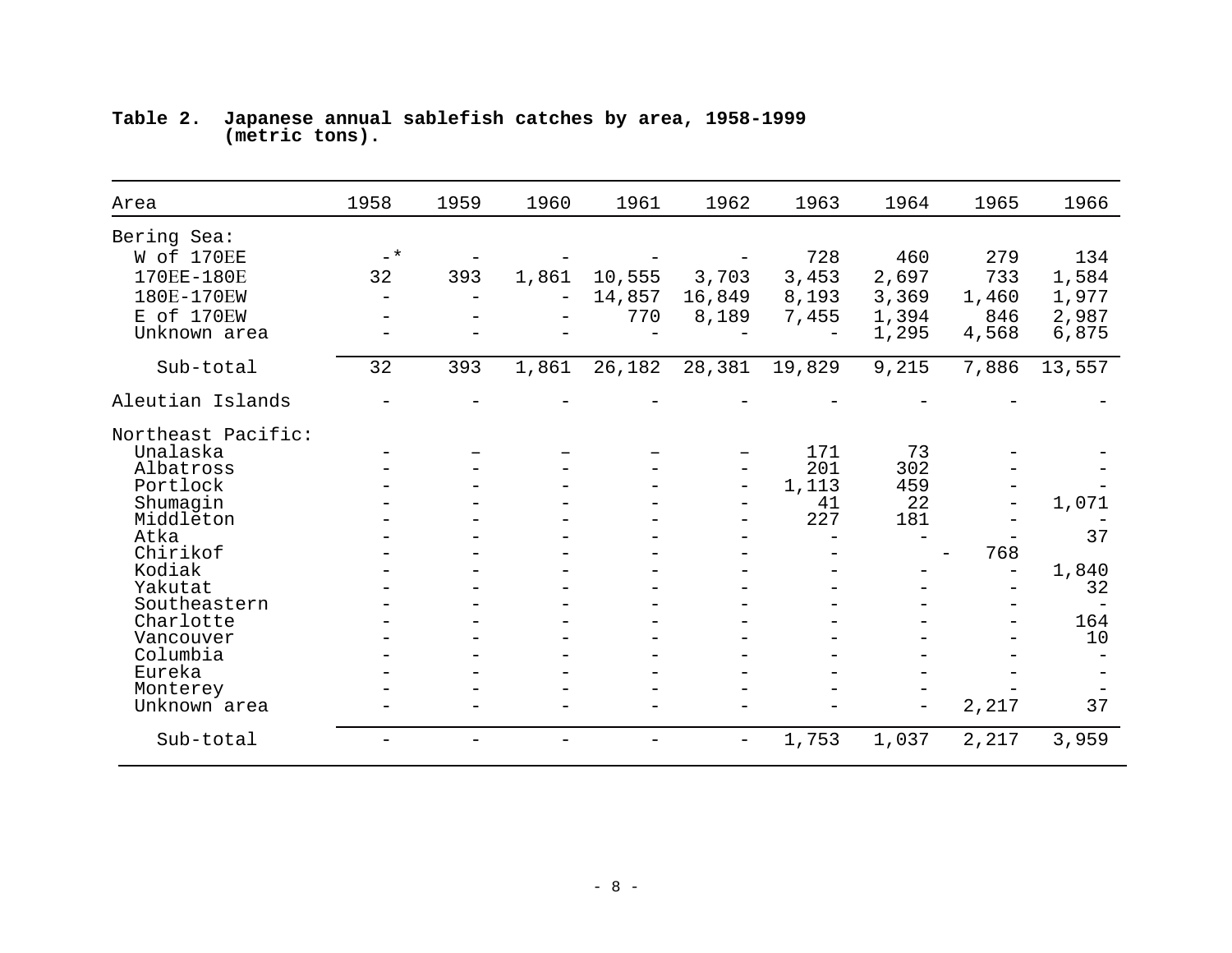| Area                  | 1967                     | 1968                     | 1969         | 1970                     | 1971         | 1972         | 1973         | 1974         | 1975         |
|-----------------------|--------------------------|--------------------------|--------------|--------------------------|--------------|--------------|--------------|--------------|--------------|
| Bering Sea:           |                          |                          |              |                          |              |              |              |              |              |
| W of 170EE            | 13                       |                          | 380          | 158                      | 330          | 170          | 63           | 39           | 14           |
| 170EE-180E            | 1,070                    | 142                      | 2,268        | 1,069                    | 821          | 1,649        | 1,250        | 510          | 943          |
| 180E-170EW            | 3,542                    | 1,037                    | 9,942        | 5,417                    | 8,645        | 7,600        | 3,216        | 2,597        | 1,842        |
|                       |                          |                          |              |                          |              |              |              |              |              |
| E of 170EW            | 1,789                    | 335                      | 4,482        | 3,441                    | 3,631        | 3,021        | 1,549        | 1,584        | 888          |
| Unknown area          | 8,917                    | 13,701                   |              |                          |              |              |              |              |              |
| sub-total             | 15,331                   | 15,215                   | 17,078       | 10,093                   | 13,428       | 12,440       | 6,078        | 4,730        | 3,687        |
| Aleutian Islands      |                          |                          | 1,673        | 1,247                    | 2,766        | 3,262        | 2,740        | 2,463        | 1,630        |
| Northeast Pacific:    |                          |                          |              |                          |              |              |              |              |              |
| Unalaska              |                          |                          |              |                          |              |              |              |              |              |
| Albatross             |                          |                          |              |                          |              |              |              |              |              |
| Portlock              |                          |                          |              |                          |              |              |              |              |              |
| Shumagin              | 460                      | 296                      | 829          | 1,556                    | 2,047        | 3,858        | 3,932        | 3,897        | 4,152        |
| Middleton             | $\overline{\phantom{m}}$ |                          |              |                          |              |              |              |              |              |
| Atka                  | 60                       | $\overline{\phantom{m}}$ |              |                          |              |              |              |              |              |
| Chirikof              | 340                      | 326                      | 927          | 1,441                    | 1,611        | 2,983        | 3,390        | 2,624        | 2,116        |
| Kodiak                | 1,490                    | 1,327                    | 3,251        | 5,245                    | 5,375        | 7,769        | 6,116        | 3,801        | 3,790        |
| Yakutat               | 1,418                    | 5,562                    | 6,787        | 8,253                    | 7,503        | 9,948        | 7,307        | 6,490        | 5,660        |
| Southeastern          | 642                      | 7,204                    | 7,050        | 7,878                    | 8,692        | 11,001       | 6,519        | 7,364        | 6,354        |
| Charlotte             | 381<br>808               | 1,870<br>520             | 2,533        | 3,980                    | 2,180<br>870 | 2,784        | 2,143<br>807 | 2,084        | 3,286        |
| Vancouver<br>Columbia | 668                      | 395                      | 2,187<br>716 | 1,162<br>138             | 10           | 1,452<br>585 | 21           | 1,782<br>315 | 1,416<br>151 |
| Eureka                | 636                      | 9                        | 30           | $\overline{\phantom{a}}$ |              | 174          |              |              |              |
| Monterey              | $\overline{\phantom{a}}$ | $\overline{\phantom{m}}$ | 159          | $\qquad \qquad -$        |              |              |              |              |              |
| Unknown area          | 101                      | 38                       | 204          | 188                      |              |              |              |              |              |
|                       |                          |                          |              |                          |              |              |              |              |              |
| Sub-total             | 7,004                    | 17,547                   | 24,673       | 29,811                   | 28,288       | 40,553       | 30,235       | 28,356       | 26,925       |
| Total                 | 22,335                   | 32,762                   | 43,424       | 41,151                   | 44,482       | 56,255       | 39,053       | 35,549       | 32,242       |

**Table 2 (continued). Japanese annual sablefish catches by area, 1958-1999 (metric tons).**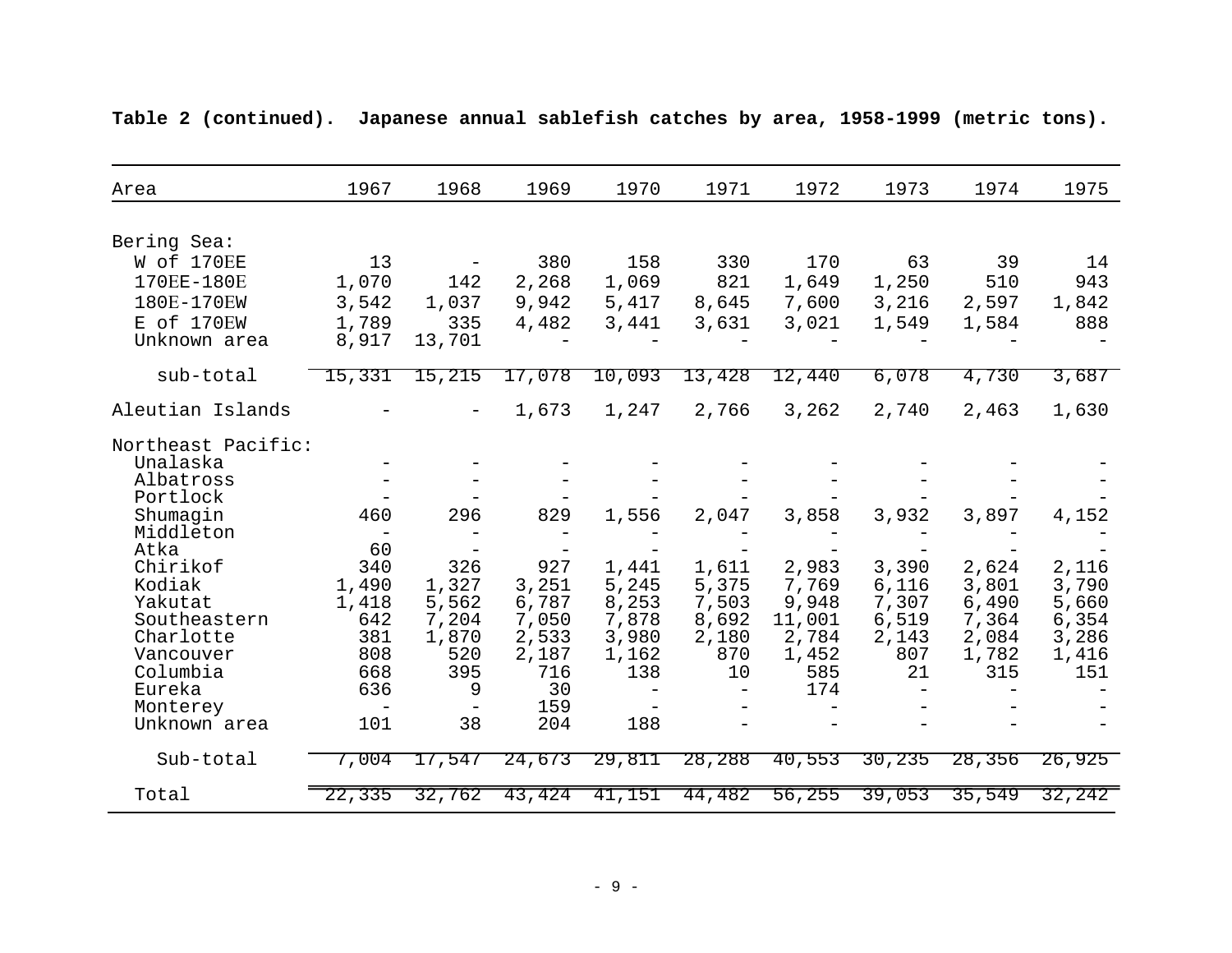| Area                 | 1976   | 1977   | 1978  | 1979  | 1980  | 1981  | 1982  | 1983  | 1984  |
|----------------------|--------|--------|-------|-------|-------|-------|-------|-------|-------|
|                      |        |        |       |       |       |       |       |       |       |
| Bering Sea:          |        |        |       |       |       |       |       |       |       |
| W of 170EE           | 9      |        |       |       |       |       |       |       |       |
| 170EE-180E           | 145    | 9      |       |       |       |       |       |       |       |
| 180E-170EW           | 1,223  | 1,233  | 322   | 269   | 422   | 534   | 954   | 1,019 | 557   |
| E of 170EW           | 1,575  | 1,554  | 615   | 791   | 1,286 | 1,585 | 1,019 | 1,338 | 301   |
|                      |        |        |       |       |       |       |       |       |       |
| sub-total            | 2,952  | 2,796  | 938   | 1,060 | 1,708 | 2,119 | 1,973 | 2,357 | 860   |
| Aleutian Islands     | 1,558  | 1,761  | 732   | 638   | 303   | 255   | 583   | 520   | 628   |
|                      |        |        |       |       |       |       |       |       |       |
| Northeast Pacific:   |        |        |       |       |       |       |       |       |       |
| Shumaqin             | 4,244  | 1,240  | 1,371 | 809   | 684   | 1,257 | 1,276 | 967   | 681   |
| Chirikof             | 2,011  | 1,360  | 968   | 990   | 1,204 | 1,515 | 1,239 | 1,093 | 90    |
| Kodiak               | 3,293  | 3,000  | 1,925 | 2,084 | 1,386 | 1,239 | 1,151 | 886   | 23    |
| Yakutat              | 5,746  | 5,002  | 2,623 | 1,938 | 1,220 | 3,709 | 1,126 | 1,140 |       |
| Southeastern         | 6,630  | 3,724  | 32    | 79    | 50    | 71    |       |       |       |
| Charlotte            | 2,628  | 1,818  | 1,339 | 569   | 60    |       |       |       |       |
| Vancouver            | 866    | 1,143  | 764   | 437   | 121   | 1     | 2     |       |       |
| Columbia             | 58     |        |       |       |       |       |       |       |       |
| Eureka               | 37     |        |       |       |       |       |       |       |       |
| Monterey<br>Seamount | 39     |        |       |       |       | 1     |       |       |       |
| Unknown area         |        |        |       | 62    |       |       |       |       |       |
|                      |        |        |       |       |       |       |       |       |       |
| Sub-total            | 25,552 | 17,287 | 9,022 | 6,968 | 4,725 | 6,793 | 4,794 | 4,087 | 794   |
| Total                | 30,062 | 21,844 | 9,960 | 8,666 | 6,736 | 9,167 | 7,350 | 6,964 | 2,282 |
|                      |        |        |       |       |       |       |       |       |       |

**Table 2 (continued). Japanese annual sablefish catches by area, 1958-1999 (metric tons).**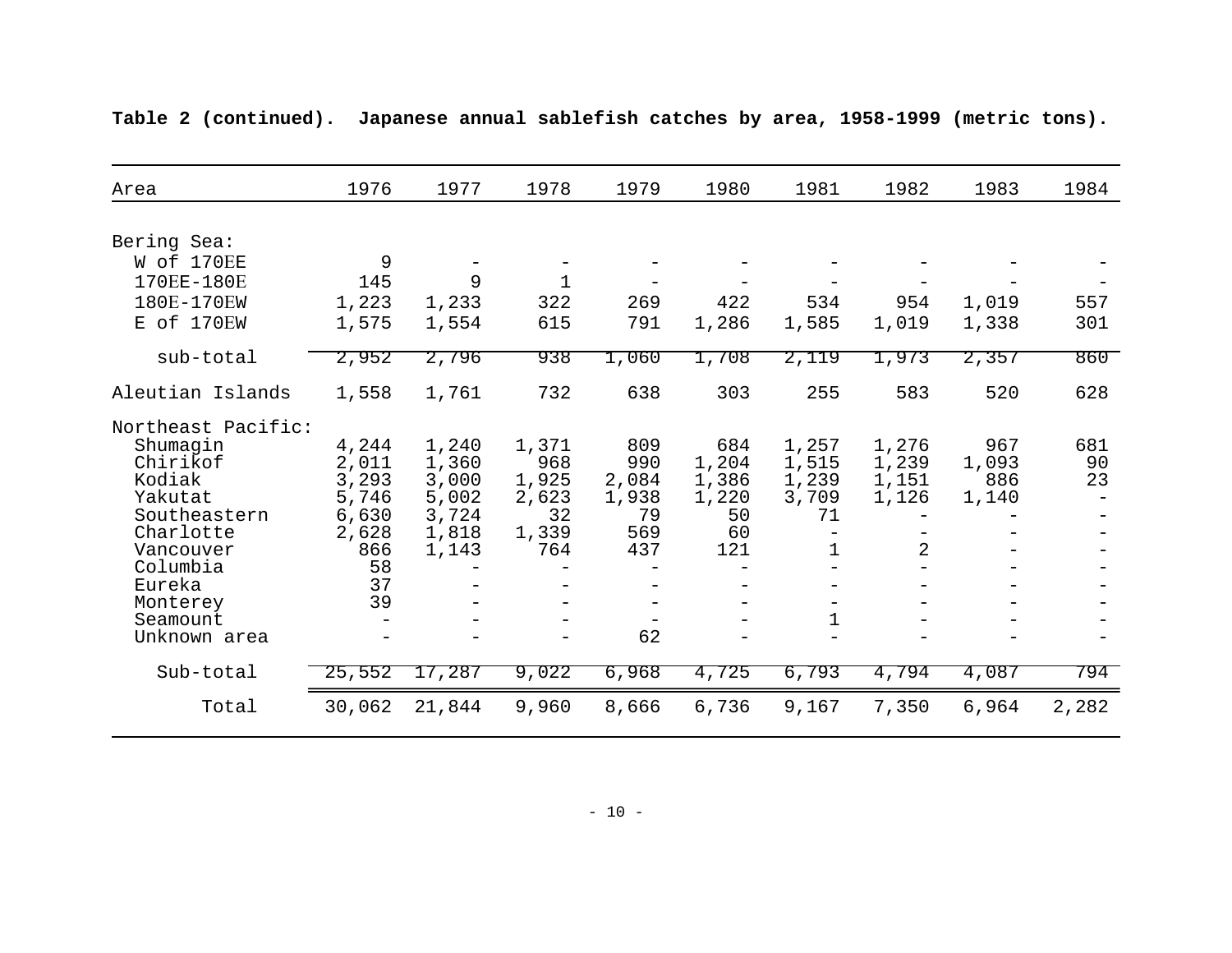| Area               | 1985           | 1986           | 1987           | 1988 | 1989 | 1990-1999 |
|--------------------|----------------|----------------|----------------|------|------|-----------|
|                    |                |                |                |      |      |           |
| Bering Sea:        |                |                |                |      |      |           |
| W of 170EE         |                |                |                |      |      |           |
| 170EE-180E         |                |                |                |      |      |           |
| 180E-170EW         | 81             | 42             | 9              |      |      |           |
| E of 170EW         | 43             |                |                |      |      |           |
| sub-total          | 124            | 42             | 9              |      |      |           |
| Aleutian Islands   | 58             |                |                |      |      |           |
| Northeast Pacific: |                |                |                |      |      |           |
| Shumagin           | $\overline{2}$ | $\overline{1}$ |                |      |      |           |
| Chirikof           |                |                |                |      |      |           |
| Kodiak             | 2.             |                |                |      |      |           |
| Yakutat            |                |                |                |      |      |           |
| Southeastern       |                |                |                |      |      |           |
| High seas          |                |                | $\overline{2}$ | 62   | 5    |           |
| Sub-total          | 5              |                | 2              | 62   | 5    |           |
| Total              | 187            | 43             | 11             | 62   | 5    |           |

**Table 2 (continued). Japanese annual sablefish catches by area, 1958-1999 (metric tons).**

\*- zero catch

**Sources:** Noorin Keizai Kenkyusho 1965<br>FAO 1995-1999<br>Ministry of Agriculture, Forestry, and Fisheries 1996-1999<br>Suisan Sha 1968-1989<br>Int'l North Pacific Fisheries Commission 1967-1996<br>Suisan Tsushin Sha 2000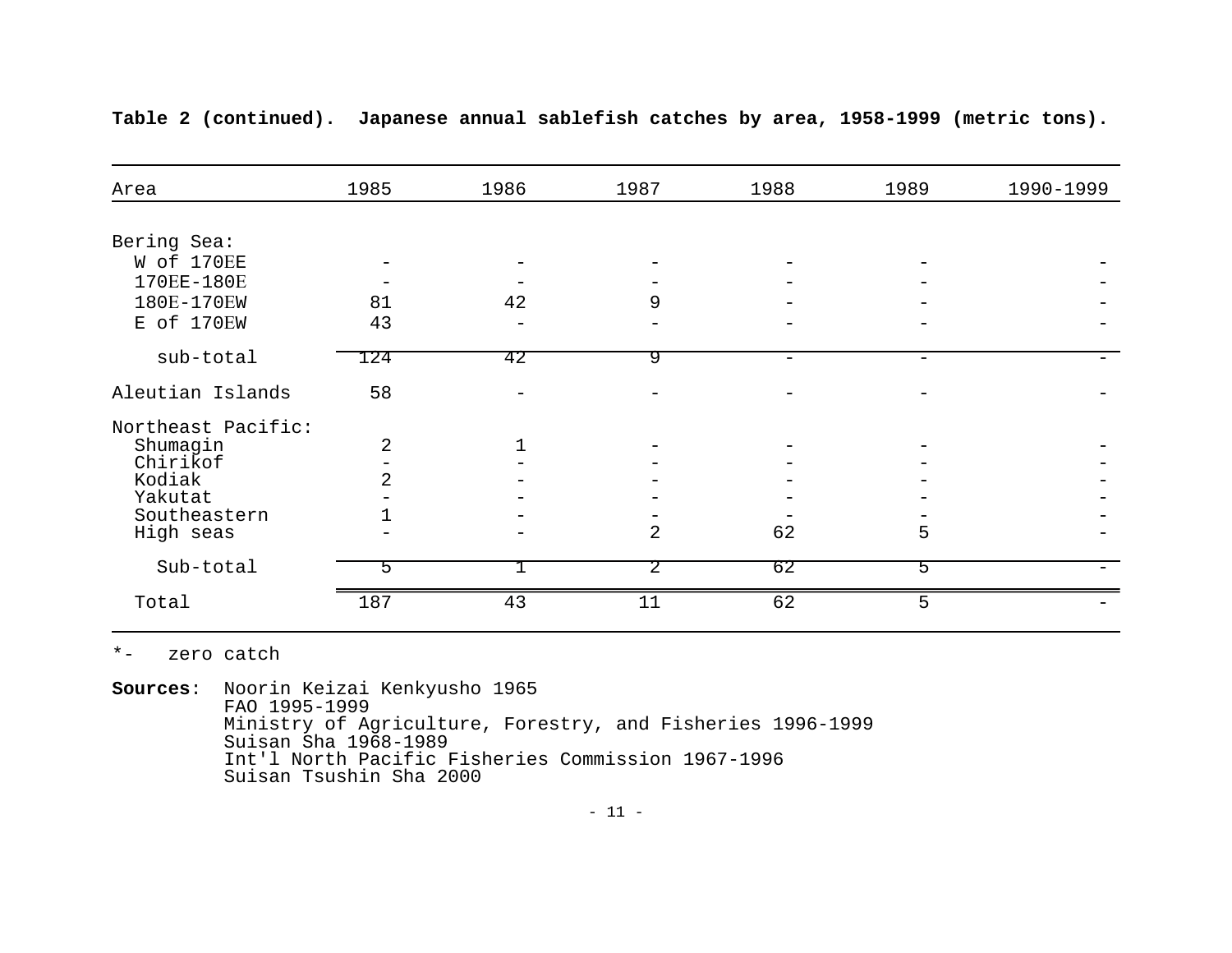#### **IMPORTS**

Japan is the world's largest importer of sablefish. In 2013, Japan imported 8,380 mt of dressed fresh and frozen sablefish valued at about \$99 million (Tables 3 and 4). The United States has consistently been the leading supplier of sablefish to Japan, providing about 91 percent of the 2013 total. Canada has been a distant second with supplies of about 9 percent of the total. During the last 27 years, 15 other countries supplied less than one percent of the total.

Although the volume of imports in 2013 was the lowest in the last 27 years, the average import price was the sixth highest (Table 4 and Figure 4). The average import price advanced from \$4.14/kg in 1987 to \$11.81/kg in 2013. Good demand, declining supply, higher wholesale prices, and the strong yen (Appendix 1) contributed to the increase in value.

Japan did not begin to report separate import statistics for sablefish until 1987. Prior to that time, sablefish imports were lumped together with those of cod and cod-like species. According to unofficial statistics compiled by a Japanese fishery industry newspaper, Japan imported between 3,490 mt and 3,990 mt of sablefish in 1983, 8,647 mt in 1984, and 12,100 mt in 1985 (Suisan Keizai Shinbun Sha 1985 and 1986).

Japan's imports of sablefish increased sharply from 1983 to a high in 1988, but have since shown a downward trend. Imports of sablefish in 2013 were the lowest in volume since 1983, and 73 percent less than the record year of 1988. This is mostly because of decreasing catches and exports by the United States.

Japan regulates imports of fishery products with import quotas (IQ) and tariffs. Over the years, Japan has relaxed its IQ and reduced trade barriers through multilateral and bilateral trade negotiations. Tariffs have been gradually cut by about one-third since 1995 on a number of fishery products.

Sablefish products imported into Japan are subject to tariffs, but not IQ. As Japan and the United States are signatories to the World Trade Organization (WTO), WTO tariffs apply to U.S. exports of fishery products. The current tariff for fresh or frozen sablefish products is 3.5 percent, calculated as a percentage of cost, insurance, and freight (CIF) value.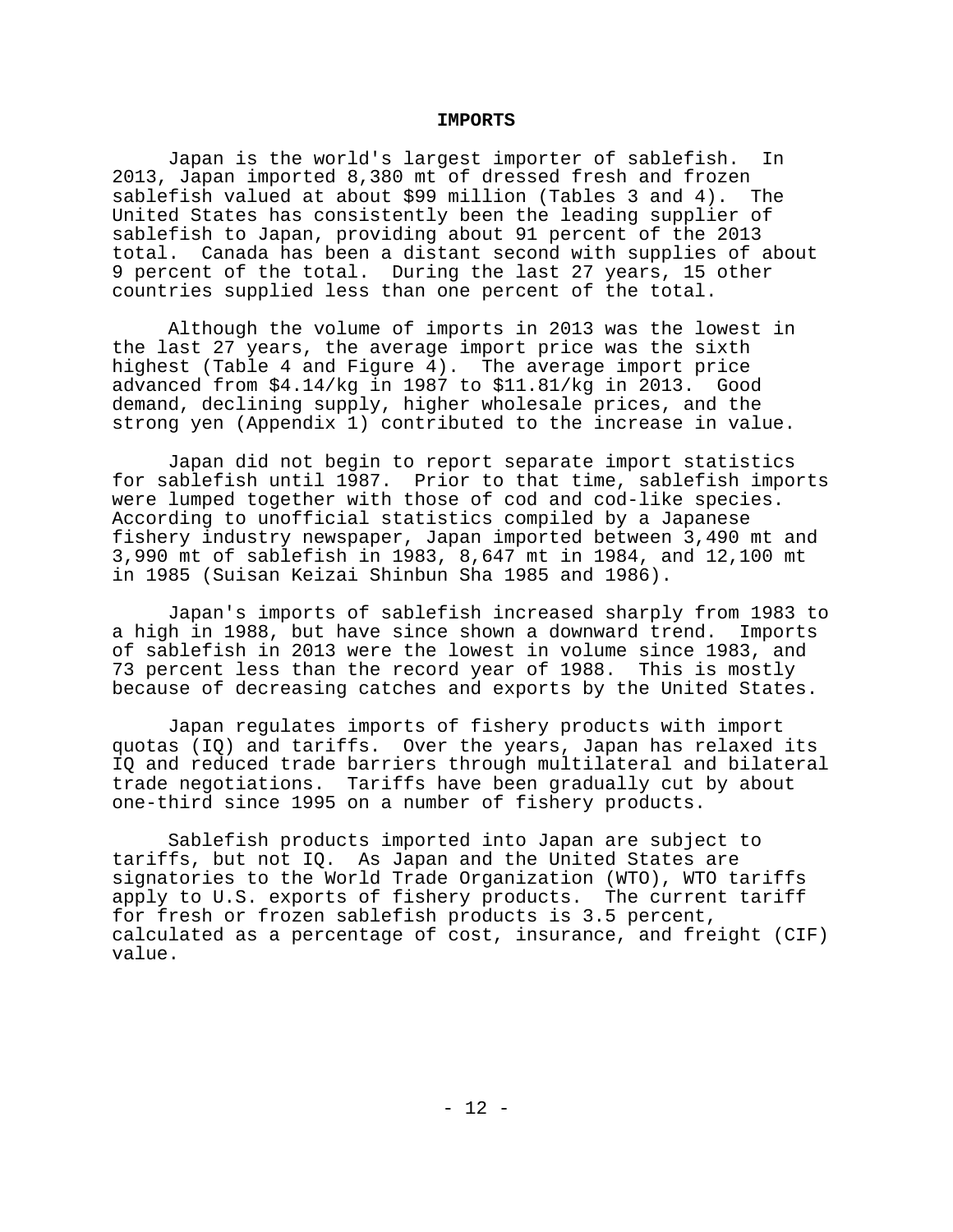| Country of<br>origin       | 1987            | 1988            | 1989            | 1990            | 1991            | 1992            | 1993            |
|----------------------------|-----------------|-----------------|-----------------|-----------------|-----------------|-----------------|-----------------|
|                            |                 |                 |                 |                 |                 |                 |                 |
| U.S.A.<br>Canada           | 25,770<br>2,762 | 27,186<br>3,162 | 26,041<br>3,285 | 23,591<br>2,816 | 20,892<br>3,272 | 17,252<br>2,719 | 22,697<br>2,986 |
| Argentina<br>Mexico        | $-$ *           | 189             |                 |                 | 112             | 148             | 37              |
| Korea, Rep.<br>New Zealand | 21              | 4               | 10              | 33              | 2               | 125<br>13       |                 |
| Morocco                    |                 | 17              |                 | 9               |                 |                 |                 |
| Korea, D.P.Rp.             |                 |                 | 18              |                 |                 |                 |                 |
| Hong Kong                  | 28              |                 |                 |                 |                 |                 |                 |
| Total **                   | 28,584          | 30,558          | 29,354          | 26,449          | 24,277          | 20,258          | 25,720          |

|                                     |  |  |  | Table 3. Japanese imports of fresh and frozen dressed sablefish |
|-------------------------------------|--|--|--|-----------------------------------------------------------------|
| by volume, 1987-2013 (metric tons). |  |  |  |                                                                 |

| Country of<br>Origin | 1994   | 1995   | 1996                                            | 1997   | 1998   | 1999        | 2000   |
|----------------------|--------|--------|-------------------------------------------------|--------|--------|-------------|--------|
| U.S.A.               | 18,064 | 17,823 | 16,551                                          | 12,546 | 12,943 | 12,645      | 12,112 |
| Canada               | 2,991  | 2,429  | 2,261                                           | 2,033  | 2,753  | 2,697<br>24 | 2,028  |
| Uruguay<br>China     |        |        |                                                 |        |        | 16          |        |
| Argentina<br>Russia  |        | 4      | 4                                               |        |        | 15          | 3      |
| Mexico<br>Thailand   |        |        | 8                                               | 29     | 53     |             |        |
| Pakistan<br>Senegal  |        |        | 8<br>8                                          |        |        |             |        |
| Total **             | 21,056 |        | 20, 256 18, 840 14, 609 15, 748 15, 398 14, 144 |        |        |             |        |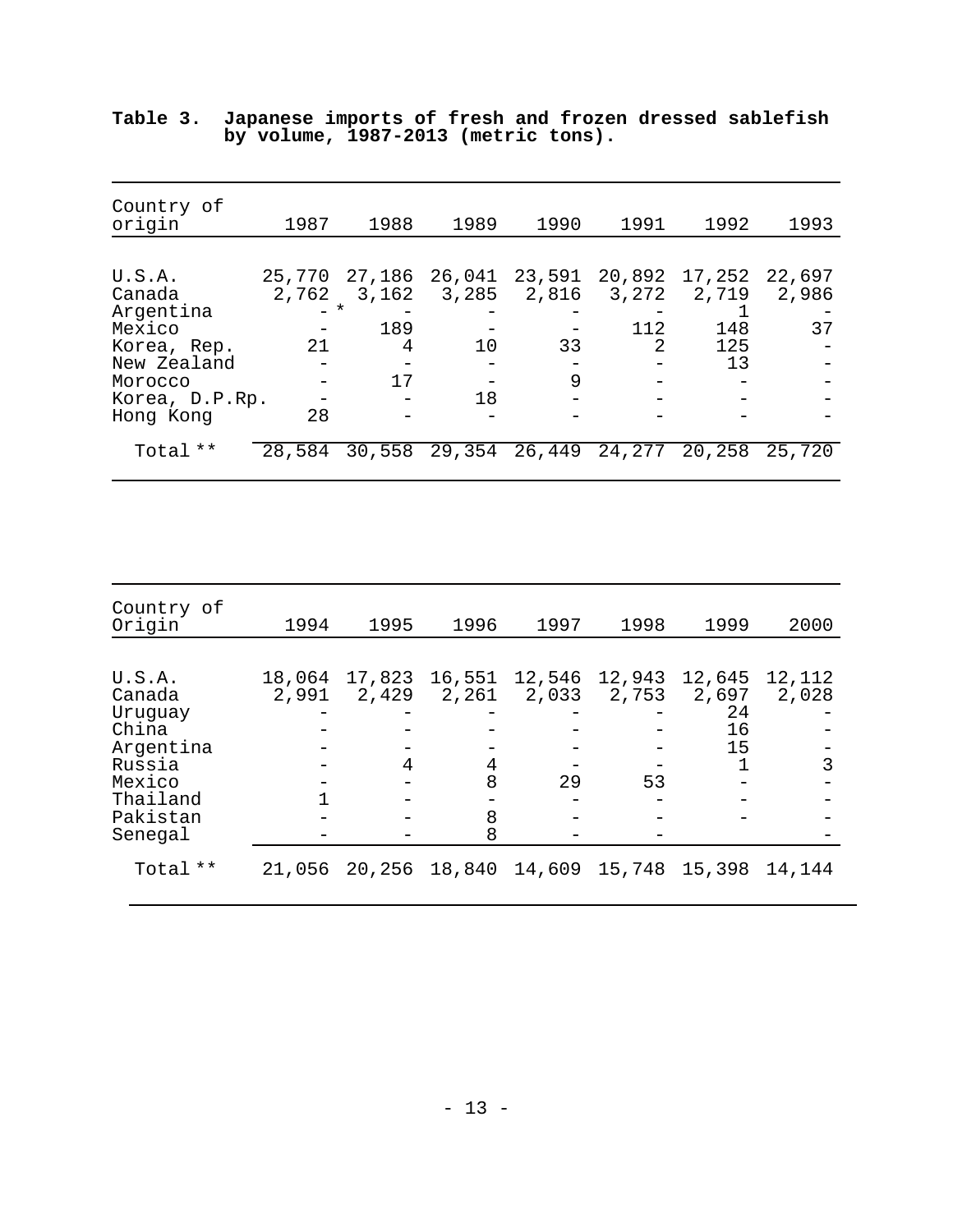| Country of<br>origin                                                               | 2001                            | 2002                                        | 2003                              | 2004                        | 2005                              | 2006                              | 2007                              |
|------------------------------------------------------------------------------------|---------------------------------|---------------------------------------------|-----------------------------------|-----------------------------|-----------------------------------|-----------------------------------|-----------------------------------|
| U.S.A.<br>Canada<br>China<br>Russia<br>Mexico<br>Thailand<br>Bangladesh<br>Iceland | 11,677<br>2,250<br>38<br>3<br>3 | 10,596<br>1,586<br>41<br>45<br>23<br>-<br>— | 10,983<br>1,266<br>10<br>36<br>23 | 12,987<br>1,861<br>22<br>17 | 10,940<br>2,540<br>29<br>11<br>11 | 10,999<br>2,125<br>22<br>11<br>54 | 10,829<br>1,899<br>207<br>16<br>4 |
| Total **                                                                           | 13,970                          | 12,292                                      |                                   | 12,319 14,887               | 13,532                            | 13,211                            | 12,956                            |

|  | Table 3 (continued). Japanese imports of fresh and frozen |  |  |  |  |  |
|--|-----------------------------------------------------------|--|--|--|--|--|
|  | dressed sablefish by volume, 1987-2013 (metric tons).     |  |  |  |  |  |

| Country of<br>origin                 | 2008           | 2009           | 2010              | 2011                | 2012                | 2013         |  |
|--------------------------------------|----------------|----------------|-------------------|---------------------|---------------------|--------------|--|
| U.S.A.<br>Canada<br>Russia<br>Mexico | 9,772<br>1,563 | 9,409<br>1,196 | 8,402<br>941<br>2 | 7,878<br>762<br>0.4 | 8,324<br>789<br>0.3 | 7,655<br>725 |  |
| Total **                             | 9,772          | 10,607         | 9,349             | 8,640               | 9,444               | 8,380        |  |

\*- zero imports

\*\* Totals may not add due to rounding of data

**Sources**: Japan Marine Products Importers Association 1988-2000; Ministry of Finance, Japan 2014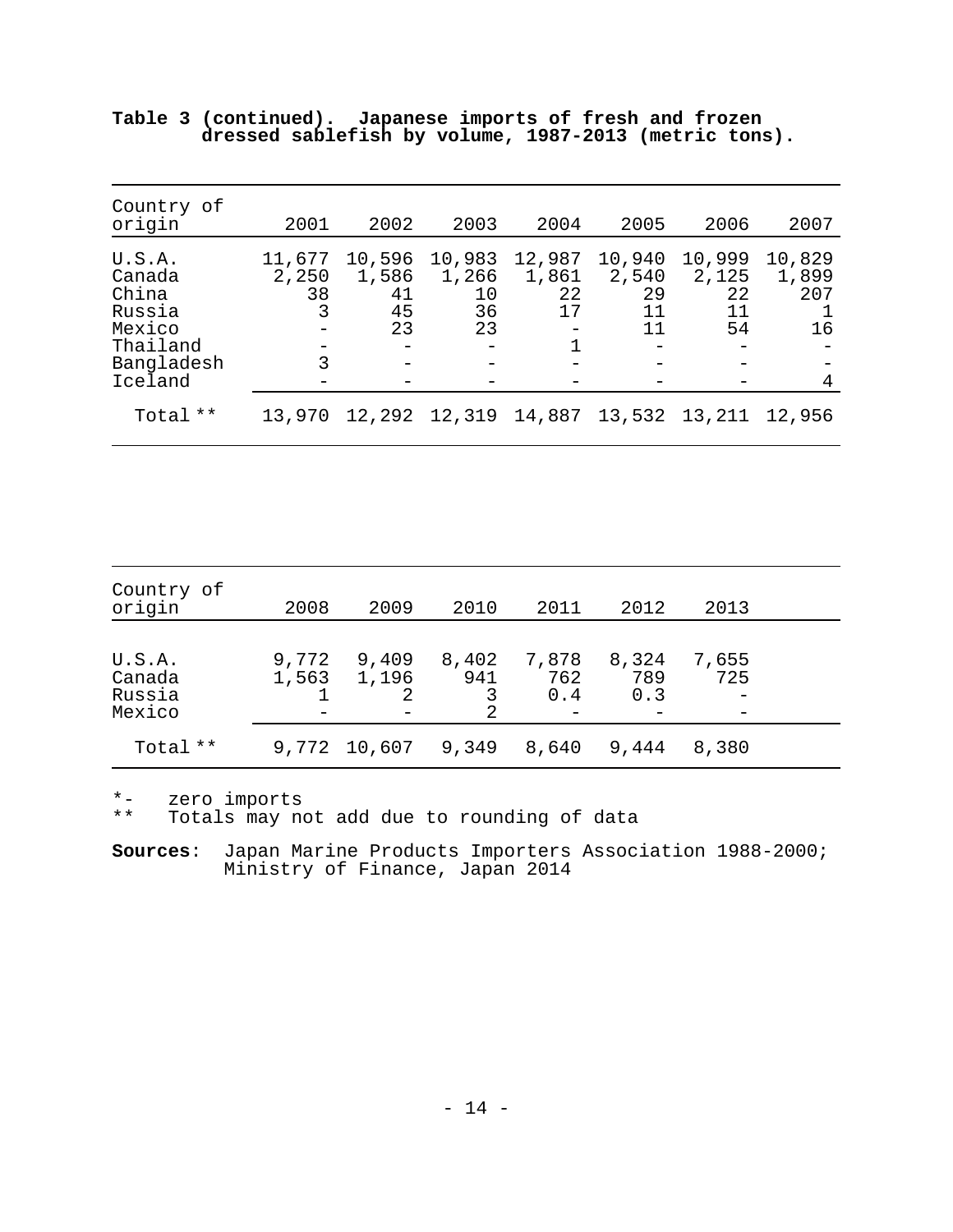| Country of<br>origin                                                                                            | 1987     | 1988                      | 1989     | 1990     | 1991      | 1992                                                          | 1993                                                                           |
|-----------------------------------------------------------------------------------------------------------------|----------|---------------------------|----------|----------|-----------|---------------------------------------------------------------|--------------------------------------------------------------------------------|
| U.S.A.<br>Canada<br>Argentina<br>Mexico<br>Korea, Rep.<br>New Zealand<br>Morocco<br>Korea, D.P.Rp.<br>Hong Kong | 75<br>67 | $-***$<br>556<br>24<br>17 | 38<br>61 | 66<br>10 | 522<br>18 | 13,007 17,382 15,302 16,709 27,573 18,745<br>672<br>702<br>45 | 105, 215 139, 261 118, 075 106, 699 131, 324 106, 485 138, 044<br>19,011<br>99 |
| Total                                                                                                           |          |                           |          |          |           |                                                               | 118, 364 157, 240 133, 477 123, 484 159, 436 126, 652 157, 154                 |

|                                      |  |  |  | Table 4. Japanese imports of fresh and frozen dressed sablefish |
|--------------------------------------|--|--|--|-----------------------------------------------------------------|
| By value, 1987-2013 (U.S. \$1,000*). |  |  |  |                                                                 |

| Country of<br>Origin | 1994 | 1995 | 1996 | 1997 | 1998 | 1999                                      | 2000                                                                    |
|----------------------|------|------|------|------|------|-------------------------------------------|-------------------------------------------------------------------------|
|                      |      |      |      |      |      |                                           |                                                                         |
| U.S.A.<br>Canada     |      |      |      |      |      | 25,230 22,724 21,173 19,700 19,691 21,399 | 131, 297 157, 498 150, 316 118, 086 93, 691 101, 466 111, 571<br>19,585 |
| Uruguay              |      |      |      |      |      |                                           |                                                                         |
| China                |      |      |      |      |      | 76                                        |                                                                         |
| Argentina            |      |      |      |      |      | 46                                        |                                                                         |
| Russia               |      | 23   | 22   |      |      | 8                                         | 25                                                                      |
| Mexico               |      |      | 37   | 196  | 312  |                                           |                                                                         |
| Thailand             | 10   |      |      |      |      |                                           |                                                                         |
| Pakistan             |      |      | 13   |      |      |                                           |                                                                         |
| Senegal              |      |      | 9    |      |      |                                           |                                                                         |
| Total                |      |      |      |      |      |                                           | 156, 538 180, 244 171, 569 137, 982 113, 142 123, 037 131, 181          |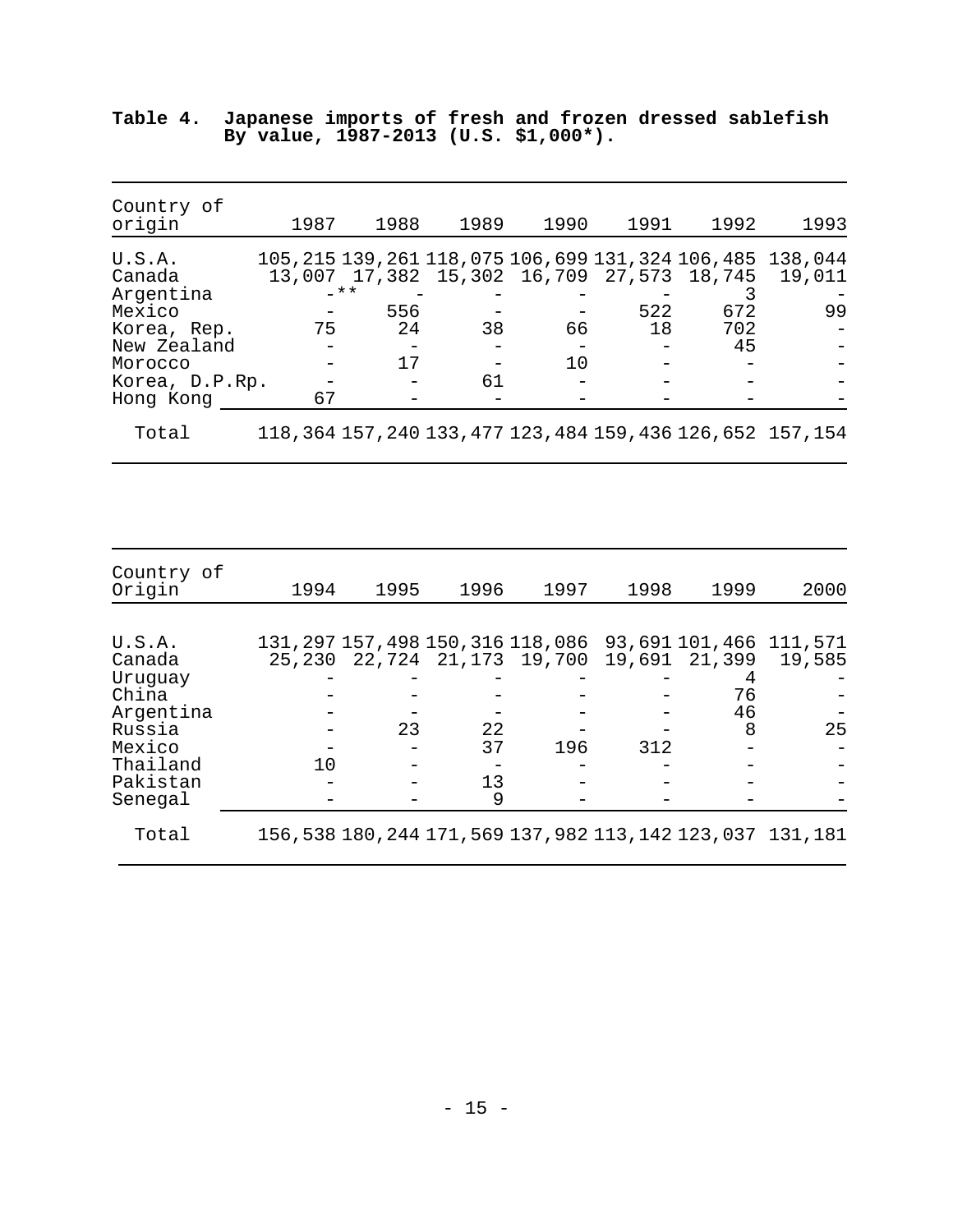| Country of<br>origin                                                               | 2001                               | 2002                                  | 2003                               | 2004                               | 2005                                | 2006                                                  | 2007                                    |
|------------------------------------------------------------------------------------|------------------------------------|---------------------------------------|------------------------------------|------------------------------------|-------------------------------------|-------------------------------------------------------|-----------------------------------------|
| U.S.A.<br>Canada<br>China<br>Russia<br>Mexico<br>Thailand<br>Bangladesh<br>Iceland | 97,559<br>19,412<br>297<br>22<br>5 | 92,882<br>13,654<br>406<br>250<br>170 | 11,913 15,683<br>124<br>180<br>196 | 101,423 108,227<br>198<br>99<br>10 | 97,936<br>23,380<br>297<br>71<br>85 | 106,078<br>20,597<br>247<br>92<br>156                 | 112,345<br>19,378<br>1,471<br>109<br>38 |
| Total                                                                              | 117,298                            |                                       |                                    |                                    |                                     | 107, 363 113, 836 124, 212 121, 769 127, 428 133, 348 |                                         |

|  | Table 4 (continued). Japanese imports of fresh and frozen |  |  |  |  |  |
|--|-----------------------------------------------------------|--|--|--|--|--|
|  | dressed sablefish by value, $1987-2013$ (U.S. \$1,000*).  |  |  |  |  |  |

| Country of<br>origin                 | 2008        | 2009                                    | 2010                | 2011                                    | 2012                           | 2013            |
|--------------------------------------|-------------|-----------------------------------------|---------------------|-----------------------------------------|--------------------------------|-----------------|
| U.S.A.<br>Canada<br>Russia<br>Mexico | 18,448<br>5 | 120,080 117,491 121,958<br>15,791<br>19 | 13,839<br>46<br>219 | 149,138                                 | 106,832<br>14,881  11,420<br>4 | 90,603<br>8,347 |
| Total                                |             |                                         |                     | 138,534 133,302 135,863 164,027 118,255 |                                | 98,946          |

\*.... Converted to US dollar using Japanese Ministry of Finance official exchange rate (see Appendix 1)

\*\*- zero imports Totals may not add due to rounding of data

**Sources**: Japan Marine Products Importers Association 1988-2000; Ministry of Finance, Japan 2014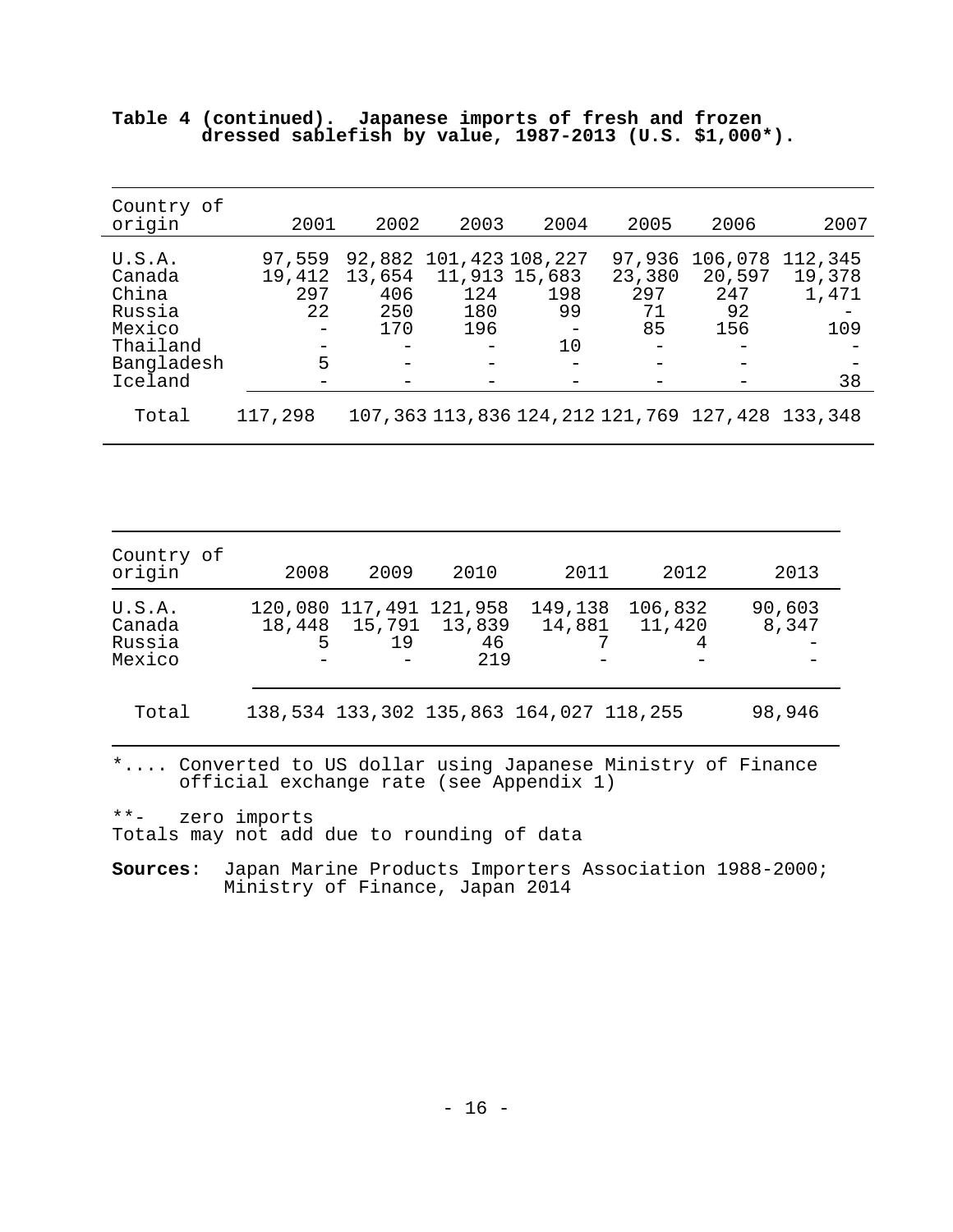| Year | Total volume<br>(metric ton) | Total value<br>(U.S. \$1,000) | Unit value<br>$(\frac{\xi}{kg})$ |  |
|------|------------------------------|-------------------------------|----------------------------------|--|
| 1987 | 28,584                       | 118,364                       | 4.14                             |  |
| 1988 | 30,558                       | 157,240                       | 5.15                             |  |
| 1989 | 29,354                       | 133,477                       | 4.55                             |  |
| 1990 | 26,449                       | 123,484                       | 4.67                             |  |
| 1991 | 24,277                       | 159,436                       | 6.57                             |  |
| 1992 | 20,258                       | 126,652                       | 6.25                             |  |
| 1993 | 25,720                       | 157,154                       | 6.11                             |  |
| 1994 | 21,056                       | 156,538                       | 7.43                             |  |
| 1995 | 20,256                       | 180,244                       | 8.90                             |  |
| 1996 | 18,840                       | 171,569                       | 9.10                             |  |
| 1997 | 14,609                       | 137,982                       | 9.45                             |  |
| 1998 | 15,748                       | 113,142                       | 7.18                             |  |
| 1999 | 15,398                       | 123,037                       | 7.99                             |  |
| 2000 | 14,144                       | 131,181                       | 9.27                             |  |
| 2001 | 13,970                       | 117,295                       | 8.40                             |  |
| 2002 | 12,292                       | 107,363                       | 8.73                             |  |
| 2003 | 12,319                       | 113,836                       | 9.24                             |  |
| 2004 | 14,887                       | 124,212                       | 8.34                             |  |
| 2005 | 13,532                       | 121,769                       | 9.00                             |  |
| 2006 | 13,211                       | 127,428                       | 9.65                             |  |
| 2007 | 12,956                       | 133,348                       | 10.29                            |  |
| 2008 | 9,772                        | 138,534                       | 14.18                            |  |
| 2009 | 10,607                       | 133,302                       | 12.57                            |  |
| 2010 | 9,349                        | 135,863                       | 14.53                            |  |
| 2011 | 8,640                        | 164,027                       | 18.98                            |  |
| 2012 | 9,444                        | 118,255                       | 12.52                            |  |
| 2013 | 8,380                        | 98,946                        | 11.81                            |  |

|  | Table 5. Japanese annual import volumes, imports value        |  |  |  |  |  |
|--|---------------------------------------------------------------|--|--|--|--|--|
|  | and average nominal import prices of sablefish,<br>1987-2013. |  |  |  |  |  |

**Sources**: Japan Marine Products Importers Association 1988-2000; Ministry of Finance, Japan 2014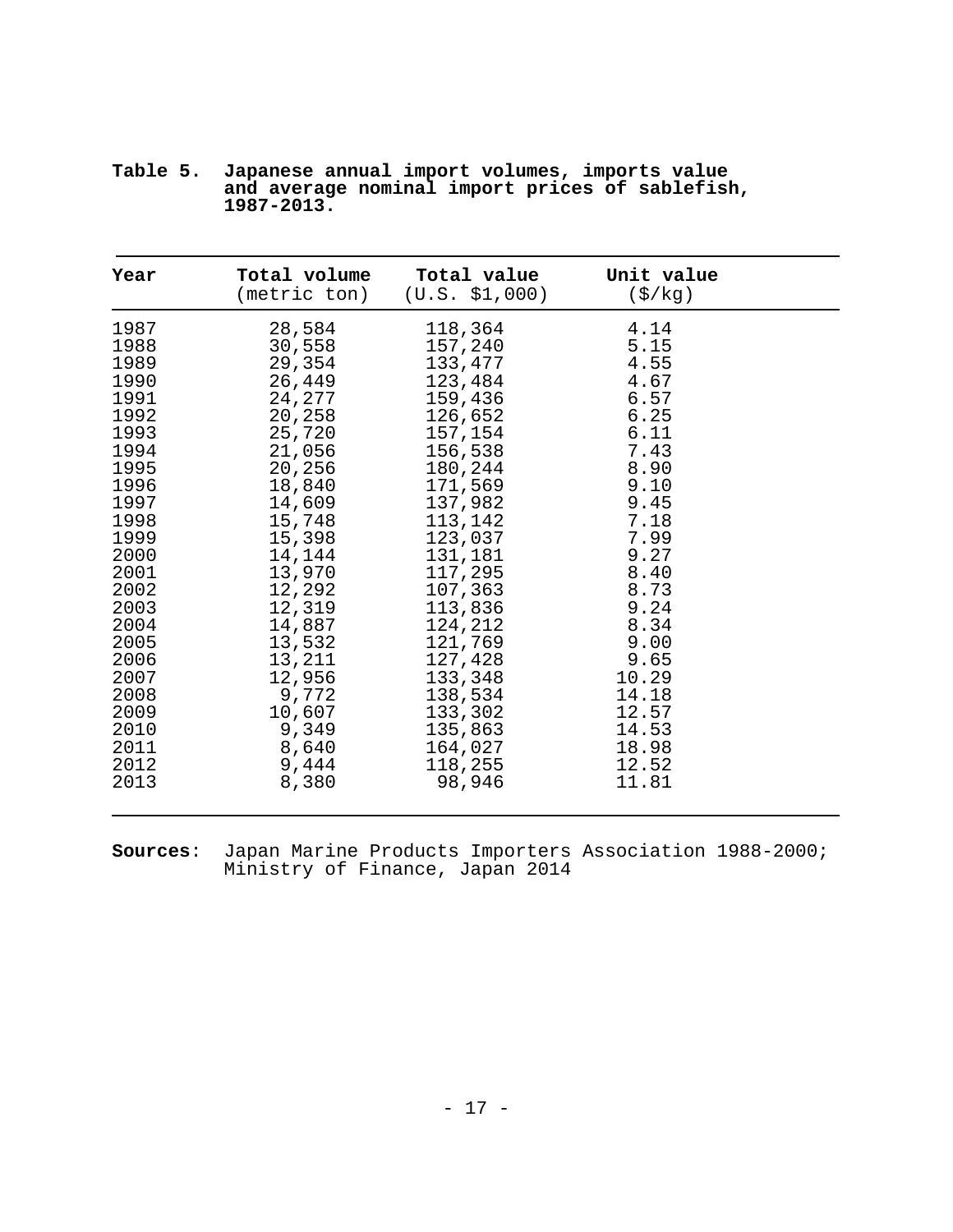

**Figure 4. Japanese annual import volumes and average Nominal import prices of sablefish, 1987-2013.**

**Sources**: Japan Marine Products Importers Association 1988-2000; Ministry of Finance, Japan 2014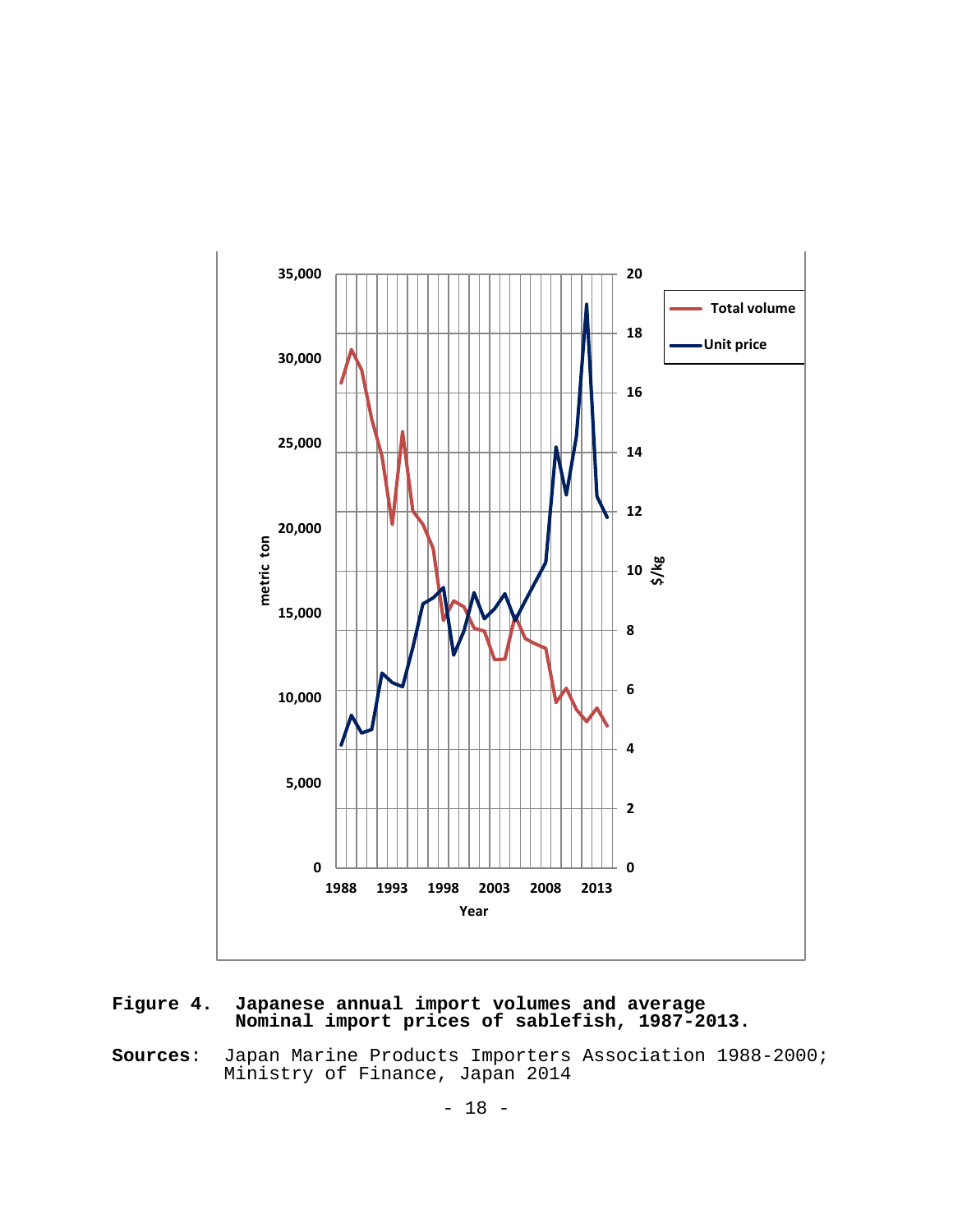#### **SUPPLIERS**

#### **United States**

Exports of U.S. sablefish to all destinations increased from a negligible amount in 1981 to a peak of 23,000 mt in 1989, but have since shown a downward trend (Tables 6 and 7). Japan is still the U.S.'s foremost export market for sablefish and in 2013 purchased 78 percent of total U.S. exports of sablefish. The average U.S. export price of sablefish to Japan increased 22<br>percent to \$10.53/kg in 2013 from \$8.65/kg in 2007. The percent to  $$10.53/kg$  in 2013 from  $$8.65/kg$  in 2007. increase in price was due mainly to the appreciation of the Japanese yen relative to the U.S. dollar and higher demand for sablefish in Japan.

Exports of U.S. fishery products have greatly benefited from the weaker dollar relative to the Japanese yen in recent years. The annual average value of the U.S. dollar relative to the yen was 17 percent lower at 98 yen/U.S. dollar in 2013 from 118 yen/U.S. dollar in 2007 (Appendix 1). Thus even if Japanese sablefish prices had remained unchanged, prices paid to U.S. exporters would have increased. The Japanese annual average import price of sablefish in 2013 was 5 percent lower in the yen price but 15 percent higher in the dollar price from 2007 level.

Hong Kong, the second largest export market for U.S. sablefish in 2013, has substantially increased its imports of sablefish, from less than one percent of U.S. exports in 1991 to 7 percent in 2013.

#### **Canada**

Canada exported 1,105 mt of sablefish in 2013, valued at Canadian \$12.1 million, a decrease of 35 percent in quantity and 31 percent in value over 2012 exports (Tables 8 and 9). Canada's exports of sablefish between 2001 and 2013 have fluctuated within a fairly narrow range, 1,100-2,400 mt.

Japan continued to be Canada's single largest export market for sablefish in 2013, taking 72 percent by volume and 78 percent by value of Canada's sablefish exports. Compared to 2012, although total quantity remained almost unchanged, value was down 15 percent.

After Japan, the United States has been the second most important market for Canadian sablefish, buying 15 percent of Canada's total sablefish exports in 2013. Canada exported 161 mt of sablefish to the United States in 2013, a 75 percent decrease over 2012. Canada's exports of sablefish to the United States have fluctuated between 95 and 744 mt since 1997.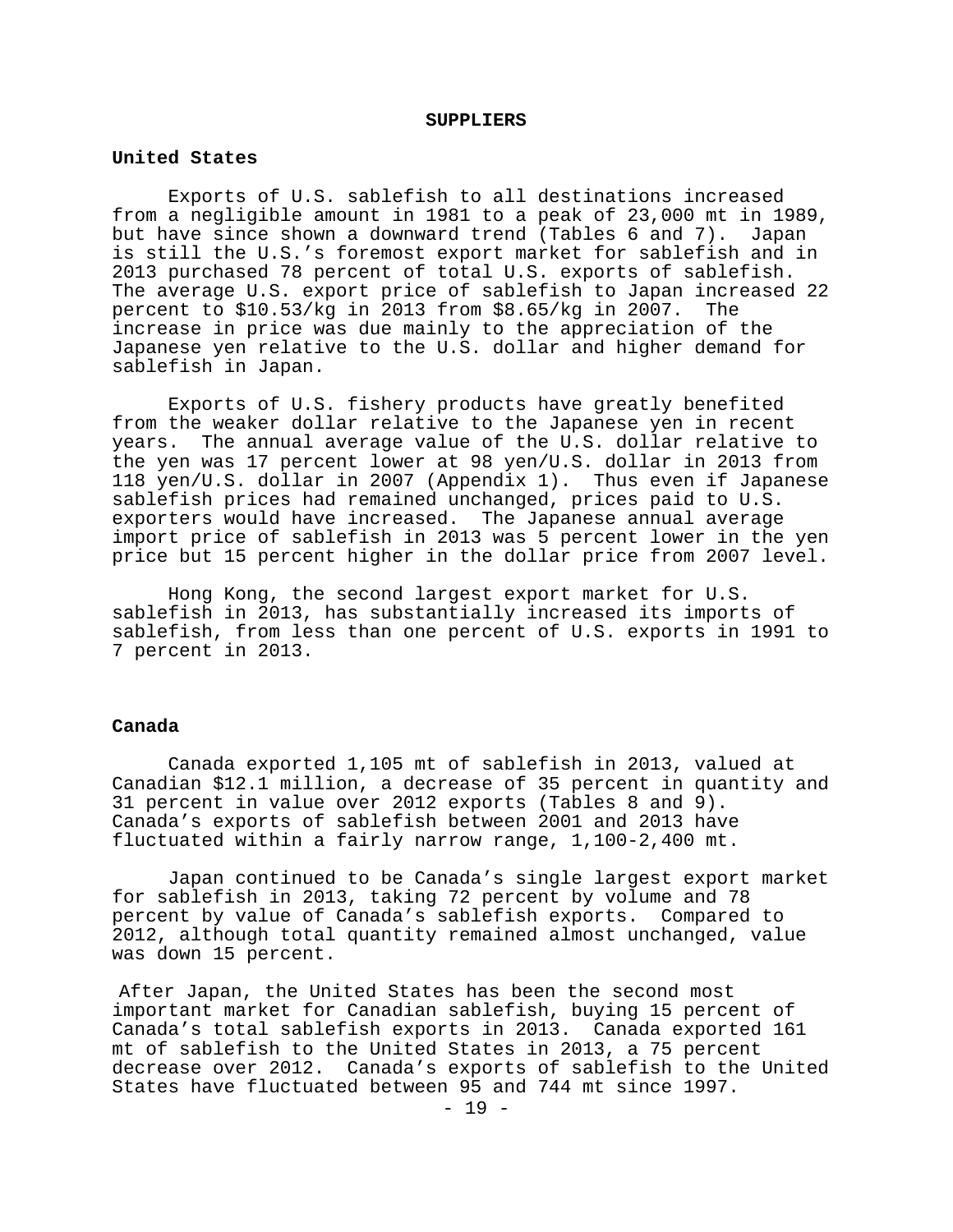|                | 1981              | 1982           | 1983 | 1984  | 1985  | 1986                     | 1987   | 1988   | 1989        | 1990   |
|----------------|-------------------|----------------|------|-------|-------|--------------------------|--------|--------|-------------|--------|
| Japan          | 340               | 1,319          | 414  | 4,718 | 7,202 | 11,874                   | 18,758 | 18,892 | 22,116      | 17,727 |
| Korea, Rep.    |                   |                |      |       |       | 195                      | 158    |        | 203         | 1,749  |
| Hong Kong      |                   |                |      |       |       | 1                        |        | 8      | 7           | 21     |
| Belgium        |                   |                | 1    | 3     |       | $\overline{\phantom{0}}$ | 17     | 18     |             |        |
| France         |                   |                | 8    |       |       |                          | 21     |        |             | 13     |
| China          |                   |                |      |       |       |                          |        |        |             |        |
| Singapore      |                   |                |      |       | 1     |                          |        |        |             |        |
| Dominican Rep. |                   |                |      |       |       |                          |        |        |             |        |
| Spain          |                   |                |      |       |       |                          | 34     |        | 60          |        |
| Malaysia       | $\qquad \qquad -$ |                |      |       |       |                          |        |        |             |        |
| United Kingdom | 26                |                |      |       | 5     |                          |        |        |             | $17$   |
| Sweden         |                   |                |      |       |       |                          |        |        |             |        |
| Thailand       |                   |                |      |       |       |                          |        |        |             |        |
| Canada         | 23                | 18             | 39   | 14    | 15    | 15                       | 9      | 11     | 215         |        |
| Mexico         | $\overline{a}$    | $\overline{2}$ |      |       |       |                          |        | 4      |             |        |
| Bermuda        |                   |                |      |       |       |                          |        |        |             |        |
| Norway         |                   |                |      |       |       |                          |        |        | 139         | 102    |
| Taiwan         | 7                 |                | 77   | 17    |       |                          |        |        | 18          |        |
| Brazil         |                   |                |      |       |       |                          |        |        |             |        |
| Netherlands    |                   | 5              |      |       |       |                          | 3      |        |             |        |
| Germany        |                   |                |      |       |       |                          |        |        | $\mathbf 1$ | 83     |
| Italy          |                   |                |      |       |       |                          |        |        |             |        |
| Denmark        |                   |                |      |       |       |                          |        |        |             |        |
| Portugal       |                   |                |      |       |       |                          |        | 30     |             |        |
| Venezuela      | 66                |                |      |       |       |                          |        |        |             |        |
| Egypt          |                   |                |      | 350   |       |                          |        |        |             |        |
| Ireland        |                   |                |      |       |       |                          |        |        |             |        |
| Others         | 4                 | 5              |      |       |       |                          |        |        |             |        |
| Total          | 469               | 1,349          | 538  | 5,102 | 7,223 | 12,085                   | 19,000 | 18,962 | 22,759      | 19,712 |

**Table 6. United States exports of sablefish by country of destination, by volume, 1981-2013 (metric tons).**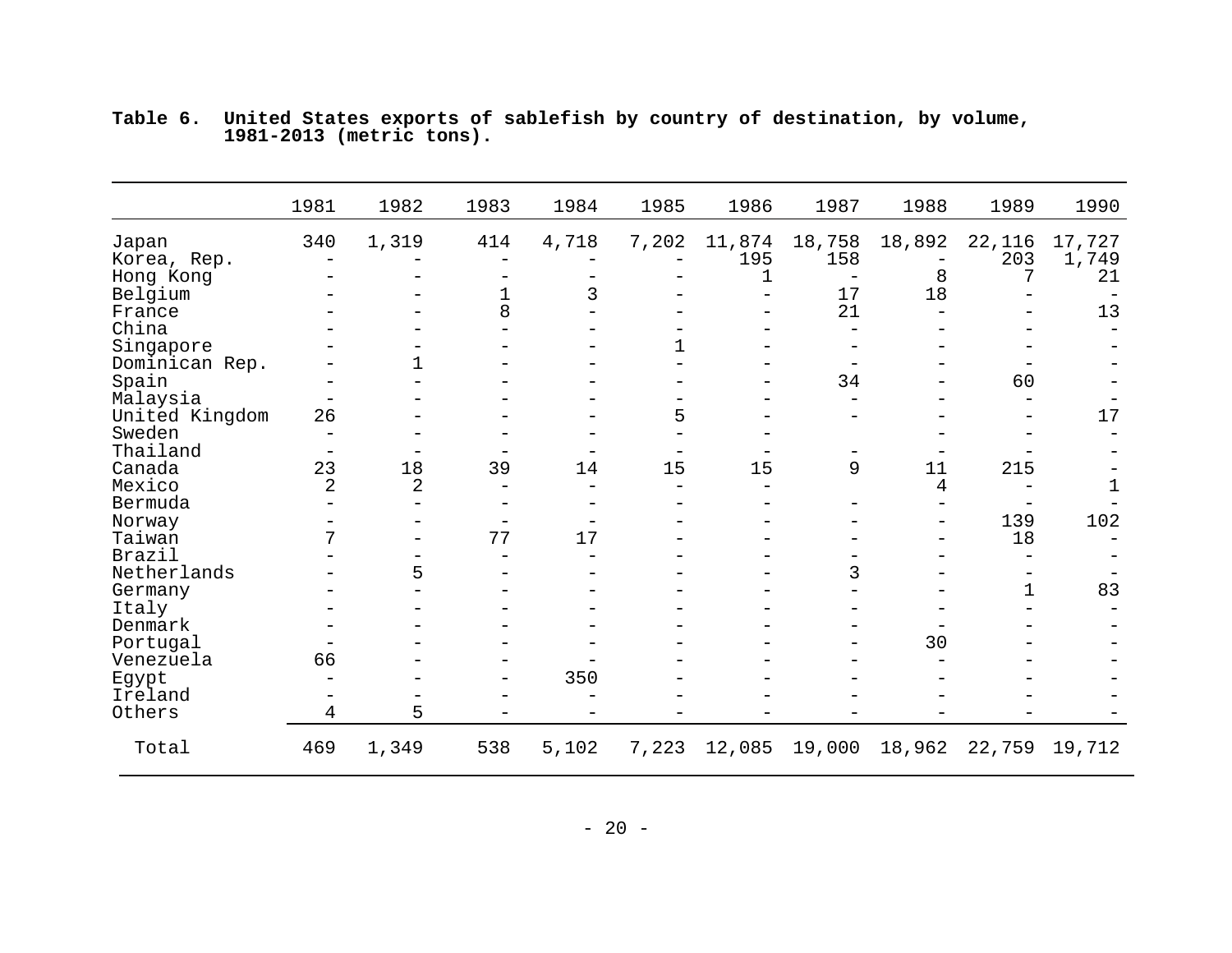|                | 1991                     | 1992                     | 1993                     | 1994              | 1995                     | 1996                     | 1997              | 1998                     | 1999   |  |
|----------------|--------------------------|--------------------------|--------------------------|-------------------|--------------------------|--------------------------|-------------------|--------------------------|--------|--|
| Japan          | 18,180                   | 14,659                   | 20,348                   | 15,119            | 16,566                   | 14,804                   | 11,013            | 7,522                    | 9,323  |  |
| Korea, Rep.    | 424                      | 291                      |                          | 39                | 164                      | 1,046                    | 1,436             | 1,909                    | 2,920  |  |
| Hong Kong      | 32                       | 117                      | 188                      | 205               | 302                      | 472                      | 369               | 138                      | 327    |  |
| Belgium        | $\qquad \qquad -$        | 25                       | $\overline{\phantom{0}}$ | 1                 | $\qquad \qquad -$        | 95                       | $\qquad \qquad -$ | $\overline{\phantom{0}}$ | 131    |  |
| France         | 39                       | 133                      | 61                       | $\overline{1}$    | 37                       | 67                       | 7                 | 29                       | 129    |  |
| China          | $\overline{\phantom{0}}$ | $\overline{\phantom{0}}$ |                          | 16                | 40                       | 186                      | 35                | 126                      | 128    |  |
| Singapore      |                          | 10                       | 7                        | 8                 | 18                       | 25                       | 85                | 29                       | 102    |  |
| Dominican Rep. |                          | $\overline{\phantom{m}}$ | $\overline{\phantom{0}}$ |                   | $\overline{\phantom{m}}$ | $\overline{\phantom{m}}$ | $\qquad \qquad -$ |                          | 94     |  |
| Spain          |                          | 7                        | 62                       | 376               | 53                       | 24                       | -                 | 20                       | 62     |  |
| Malaysia       |                          | $\equiv$                 |                          |                   |                          | $\qquad \qquad -$        | 21                |                          | 28     |  |
| United Kingdom | 39                       | 166                      | 20                       | 298               | $\qquad \qquad -$        | $\qquad \qquad -$        | 3                 | 4                        | 15     |  |
| Sweden         | $\overline{\phantom{0}}$ |                          |                          |                   |                          | $\overline{\phantom{0}}$ |                   | $\overline{\phantom{0}}$ | 15     |  |
| Thailand       |                          |                          |                          | 8                 | 32                       | 22                       |                   |                          | 12     |  |
| Canada         |                          |                          |                          |                   | $\overline{\phantom{0}}$ | $\overline{\phantom{0}}$ |                   | -                        | 11     |  |
| Mexico         | 3                        |                          | $\overline{\phantom{0}}$ | $\mathbf 1$       | $\overline{2}$           | $\qquad \qquad -$        | -                 | 14                       | 6      |  |
| Bermuda        |                          |                          | $\overline{\phantom{m}}$ |                   | $\overline{\phantom{0}}$ | $\qquad \qquad -$        | 1                 | $\overline{\phantom{m}}$ | 1      |  |
| Norway         | $\qquad \qquad -$        |                          | 63                       | $\qquad \qquad -$ | $\overline{\phantom{m}}$ | $\overline{\phantom{m}}$ | $\qquad \qquad -$ | 16                       |        |  |
| Taiwan         | 86                       | 11                       | 10                       | 5                 | 19                       | 30                       | 49                | 242                      |        |  |
| Brazil         | $\overline{\phantom{0}}$ |                          | $\overline{\phantom{0}}$ | 714               |                          |                          | —                 |                          |        |  |
| Netherlands    |                          |                          | 50                       | 5                 |                          | 77                       |                   |                          |        |  |
| Germany        |                          |                          | 20                       |                   |                          |                          |                   | 42                       |        |  |
| Italy          |                          | 11                       | 19                       |                   |                          | 57                       |                   |                          |        |  |
| Denmark        | 36                       | 74                       |                          |                   |                          | —                        |                   |                          |        |  |
| Portugal       | $\qquad \qquad -$        | 86                       |                          |                   |                          | -                        |                   |                          |        |  |
| Venezuela      |                          |                          |                          |                   |                          | $\overline{\phantom{0}}$ | $\qquad \qquad -$ | 135                      |        |  |
| Egypt          |                          |                          |                          |                   |                          |                          | $\qquad \qquad -$ |                          |        |  |
| Ireland        | 13                       |                          | $\overline{\phantom{0}}$ |                   |                          | 73                       |                   |                          |        |  |
| Others         | $\overline{\phantom{0}}$ |                          | 1                        | 5                 |                          | 4                        | 31                | 5                        |        |  |
| Total          | 18,852                   | 15,589                   | 20,849                   | 16,801            | 17,234                   | 16,980                   | 13,050            | 10,232                   | 13,305 |  |

**Table 6 (continued). United States exports of sablefish by country of destination, by volume, 1981-2013 (metric tons).**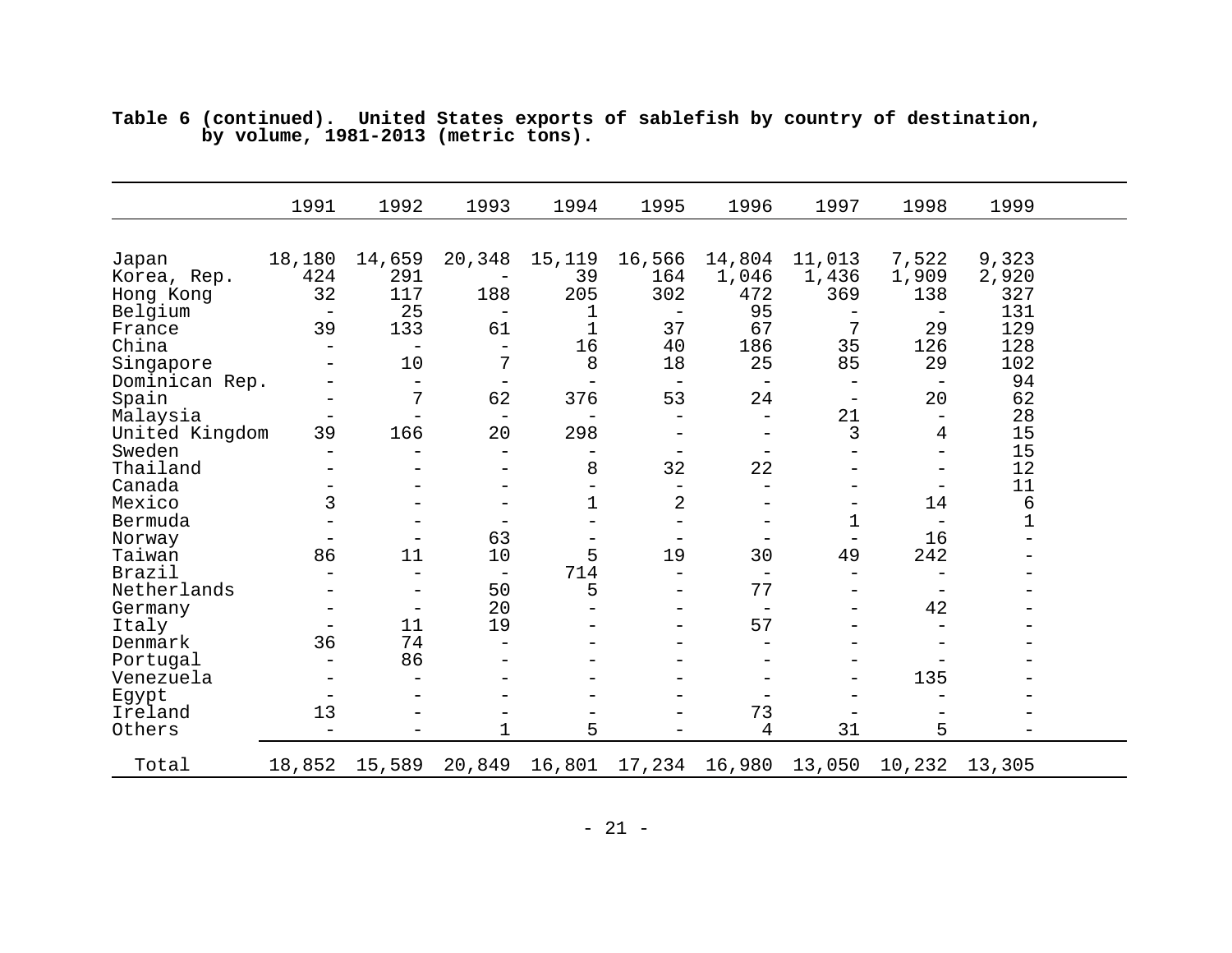|                                                     | 2000                           | 2001                                                       | 2002                           | 2003                                | 2004                                         | 2005                                                       | 2006                                | 2007                                                | 2008                     |  |
|-----------------------------------------------------|--------------------------------|------------------------------------------------------------|--------------------------------|-------------------------------------|----------------------------------------------|------------------------------------------------------------|-------------------------------------|-----------------------------------------------------|--------------------------|--|
| Japan<br>Norway<br>China, Hong Kong 506             | 11,885<br>192                  | 6,835<br>22<br>304                                         | 7,353<br>20<br>241             | 10,018<br>-<br>287                  | 12,456<br>395<br>408                         | 9,323<br>75<br>777                                         | 8,068<br>58<br>712                  | 6,018<br>351                                        | 6,163<br>577<br>359      |  |
| South Korea<br>Canada<br>China                      | 2,585<br>19<br>329<br>107      | 1,217<br>42<br>682<br>95                                   | 87<br>22<br>40<br>54           | 293<br>16<br>40<br>84               | 150<br>36<br>199<br>99                       | 204<br>59<br>1,201<br>124                                  | 356<br>90<br>500<br>136             | 126<br>253<br>366<br>253                            | 314<br>272<br>271<br>259 |  |
| Singapore<br>United Kingdom<br>Mexico               | 98<br>10<br>40                 | 82<br>98<br>$\qquad \qquad -$                              | 8<br>106                       | 121<br>77                           | 128<br>108                                   | 111<br>86<br>2                                             | 104<br>32<br>17                     | 86<br>12                                            | 156<br>71<br>36          |  |
| France<br>Russian Federation -<br>Italy<br>Thailand | 247                            | $\overline{\phantom{0}}$                                   | $\overline{\phantom{0}}$<br>20 |                                     | 7<br>$\overline{\phantom{0}}$<br>22          | 103<br>$\overline{\phantom{a}}$<br>58                      | 8<br>$\overline{\phantom{0}}$<br>38 | $\overline{\phantom{m}}$<br>16<br>$\mathsf 0$<br>16 | 28<br>22<br>20           |  |
| Philippines<br>Germany                              | 19<br>6                        | $\qquad \qquad -$<br>18<br>$\overline{\phantom{m}}$        | $\qquad \qquad -$<br>24        | -<br>38<br>$\overline{\phantom{0}}$ | 49<br>93                                     | 46<br>227                                                  | 18<br>$\overline{\phantom{m}}$      | 20<br>9                                             | 18<br>13                 |  |
| Malaysia<br>Ukraine<br>Australia                    | 8                              |                                                            | $\overline{\phantom{0}}$       | $\equiv$                            | 21<br>$\qquad \qquad -$                      | $\overline{\phantom{0}}$                                   | 40<br>1                             | $\overline{\phantom{0}}$<br>1                       | 9<br>9<br>$\mathbf 1$    |  |
| Viet Nam<br>Belgium<br>Bulgaria                     | 21<br>$\qquad \qquad -$        |                                                            |                                |                                     | $\qquad \qquad -$<br>$\qquad \qquad -$       | -<br>8<br>23                                               | 40<br>1                             |                                                     |                          |  |
| China, Taipei<br>Honduras<br>Denmark                | 190<br>$\qquad \qquad -$<br>33 | $\overline{\phantom{0}}$<br>41<br>$\overline{\phantom{0}}$ | -                              | 3                                   | $\qquad \qquad -$                            | $\overline{\phantom{0}}$<br>$\overline{\phantom{m}}$<br>25 | —                                   | 6                                                   |                          |  |
| Dominican Republic -<br>Indonesia<br>Israel         |                                |                                                            | -                              | 17                                  | $\qquad \qquad -$<br>57<br>$\qquad \qquad -$ | 23<br>$\qquad \qquad -$<br>85                              | —<br>8<br>1                         | 5                                                   |                          |  |
| Lebanon<br>Lithuania<br>Netherlands                 | 2                              |                                                            |                                |                                     | $\qquad \qquad -$<br>5                       | 90<br>$\overline{\phantom{m}}$<br>—                        | 2<br>б                              | 31<br>22                                            |                          |  |
| Netherland Antilles-<br>Nicaragua                   |                                |                                                            |                                |                                     | 1                                            | -                                                          | $\mathbf 1$                         | 20<br>$\overline{\phantom{0}}$                      |                          |  |

|                                     |  |  |  |  | Table 6 (continued). United States exports of sablefish by country of destination, |
|-------------------------------------|--|--|--|--|------------------------------------------------------------------------------------|
| by volume, 1981-2013 (metric tons). |  |  |  |  |                                                                                    |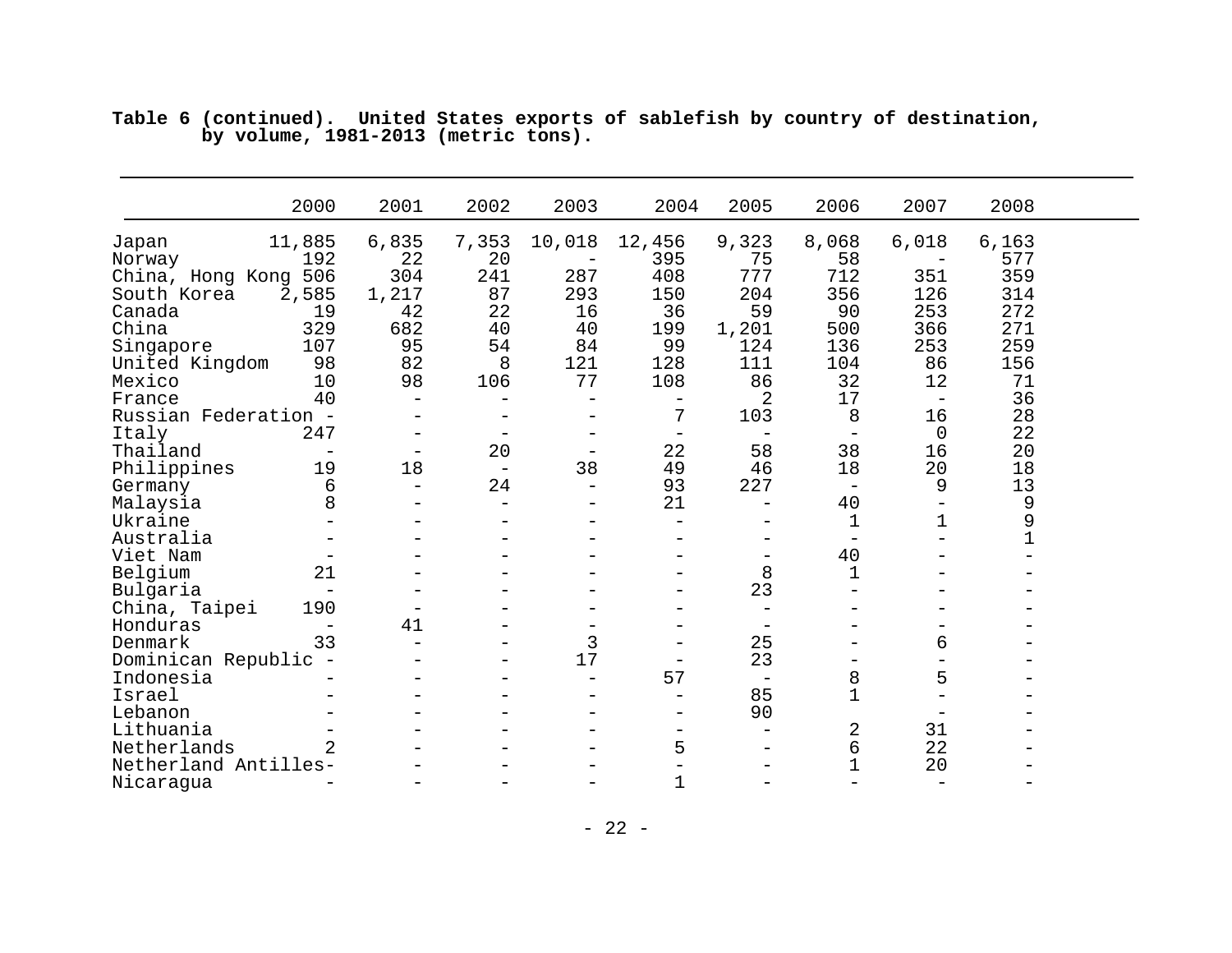|                   | 2000   | 2001                     | 2002                     | 2003   | 2004            | 2005   | 2006   | 2007                     | 2008                     |  |
|-------------------|--------|--------------------------|--------------------------|--------|-----------------|--------|--------|--------------------------|--------------------------|--|
| Poland            |        |                          |                          |        | 2               |        |        |                          | $\overline{\phantom{m}}$ |  |
| Portugal          | 20     | -                        | 193                      |        |                 | 145    |        | 64                       | $\qquad \qquad -$        |  |
| Romania           |        | $\overline{\phantom{0}}$ | $\overline{\phantom{m}}$ |        | $\qquad \qquad$ | 23     |        | $\overline{\phantom{0}}$ | $\qquad \qquad -$        |  |
| Serbia-Montenegro |        | -                        | 10                       |        |                 |        |        |                          | $\qquad \qquad -$        |  |
| Spain             | 401    |                          | $\overline{\phantom{m}}$ | 573    | 216             |        |        | 2                        | $\qquad \qquad -$        |  |
| St.Kittis-Nevis   | -      |                          | $\overline{\phantom{m}}$ |        | —               |        |        |                          | $\overline{\phantom{m}}$ |  |
| Switzerland       |        |                          | $\overline{\phantom{m}}$ |        |                 | 61     |        |                          |                          |  |
| Venezuela         | 72     |                          |                          |        |                 |        |        |                          | $\overline{\phantom{m}}$ |  |
| Total             | 16,791 | 9,436                    | 8,179                    | 11,568 | 14,451          | 12,882 | 10,237 | 7,681                    | 8,598                    |  |

**Table 6 (continued). United States exports of sablefish by country of destination, by volume, 1981-2013 (metric tons).**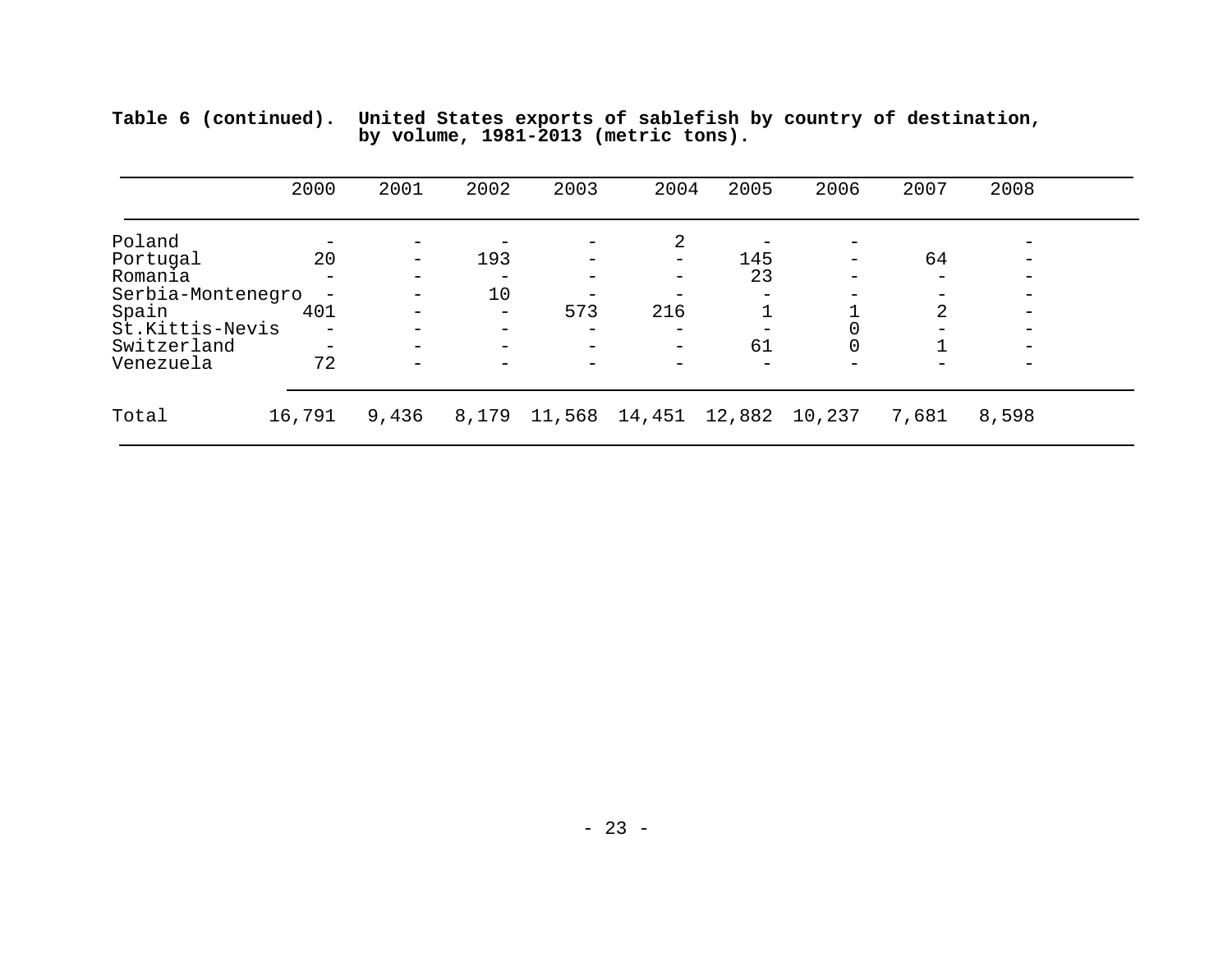|                                                                                                                                                                                                                                                                                                                                                                                                                                                                                                         | 2009                                                                                                                                                                                                                                                                                                      | 2010                                                                                                                                                                                                                                                                                                | 2011                                                                                                                                                                                                                                                                                                                   | 2012                                                                                                                                                                                                                                                       | 2013                                                                                                                                                                                                                                                                   |  |
|---------------------------------------------------------------------------------------------------------------------------------------------------------------------------------------------------------------------------------------------------------------------------------------------------------------------------------------------------------------------------------------------------------------------------------------------------------------------------------------------------------|-----------------------------------------------------------------------------------------------------------------------------------------------------------------------------------------------------------------------------------------------------------------------------------------------------------|-----------------------------------------------------------------------------------------------------------------------------------------------------------------------------------------------------------------------------------------------------------------------------------------------------|------------------------------------------------------------------------------------------------------------------------------------------------------------------------------------------------------------------------------------------------------------------------------------------------------------------------|------------------------------------------------------------------------------------------------------------------------------------------------------------------------------------------------------------------------------------------------------------|------------------------------------------------------------------------------------------------------------------------------------------------------------------------------------------------------------------------------------------------------------------------|--|
| Japan<br>China, Hong Kong<br>China<br>Russian Federation<br>Canada<br>Singapore<br>United Kingdom<br>Netherlands<br>Thailand<br>Australia<br>United Arab Emirates<br>France<br>South Korea<br>Ukraine<br>Indonesia<br>Belgium<br>Philippines<br>Brazil<br>Germany<br>Viet Nam<br>Mexico<br>Israel<br>Spain<br>Switzerland<br>Kazakhstan<br>Fed States of Micron<br>Italy<br>Sweden<br>Bahama<br>China, Taipei<br>Denmark<br>Lebanon<br>Lithuania<br>Malaysia<br>New Zealand<br>Portugal<br>South Africa | 8,004<br>409<br>209<br>50<br>189<br>106<br>63<br>72<br>26<br>16<br>$\overline{\phantom{m}}$<br>$\equiv$<br>367<br>20<br>37<br>37<br>17<br>$\qquad \qquad -$<br>22<br>$\mathbf 1$<br>18<br>$\qquad \qquad -$<br>$\qquad \qquad -$<br>11<br>$\rightarrow$<br>$\overline{\phantom{0}}$<br>9<br>36<br>1<br>13 | 7,156<br>732<br>205<br>105<br>172<br>183<br>67<br>87<br>20<br>37<br>59<br>58<br>92<br>$\mathbf 1$<br>$\equiv$<br>52<br>21<br>10<br>52<br>$\mathbf{1}$<br>$\overline{\phantom{0}}$<br>$\mathbf 0$<br>$\overline{\phantom{m}}$<br>16<br>$\qquad \qquad -$<br>13<br>$\overline{\phantom{0}}$<br>-<br>9 | 10,112<br>852<br>491<br>415<br>151<br>201<br>58<br>57<br>82<br>92<br>111<br>144<br>80<br>9<br>33<br>23<br>21<br>$\mathbf 1$<br>$\bar{ }$<br>$\mathbf 1$<br>$\overline{\phantom{0}}$<br>$\overline{2}$<br>31<br>24<br>$\overline{\phantom{m}}$<br>96<br>$\qquad \qquad -$<br>$\overline{\phantom{0}}$<br>$\overline{2}$ | 7,760<br>928<br>213<br>160<br>113<br>216<br>134<br>14<br>66<br>28<br>95<br>16<br>151<br>5<br>9<br>46<br>32<br>58<br>$\overline{4}$<br>$\mathbf 1$<br>23<br>0<br>$\overline{\phantom{0}}$<br>$\qquad \qquad -$<br>11<br>50<br>-<br>$\mathsf{O}\xspace$<br>8 | 6,754<br>576<br>212<br>195<br>146<br>136<br>82<br>71<br>71<br>62<br>57<br>51<br>48<br>28<br>44<br>25<br>24<br>18<br>13<br>8<br>8<br>5<br>$\overline{4}$<br>$\overline{4}$<br>$\overline{2}$<br>$\mathbf 1$<br>$\mathbf{1}$<br>$\mathbf{1}$<br>$\overline{\phantom{0}}$ |  |
| Total                                                                                                                                                                                                                                                                                                                                                                                                                                                                                                   | 9,734                                                                                                                                                                                                                                                                                                     | 9,148                                                                                                                                                                                                                                                                                               | 13,088                                                                                                                                                                                                                                                                                                                 | 10,144                                                                                                                                                                                                                                                     | 8,646                                                                                                                                                                                                                                                                  |  |

# **Table 6 (continued). United States exports of sablefish by country of destination, by volume, 1981-2013 (metric tons).**

- zero exports; 0 more than zero but less than 0.5 metric tons Totals may not add due to rounding of data

**Source**: U.S. Department of Commerce 1982-2014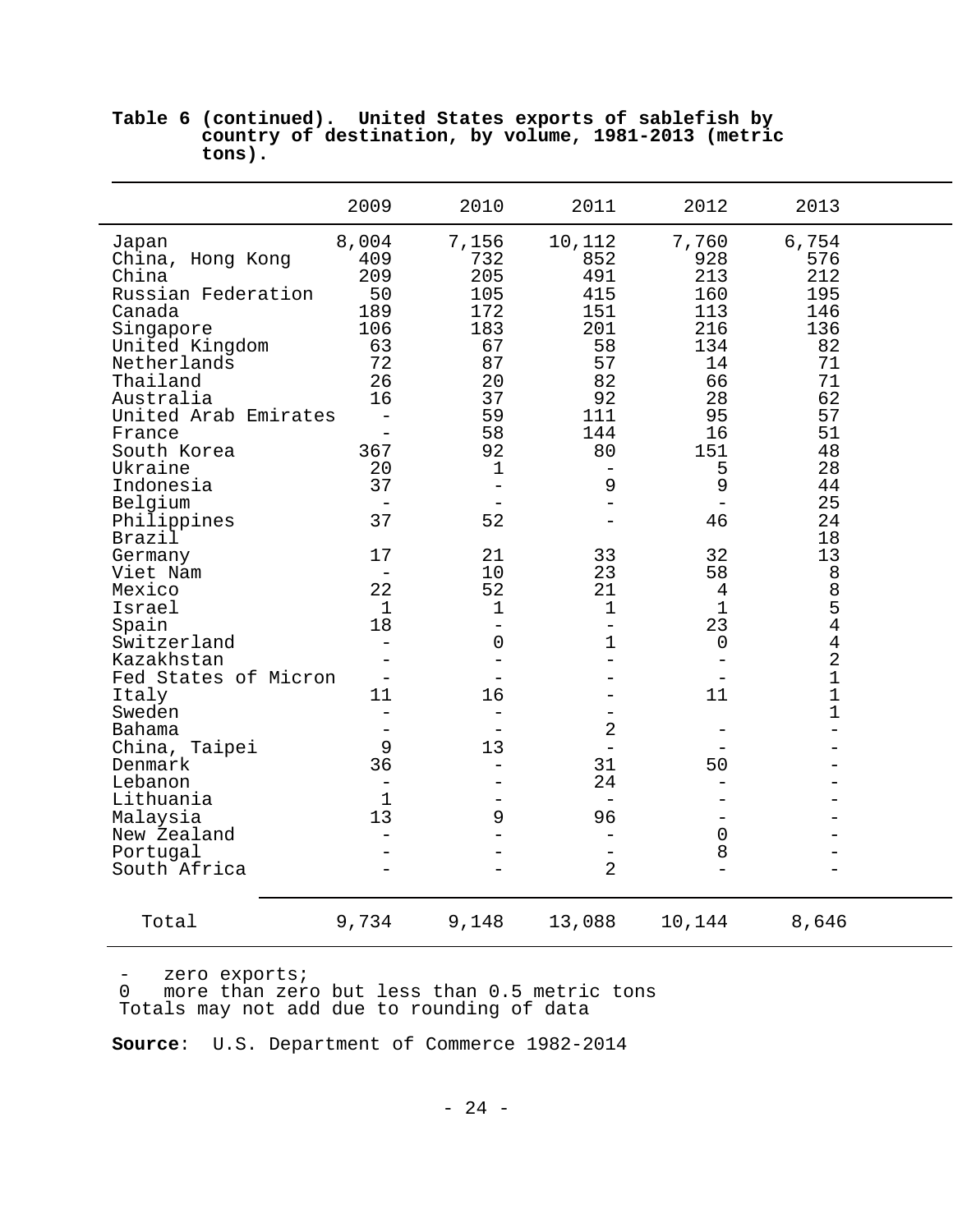|                | 1981                     | 1982                     | 1983              | 1984   | 1985                     | 1986                     | 1987   | 1988   | 1989 | 1990           |
|----------------|--------------------------|--------------------------|-------------------|--------|--------------------------|--------------------------|--------|--------|------|----------------|
|                |                          |                          |                   |        |                          |                          |        |        |      |                |
| Japan          | 541                      | 3,262                    | 769               | 11,556 | 22,075                   | 35,517                   | 69,572 | 87,608 |      | 81,837 70,115  |
| Korea, Rep.    | $-$ *                    |                          |                   |        |                          | 585                      | 180    |        | 384  | 2,006          |
| Hong Kong      |                          |                          | $\qquad \qquad -$ |        |                          | 2                        |        | 42     | 35   | 90             |
| Belgium        |                          |                          | $\overline{2}$    | 8      |                          | $\overline{\phantom{0}}$ | 139    | 39     |      |                |
| France         |                          |                          | 24                |        |                          |                          | 69     |        |      | 42             |
| China          |                          |                          |                   |        |                          |                          |        |        |      |                |
| Singapore      |                          |                          |                   |        | $\overline{2}$           |                          |        |        |      |                |
| Dominican Rep. |                          | 1                        |                   |        |                          |                          |        |        |      |                |
| Spain          |                          |                          |                   |        | $\overline{\phantom{0}}$ |                          | 56     |        | 109  |                |
| Malaysia       | $\overline{\phantom{0}}$ |                          |                   |        | $\overline{\phantom{0}}$ |                          |        |        |      |                |
| United Kingdom | 37                       |                          |                   |        | 3                        |                          |        |        |      | 25             |
| Sweden         | —                        |                          |                   |        |                          |                          |        |        |      |                |
| Thailand       | $\overline{\phantom{0}}$ |                          |                   |        |                          |                          |        |        |      |                |
| Canada         | 31                       | 33                       | 70                | 32     | 47                       | 30                       | 27     | 19     | 401  |                |
| Mexico         | $\overline{2}$           | 2                        |                   |        |                          |                          |        | 5      |      | $\mathfrak{Z}$ |
| Bermuda        |                          |                          |                   |        |                          |                          |        |        |      |                |
| Norway         | $\qquad \qquad -$        |                          |                   |        |                          |                          |        |        | 187  | 120            |
| Taiwan         | 10                       | $\overline{\phantom{0}}$ | 104               | 17     | $\overline{\phantom{0}}$ |                          |        |        | 48   |                |
| Brazil         |                          |                          |                   |        |                          |                          |        |        |      |                |
| Netherlands    |                          | 32                       |                   |        |                          |                          | 14     |        |      |                |
| Germany        |                          |                          |                   | 1      |                          |                          |        |        | 4    | 185            |
| Italy          |                          |                          |                   |        |                          |                          |        |        |      |                |
| Denmark        |                          |                          |                   |        |                          |                          |        |        |      |                |
| Portugal       |                          |                          |                   |        |                          |                          |        | 80     |      |                |
| Venezuela      | 78                       |                          |                   |        |                          |                          |        |        |      |                |
| Egypt          | $\overline{\phantom{0}}$ |                          | $\qquad \qquad -$ | 292    |                          |                          |        |        |      |                |
| Ireland        | $\equiv$                 |                          |                   |        |                          |                          |        |        |      |                |
| Others         | 11                       | 10                       |                   |        |                          |                          |        |        |      |                |
| Total          | 710                      | 3,340                    | 968               | 11,906 | 22,127                   | 36,134                   | 70,057 | 87,794 |      | 83,004 72,586  |

**Table 7. United States exports of sablefish by country of destination, by value, 1981-2013 (U.S. \$1,000).**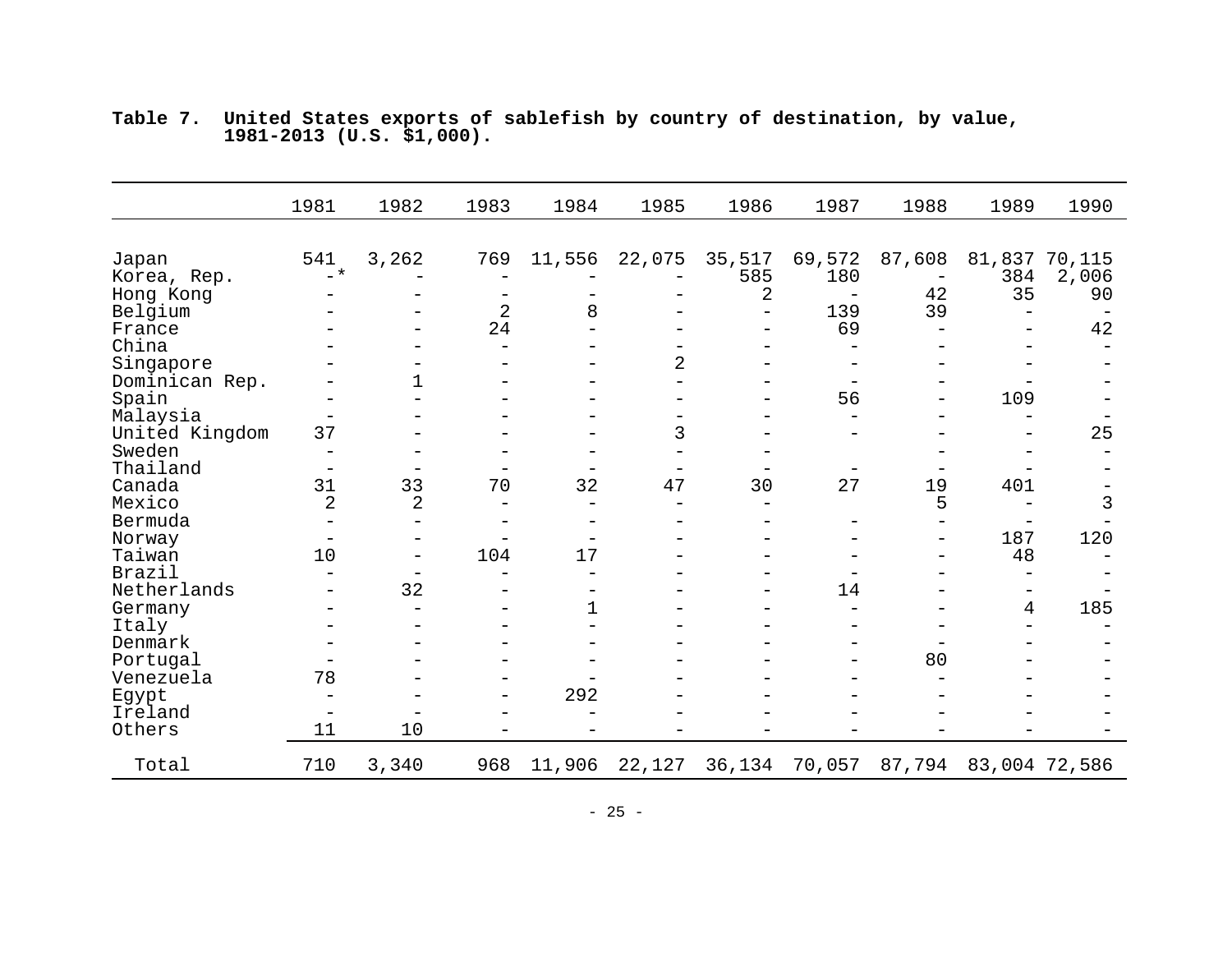**Table 7 (continued). United States exports of sablefish by country of destination, by value, 1981-2013 (U.S. \$1,000).**

|                               | 1991              | 1992                     | 1993                     | 1994                     | 1995                     | 1996                     | 1997                     | 1998                            | 1999             |  |
|-------------------------------|-------------------|--------------------------|--------------------------|--------------------------|--------------------------|--------------------------|--------------------------|---------------------------------|------------------|--|
| Japan<br>Korea, Rep. of 1,252 | 95,848            | 77,474<br>129            | 89,530                   | 86,235<br>113            | 97,421<br>498            | 87,208<br>1,965          | 57,574<br>3,991          | 40,543<br>5,436                 | 45,771<br>10,452 |  |
| Hong Kong                     | 153               | 663                      | 1,047                    | 1,521                    | 1,862                    | 2,453                    | 1,762                    | 677                             | 1,883            |  |
| Belgium                       | $\qquad \qquad -$ | 45                       |                          | 4<br>3                   |                          | 142                      | $\overline{\phantom{m}}$ | $\overline{\phantom{m}}$<br>189 | 600<br>495       |  |
| France<br>China               | 68                | 390                      | 140                      | 69                       | 182<br>180               | 256<br>373               | 32<br>209                | 339                             | 592              |  |
|                               |                   | 31                       | 30                       | 44                       | 86                       | 195                      | 477                      | 106                             | 589              |  |
| Singapore<br>Dominican Rep.   |                   | $\qquad \qquad -$        |                          |                          |                          |                          |                          | $\qquad \qquad -$               | 286              |  |
| Spain                         |                   | 36                       | 100                      | 519                      | 103                      | 54                       | $\qquad \qquad -$        | 40                              | 300              |  |
| Malaysia                      | -                 | $\qquad \qquad -$        |                          |                          |                          | $\overline{\phantom{0}}$ | 100                      | $\overline{\phantom{0}}$        | 143              |  |
| United Kingdom                | 32                | 335                      | 11                       | 176                      |                          | $\qquad \qquad -$        | 15                       | 18                              | 75               |  |
| Sweden                        |                   |                          |                          |                          |                          |                          |                          |                                 | 32               |  |
| Thailand                      |                   |                          |                          | 61                       | 158                      | 153                      |                          |                                 | 30               |  |
| Canada                        |                   |                          |                          |                          |                          |                          |                          |                                 | 29               |  |
| Mexico                        | 8                 |                          |                          | 4                        | 4                        |                          |                          | 9                               | 16               |  |
| Bermuda                       |                   |                          |                          |                          |                          |                          | 3                        | $\overline{\phantom{0}}$        | 4                |  |
| Norway                        |                   |                          | 91                       | $\overline{\phantom{m}}$ |                          |                          | $\qquad \qquad -$        | 16                              |                  |  |
| Taiwan                        | 398               | 27                       | 41                       | 26                       | 127                      | 132                      | 50                       | 162                             |                  |  |
| Brazil                        |                   | $\overline{\phantom{0}}$ | $\overline{\phantom{0}}$ | 366                      | $\overline{\phantom{0}}$ | $\overline{\phantom{0}}$ | $\overline{\phantom{0}}$ |                                 |                  |  |
| Netherlands                   |                   |                          | 144                      | 6                        | $\qquad \qquad -$        | 116                      |                          |                                 |                  |  |
| Germany                       |                   | $\overline{\phantom{m}}$ | 40                       |                          |                          | $\overline{\phantom{0}}$ |                          | 174                             |                  |  |
| Italy                         |                   | 20                       | 43                       |                          | $\overline{\phantom{0}}$ | 183                      |                          |                                 |                  |  |
| Denmark                       | 140               | 125                      |                          |                          |                          |                          |                          |                                 |                  |  |
| Portugal                      |                   | 137                      |                          |                          |                          |                          |                          |                                 |                  |  |
| Venezuela                     |                   |                          |                          |                          |                          |                          |                          | 78                              |                  |  |
| Egypt                         |                   |                          |                          |                          |                          |                          |                          |                                 |                  |  |
| Ireland                       | 13                |                          |                          |                          |                          | 122                      |                          |                                 |                  |  |
| Others                        |                   |                          |                          | 22                       |                          | 18                       | 102                      | 14                              |                  |  |
| Total                         | 97,911            | 79,411                   | 91,224                   |                          | 89,168 100,619           | 93,370                   | 64,314                   | 47,803                          | 61,296           |  |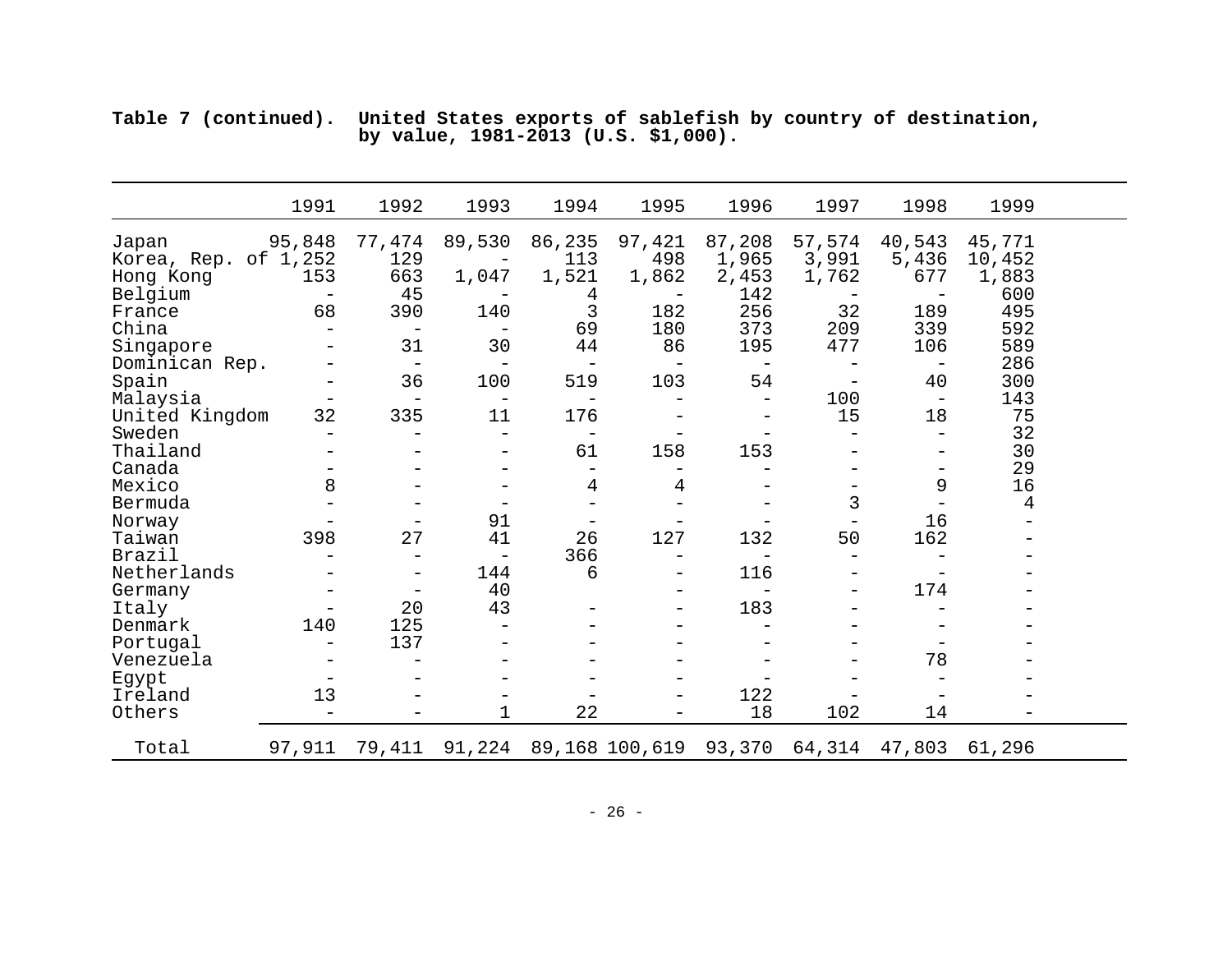|                      | 2000                     | 2001                     | 2002                     | 2003                     | 2004              | 2005                     | 2006                     | 2007            | 2008            |
|----------------------|--------------------------|--------------------------|--------------------------|--------------------------|-------------------|--------------------------|--------------------------|-----------------|-----------------|
| Japan<br>Hong Kong   | 63,010<br>2,607          | 46,003<br>1,458          | 43,185<br>1,378          | 60,953<br>1,823          | 79,666<br>2,315   | 57,377<br>4,330          | 63,811<br>5,013          | 52,070<br>3,673 | 57,265<br>4,148 |
| Singapore            | 521                      | 448                      | 333                      | 488                      | 488               | 495                      | 902                      | 997             | 2,858           |
| Norway               | 857                      | 40                       | 51                       | $\overline{\phantom{m}}$ | 823               | 120                      | 133                      |                 | 2,269           |
| China                | 1,181                    | 889                      | 216                      | 171                      | 1,300             | 4,601                    | 3,364                    | 2,495           | 2,114           |
| South Korea          | 11,845                   | 5,133                    | 477                      | 1,207                    | 717               | 867                      | 1,973                    | 938             | 1,890           |
| Canada               | 58                       | 171                      | 72                       | 81                       | 172               | 222                      | 358                      | 1,052           | 1,145           |
| United Kingdom       | 451                      | 505                      | 32                       | 385                      | 707               | 633                      | 1,127                    | 650             | 958             |
| France               | 111                      |                          |                          |                          |                   | 18                       | 101                      |                 | 499             |
| Russian Federation - |                          |                          |                          |                          | 34                | 194                      | 89                       | 198             | 395             |
| Thailand             |                          |                          | 26                       | $\overline{\phantom{0}}$ | 188               | 255                      | 321                      | 205             | 271             |
| Mexico               | 62                       | 480                      | 469                      | 337                      | 154               | 335                      | 102                      | 31              | 195             |
| Germany              | 23                       | $\overline{\phantom{0}}$ | 45                       | $\overline{\phantom{0}}$ | 299               | 773                      | $\overline{\phantom{m}}$ | 80              | 108             |
| Philippines          | 95                       | 86                       | $\overline{\phantom{m}}$ | 214                      | 211               | 225                      | 196                      | 218             | 44              |
| Italy                | 1,277                    |                          |                          |                          |                   | $\overline{\phantom{0}}$ | $\overline{\phantom{0}}$ | 3               | 41              |
| Ukraine              | $\qquad \qquad -$        |                          |                          | $\qquad \qquad -$        |                   | -                        | 15                       | 8               | 27              |
| Malaysia             | 65                       |                          |                          | $\overline{\phantom{0}}$ | 103               |                          | 348                      |                 | 24              |
| Australia            | $\qquad \qquad -$        |                          |                          |                          |                   | $\qquad \qquad -$        |                          |                 | 18              |
| Belgium              | 160                      |                          |                          |                          |                   | 14                       |                          | 3               |                 |
| China, Taipei        | 734                      |                          |                          |                          |                   |                          |                          |                 |                 |
| Honduras             | $\overline{\phantom{0}}$ | 47                       |                          |                          |                   |                          |                          |                 |                 |
| Denmark              | 158                      | $\qquad \qquad -$        |                          | 16                       |                   | 196                      |                          | 54              |                 |
| Dominican Republic - |                          |                          |                          | 20                       |                   | 28                       |                          |                 |                 |
| Indonesia            |                          |                          |                          | $\qquad \qquad -$        | 103               | $\overline{\phantom{m}}$ | 98                       | 62              |                 |
| Israel               |                          |                          |                          |                          | $\qquad \qquad -$ | 100                      | 15                       |                 |                 |
| Lebanon              |                          | $\qquad \qquad -$        |                          |                          |                   | 98                       |                          |                 |                 |
| Lithuania            |                          | $\overline{\phantom{0}}$ |                          | $\equiv$                 |                   | $\overline{\phantom{0}}$ | 16                       | 306             |                 |
| Netherlands          | 10                       |                          |                          |                          | 45                |                          | 42                       | 39              |                 |
| Netherland Antilles- |                          |                          |                          |                          | $\qquad \qquad -$ |                          | 4                        | 219             |                 |
| Nicaragua            |                          |                          |                          |                          | 8                 |                          |                          |                 |                 |
| Poland               |                          |                          |                          |                          | 12                |                          |                          |                 |                 |

| Table 7 (continued). United States exports of sablefish by country of destination, |  |
|------------------------------------------------------------------------------------|--|
| by value, 1981-2013 (U.S. \$1,000).                                                |  |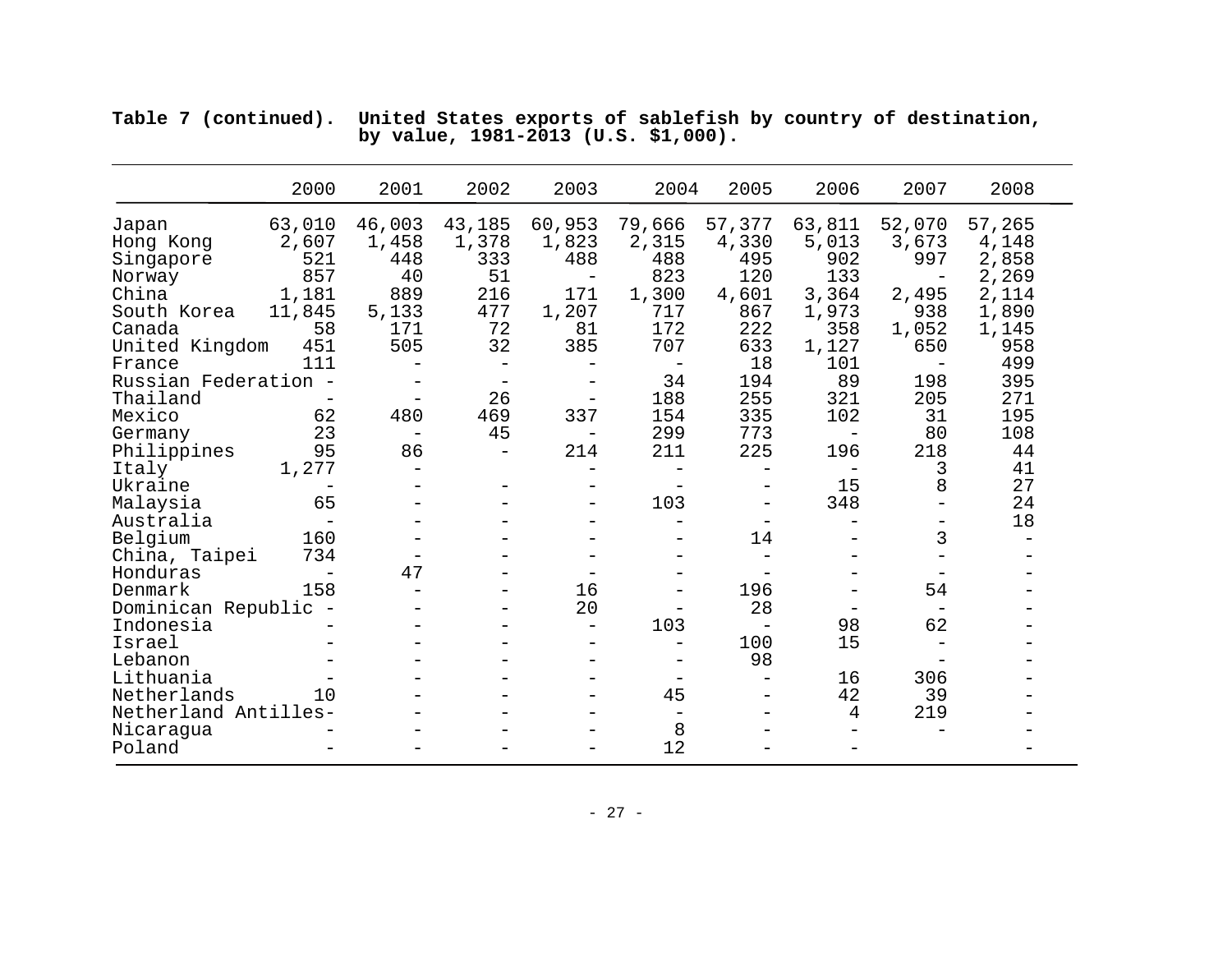|                   | 2000   | 2001   | 2002                     | 2003   | 2004   | 2005   | 2006   | 2007   | 2008   |
|-------------------|--------|--------|--------------------------|--------|--------|--------|--------|--------|--------|
| Portugal          | 83     |        | 465                      |        |        | 273    |        | 245    |        |
| Romania           |        |        |                          |        |        | 27     |        |        |        |
| Serbia-Montenegro |        |        | 17                       |        |        |        |        |        |        |
| Spain             | 1,993  |        | $\qquad \qquad -$        | 1,762  | 536    | 4      |        | 12     |        |
| St.Kittis-Nevis   |        |        | $\overline{\phantom{m}}$ |        |        |        | 5      |        |        |
| Switzerland       |        |        |                          |        |        | 536    | 6      | 18     |        |
| Venezuela         | 2662   |        |                          |        |        |        |        |        |        |
| Viet Nam          |        |        |                          |        |        |        | 348    |        |        |
| Bulgaria          |        |        |                          |        |        | 28     |        |        |        |
| Total             | 85,580 | 55,259 | 46,765                   | 67,457 | 87,880 | 71,748 | 78,394 | 63,557 | 74,269 |

**Table 7 (continued). United States exports of sablefish by country of destination, by value, 1981-2013 (U.S. \$1,000).**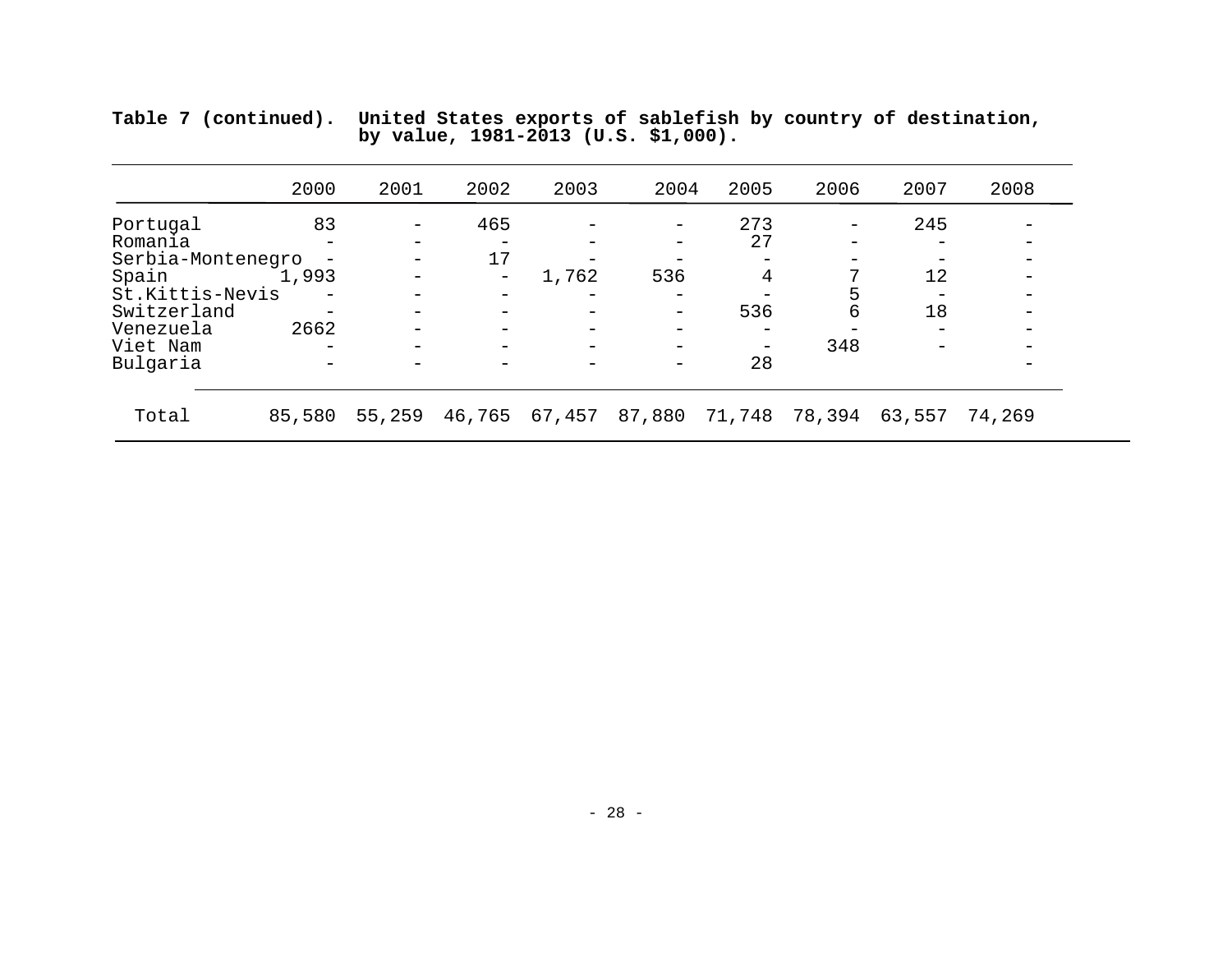|                                                                                                                                                                                                                                                                                                                                                                                                                                                                                                  | 2009                                                                                                                                                                                                                           | 2010                                                                                                                                                                                                                                                 | 2011                                                                                                                                                                                                 | 2012                                                                                                                                                                                                                         | 2013                                                                                                                                                                                               |  |
|--------------------------------------------------------------------------------------------------------------------------------------------------------------------------------------------------------------------------------------------------------------------------------------------------------------------------------------------------------------------------------------------------------------------------------------------------------------------------------------------------|--------------------------------------------------------------------------------------------------------------------------------------------------------------------------------------------------------------------------------|------------------------------------------------------------------------------------------------------------------------------------------------------------------------------------------------------------------------------------------------------|------------------------------------------------------------------------------------------------------------------------------------------------------------------------------------------------------|------------------------------------------------------------------------------------------------------------------------------------------------------------------------------------------------------------------------------|----------------------------------------------------------------------------------------------------------------------------------------------------------------------------------------------------|--|
| Japan<br>Hong Kong<br>Russian Federation<br>China<br>Canada<br>Singapore<br>United Kingdom<br>Thailand<br>Australia<br>United Arab Emirates<br>France<br>South Korea<br>Netherlands<br>Indonesia<br>Philippines<br>Ukraine<br>Brazil<br>Belgium<br>Italy<br>Germany<br>Mexico<br>Israel<br>Spain<br>Switzerland<br>Viet Nam<br>Kazakhstan<br>Fed States of Micron<br>Bahama<br>China, Taipei<br>Denmark<br>Lebanon<br>Lithuania<br>Malaysia<br>New Zealand<br>Portugal<br>South Africa<br>Sweden | 77,982<br>4,720<br>727<br>2,301<br>1,748<br>1,178<br>418<br>137<br>243<br>988<br>253<br>273<br>260<br>52<br>$\qquad \qquad -$<br>$\overline{\phantom{m}}$<br>49<br>234<br>84<br>6<br>154<br>$\equiv$<br>80<br>365<br>15<br>174 | 63,155<br>5,900<br>698<br>1,679<br>1,312<br>1,421<br>634<br>179<br>247<br>401<br>316<br>767<br>766<br>$\equiv$<br>404<br>17<br>$\equiv$<br>105<br>209<br>108<br>11<br>$\overline{\phantom{m}}$<br>5<br>130<br>$\overline{\phantom{0}}$<br>165<br>120 | 81,287<br>7,006<br>3,256<br>3,518<br>1,937<br>1,285<br>544<br>749<br>615<br>767<br>871<br>532<br>511<br>143<br>228<br>149<br>12<br>28<br>200<br>$\equiv$<br>16<br>205<br>90<br>$\equiv$<br>135<br>14 | 81,434<br>8,636<br>1,665<br>1,936<br>1,601<br>2,036<br>1,240<br>550<br>278<br>631<br>164<br>1,186<br>84<br>106<br>431<br>46<br>124<br>257<br>44<br>12<br>269<br>11<br>542<br>333<br>9<br>68<br>$\overline{\phantom{0}}$<br>5 | 71,098<br>7,218<br>2,768<br>2,456<br>2,263<br>1,817<br>1,037<br>979<br>798<br>753<br>679<br>633<br>509<br>371<br>349<br>346<br>256<br>212<br>211<br>192<br>110<br>79<br>70<br>67<br>65<br>29<br>23 |  |
| Total                                                                                                                                                                                                                                                                                                                                                                                                                                                                                            | 92,440                                                                                                                                                                                                                         | 78,749                                                                                                                                                                                                                                               | 104,100                                                                                                                                                                                              | 103,698                                                                                                                                                                                                                      | 95,198                                                                                                                                                                                             |  |

**Table 7 (continued). United States exports of sablefish by country of destination, by value, 1981-2013 (U.S. \$1,000).**

- zero exports Totals may not add due to rounding of data

**Source**: U.S. Department of Commerce 1982-2014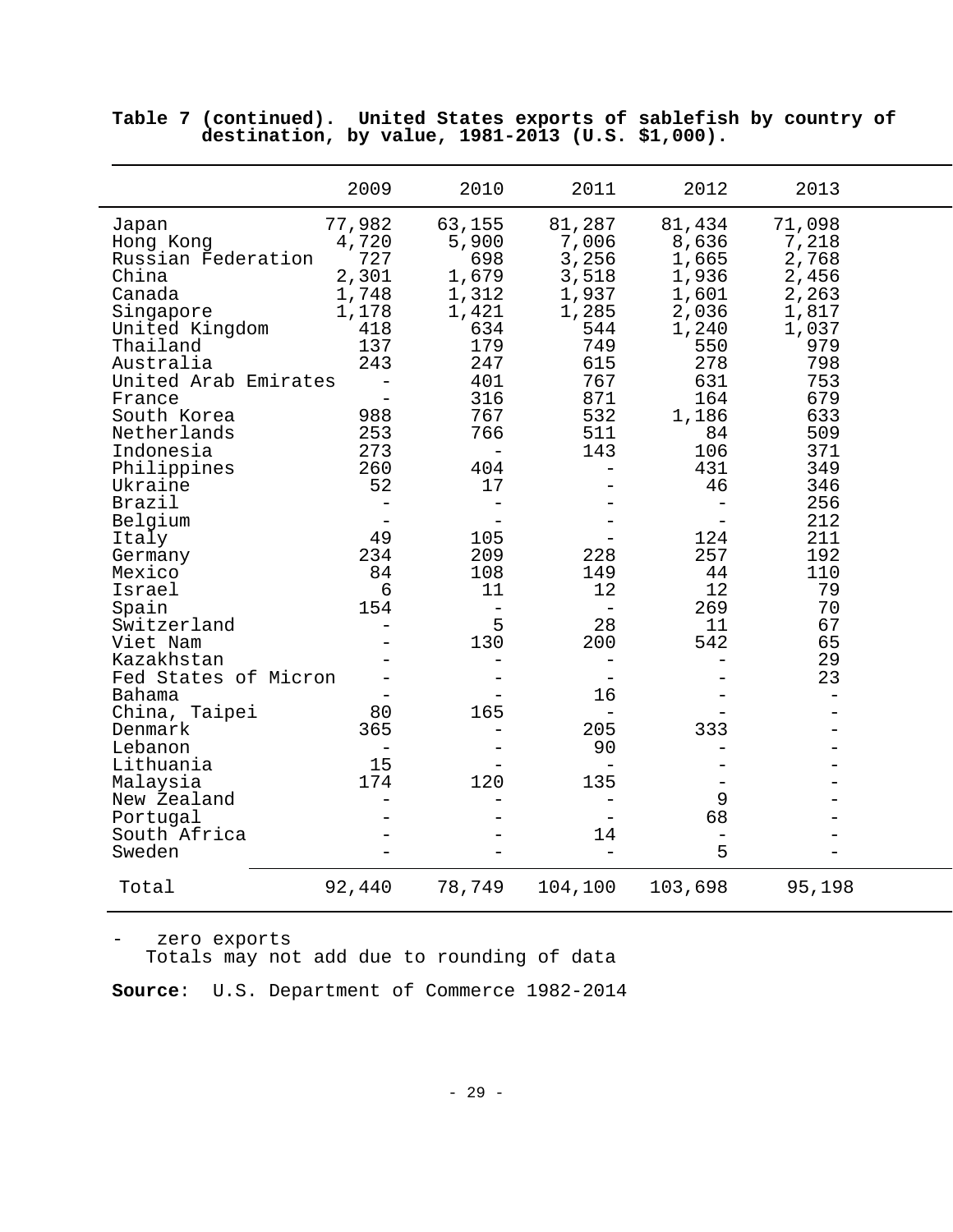|                                                                | 1992                  | 1993         | 1994           | 1995               | 1996              | 1997               | 1998                     | 1999                             |
|----------------------------------------------------------------|-----------------------|--------------|----------------|--------------------|-------------------|--------------------|--------------------------|----------------------------------|
| Japan<br>Hong Kong<br>United States<br>United Kingdom<br>Spain | 2,488<br>321<br>$-$ * | 3,374<br>535 | 2,773<br>335   | 2,583<br>302<br>14 | 2,089<br>114<br>1 | 2,277<br>269<br>95 | 2,134<br>144<br>98<br>19 | 2,085<br>194<br>163<br>135<br>59 |
| China<br>Singapore<br>Mexico                                   |                       | 2            | $\overline{2}$ | 2                  | 2                 | $\overline{2}$     | 30                       | 44<br>39<br>38                   |
| Switzerland<br>Malaysia                                        |                       |              |                |                    |                   |                    |                          |                                  |
| Korea, Dem. People's Rep. of<br>Korea, Rep. of<br>Philippines  | 17                    |              | -              | 18                 | 13                | 5                  |                          |                                  |
| Taiwan<br>Australia                                            |                       |              | 3<br>20        |                    |                   |                    |                          |                                  |
| Cuba<br>Norway                                                 |                       |              |                | 6                  |                   | 19                 |                          |                                  |
| Sweden<br>St. Pierre-Miquelon<br>Netherlands                   |                       |              |                |                    |                   |                    | 8                        |                                  |
| Total**                                                        | 2,826                 | 3,912        | 3,135          | 2,924              | 2,227             | 2,667              | 2,433                    | 2,758                            |

**Table 8. Canada's exports of sablefish by country of destination, by volume, 1992-2013 {metric tons).**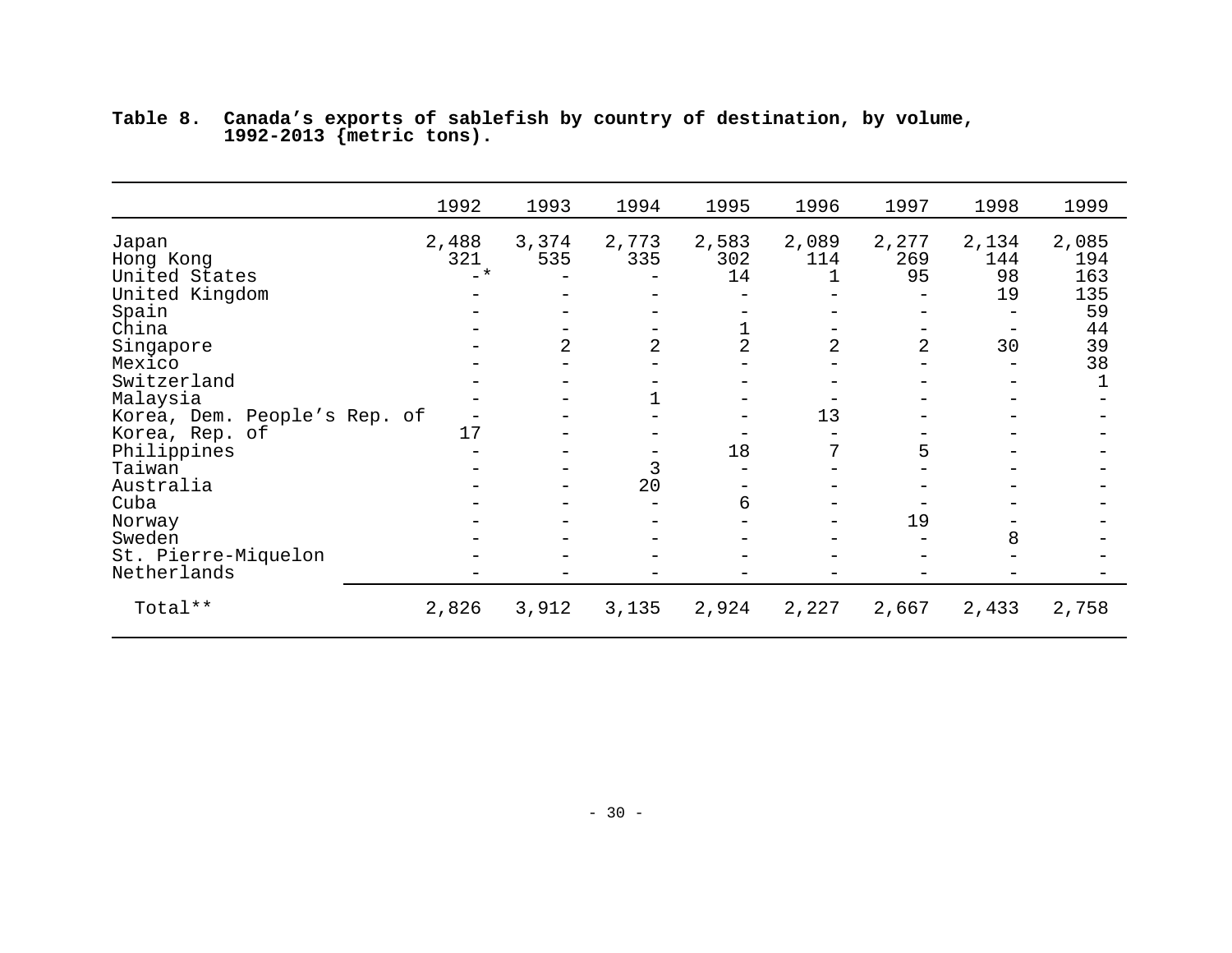|                      | 2000                     | 2001                     | 2002                     | 2003                     | 2004              | 2005           | 2006                     | 2007         |
|----------------------|--------------------------|--------------------------|--------------------------|--------------------------|-------------------|----------------|--------------------------|--------------|
| Japan                | 1,646                    | 1197                     | 980                      | 833                      | 1330              | 1688           | 2076                     | 1635         |
| United States        | 100                      | 135                      | 124                      | 149                      | 101               | 339            | 230                      | 183          |
| United Kingdom       |                          | 5                        | $\overline{\phantom{0}}$ | 16                       | 17                | 9              | 5                        | 14           |
| Italy                | $\overline{\phantom{m}}$ |                          | $\overline{\phantom{m}}$ | $\overline{\phantom{m}}$ | $\qquad \qquad -$ |                |                          | 1            |
| China                | 34                       | 46                       | 10                       | $\overline{4}$           | 14                | 19             | 14                       | 8            |
| Hong Kong            | 65                       | 96                       | 71                       | 92                       | 35                | 64             | 58                       | $10$         |
| United Arab Emirates |                          |                          |                          |                          |                   |                |                          |              |
| Viet Nam             |                          |                          |                          |                          |                   |                |                          |              |
| Taiwan               |                          |                          |                          | $\overline{0}$           | $\overline{0}$    |                | $\mathbf 0$              | $\mathbf{1}$ |
| Germany              |                          |                          |                          |                          |                   |                | 16                       |              |
| Australia            |                          | $\overline{\phantom{0}}$ |                          |                          |                   |                | $\overline{\phantom{0}}$ |              |
| Netherlands          |                          |                          |                          |                          |                   |                |                          |              |
| Switzerland          |                          |                          |                          |                          |                   |                |                          |              |
| Bergium              |                          |                          | $\overline{\phantom{0}}$ |                          |                   |                |                          |              |
| Bermuda              |                          |                          | $\overline{\phantom{0}}$ |                          | -                 |                |                          |              |
| France               |                          |                          | $\overline{\phantom{0}}$ |                          |                   |                |                          |              |
| Indonesia            |                          |                          | 11                       |                          |                   |                | 0                        | 3            |
| Jordan               |                          |                          |                          |                          |                   |                |                          | 21           |
| Kiribati             |                          |                          | $\equiv$                 |                          |                   |                | $\qquad \qquad -$        | 3            |
| Korea, South         | 46                       |                          | -                        |                          | -                 | $\overline{c}$ | 1                        |              |
| Malaysia             | 7                        |                          | 8                        |                          |                   |                |                          |              |
| Mexico               |                          |                          | $\overline{\phantom{0}}$ |                          |                   |                | 0                        |              |
| Philippines          |                          |                          | $\overline{\phantom{0}}$ |                          | —                 |                | $\overline{2}$           |              |
| Russian Federation   |                          |                          |                          |                          |                   |                | $\overline{\phantom{m}}$ |              |
| Singapore            | 8                        | 24                       | 18                       |                          |                   | 9              | 10                       | 9            |
| South Africa         |                          |                          |                          |                          |                   |                |                          |              |
| Thailand             |                          |                          |                          |                          |                   |                | 5                        |              |
| Ukraine              |                          |                          |                          |                          |                   |                |                          | 8            |
| Total **             | 1,905                    | 1504                     | 1,221                    | 1,196                    | 1,494             | 2,131          | 2,417                    | 1,897        |

**Table 8 (continued). Canada's exports of sablefish by country of destination, by volume, 1992-2013 (metric tons).**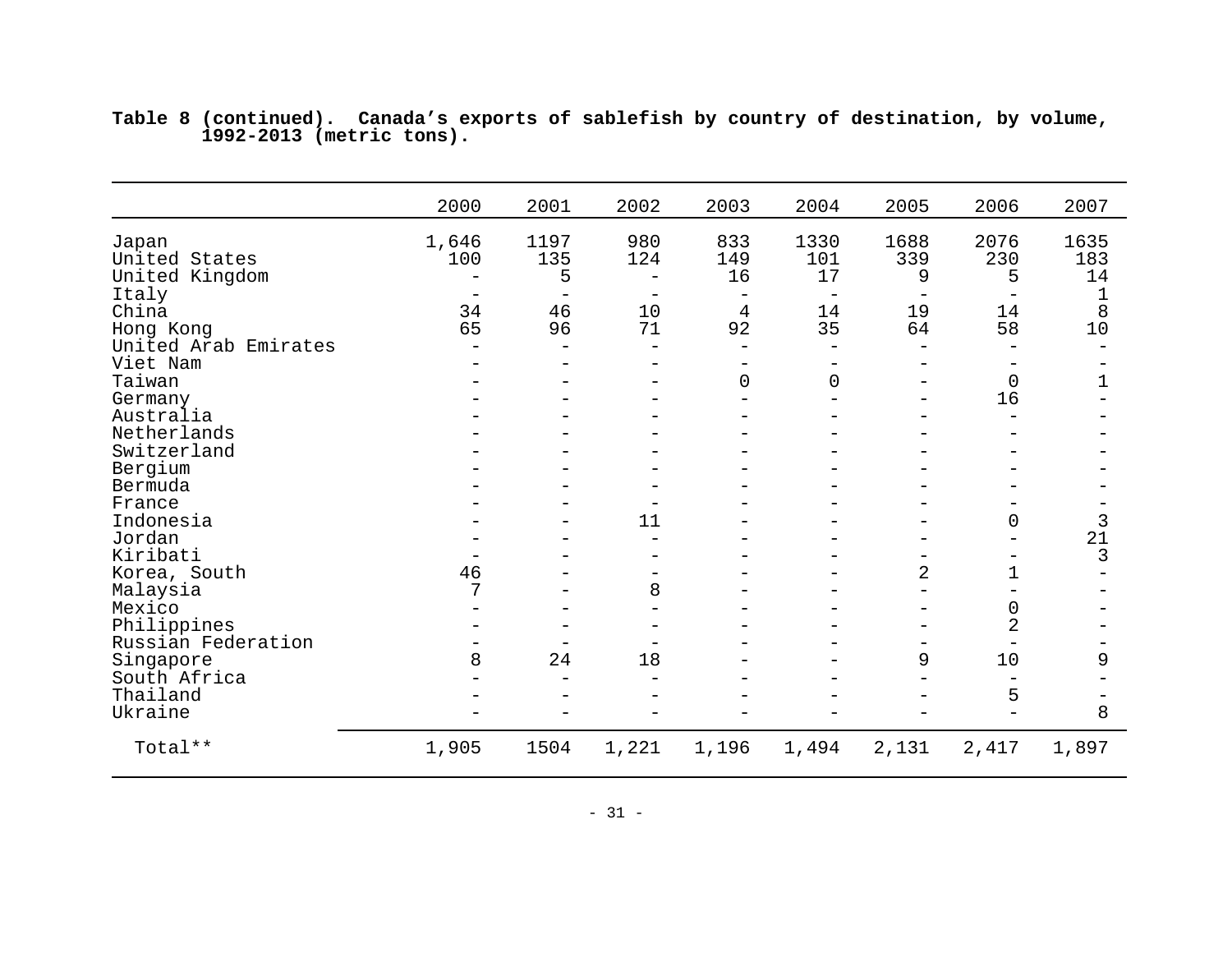|                        | 2008   | 2009            | 2010                           | 2011                | 2012           | 2013   |  |
|------------------------|--------|-----------------|--------------------------------|---------------------|----------------|--------|--|
|                        | 1,549  | 1334            | 1123                           | 893                 | 795            | 797    |  |
| Japan<br>United States | 146    | 100             | 325                            | 744                 | 637            | 161    |  |
| United Kingdom         | 54     | 55              | 106                            | 90                  | 149            | 78     |  |
| Italy                  | 13     | 9               |                                |                     | 14             | 20     |  |
| China                  |        |                 | 4                              | 12                  | 67             | 20     |  |
| Hong Kong              | 40     | 19              | 11                             |                     | 18             | 10     |  |
| United Arab Emirates   | 5      | 11              | 18                             | 24                  | 12             | 10     |  |
| Viet Nam               |        |                 | -                              |                     |                | 5      |  |
| Taiwan                 |        | 0               |                                |                     | 3              | 2      |  |
| Germany                |        |                 | $\qquad \qquad$<br>$\mathbf 1$ |                     |                | 0      |  |
| Australia              |        |                 |                                |                     | 0              |        |  |
| Netherlands            |        |                 |                                |                     |                | 0<br>0 |  |
|                        |        |                 |                                |                     | 9              |        |  |
| Bergium                |        | $\qquad \qquad$ | -                              |                     |                |        |  |
| Bermuda                | 0<br>5 |                 | 2                              |                     |                |        |  |
| France                 |        | 4               |                                | 4                   |                |        |  |
| Korea, South           |        |                 |                                | $\mathsf{O}\xspace$ |                |        |  |
| Russian Federation     |        |                 |                                | 9                   |                |        |  |
| South Africa           |        |                 |                                |                     | 4              |        |  |
| Thailand               |        |                 | 0                              |                     |                |        |  |
| Ukraine                |        |                 | $\overline{0}$                 | 7                   | $\overline{0}$ |        |  |
| Total**                | 1,817  | 1,533           | 1,594                          | 1,848               | 1,709          | 1,105  |  |

**Table 8. Canada's exports of sablefish by country of destination, by volume, 1992-2013 (metric tons).**

0 Less than one metric ton; -… zero exports

\*\* Totals may not add due to rounding of data

**Source**: Department of Fisheries and Oceans 2000-2014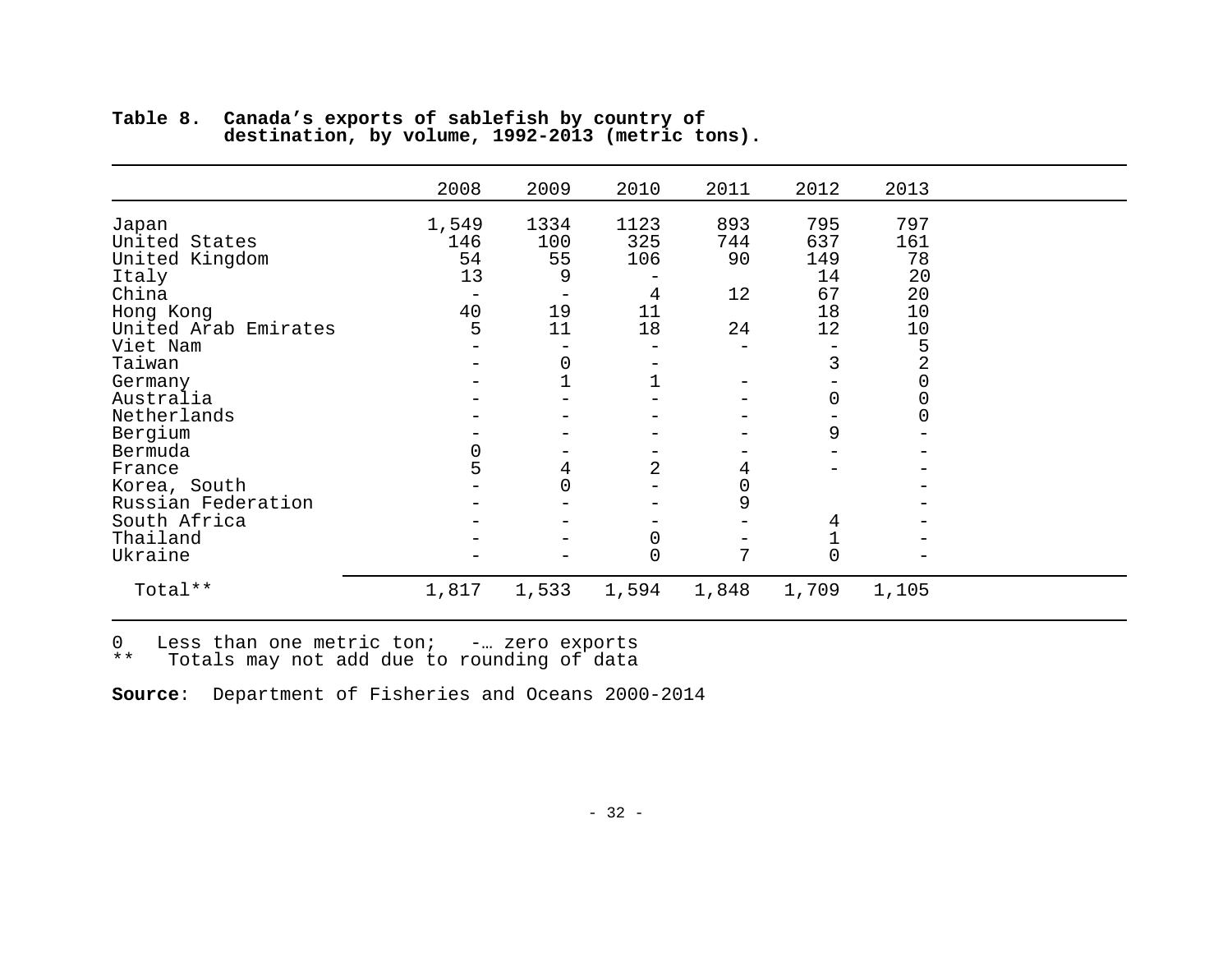|                                                                                                                           | 1992                          | 1993                  | 1994                             | 1995                               | 1996                        | 1997                           | 1998                                   | 1999                                                                |
|---------------------------------------------------------------------------------------------------------------------------|-------------------------------|-----------------------|----------------------------------|------------------------------------|-----------------------------|--------------------------------|----------------------------------------|---------------------------------------------------------------------|
| Japan<br>Hong Kong<br>United States<br>United Kingdom<br>Spain<br>China<br>Singapore<br>Mexico<br>Switzerland<br>Malaysia | 18,353<br>3,107<br>$-$ *<br>7 | 22,270<br>4,517<br>28 | 22,127<br>3,656<br>5<br>28<br>12 | 29,981<br>3,694<br>130<br>11<br>34 | 23,568<br>1,517<br>16<br>31 | 23,501<br>3,534<br>1,281<br>17 | 18,943<br>1,763<br>1,031<br>187<br>335 | 21,583<br>2,461<br>1,908<br>1,207<br>396<br>410<br>527<br>264<br>10 |
| Korea, D.P. Rep.                                                                                                          | 24                            |                       |                                  |                                    | 154                         |                                |                                        |                                                                     |
| Korea, Rep. of<br>Philippines                                                                                             |                               |                       | -                                | 42                                 | 15                          | 12                             |                                        |                                                                     |
| Taiwan                                                                                                                    |                               |                       | 6                                |                                    |                             |                                |                                        |                                                                     |
| Australia                                                                                                                 |                               |                       | 66                               |                                    |                             |                                |                                        |                                                                     |
| Cuba                                                                                                                      |                               |                       |                                  | 18                                 |                             |                                |                                        |                                                                     |
| Norway                                                                                                                    |                               |                       |                                  |                                    |                             | 57                             |                                        |                                                                     |
| Sweden                                                                                                                    |                               |                       |                                  |                                    |                             |                                | 79                                     |                                                                     |
| St. Pierre-Miquelon                                                                                                       |                               |                       |                                  | 2                                  |                             |                                |                                        |                                                                     |
| Netherlands                                                                                                               |                               | 2                     |                                  |                                    |                             |                                |                                        |                                                                     |
| Total**                                                                                                                   | 21,491                        | 26,824                | 32,894                           | 33,912                             | 25,303                      | 31,401                         | 22,338                                 | 28,767                                                              |

**Table 9. Canada's exports of sablefish by country of destination, by value, 1992-2013 (Canadian \$1,000).**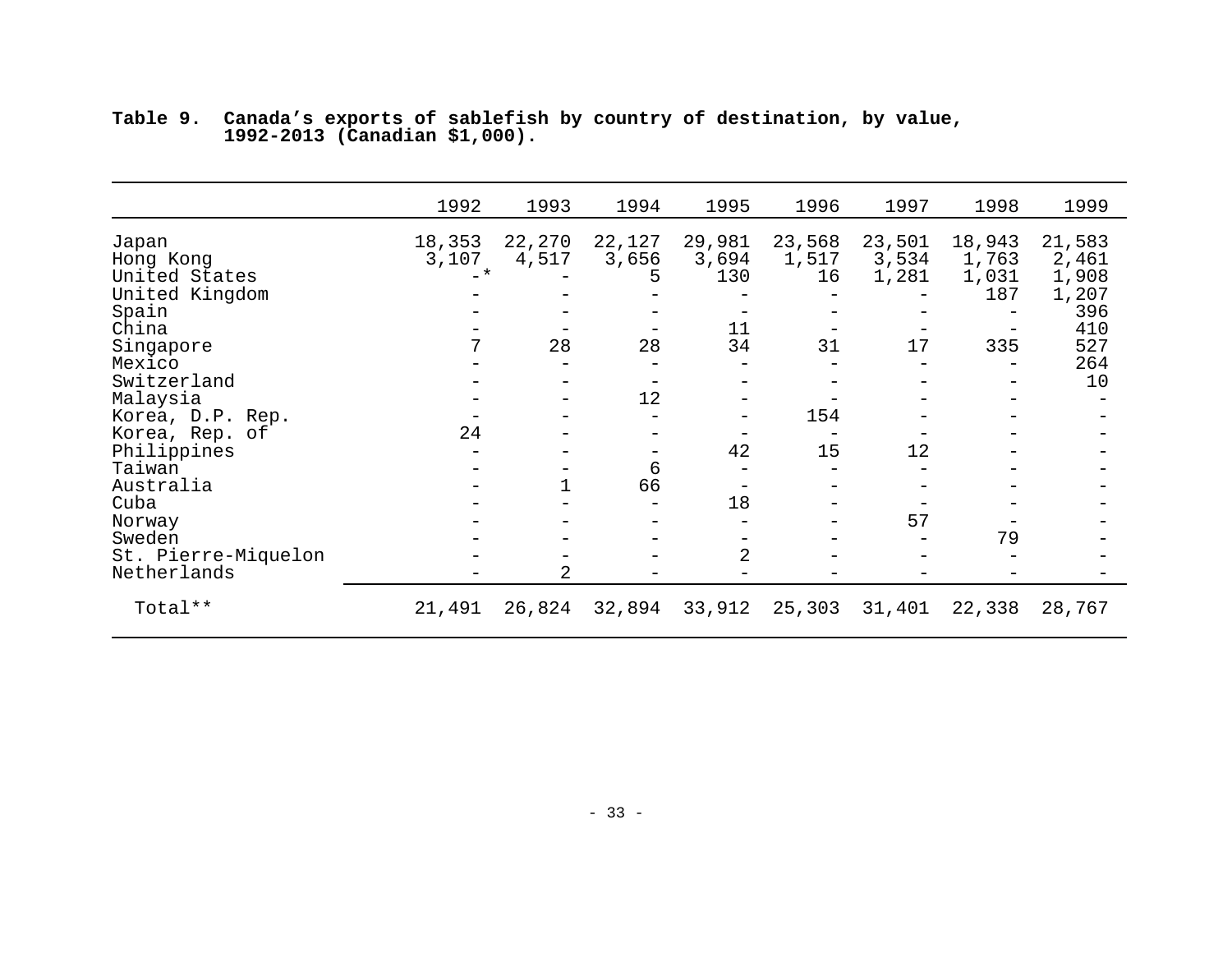|                                         | 2000                           | 2001                          | 2002                            | 2003                     | 2004                            | 2005                                 | 2006                     | 2007       |  |
|-----------------------------------------|--------------------------------|-------------------------------|---------------------------------|--------------------------|---------------------------------|--------------------------------------|--------------------------|------------|--|
| <b>JAPAN</b><br>UNITED<br><b>STATES</b> | 1,470                          | 20,464 15,373 12,549<br>1,464 | 1,484                           | 10,257<br>2,225          | 1,172                           | 12,203 15,265 19,704 14,359<br>2,869 | 2,283                    | 1,955      |  |
| <b>JORDAN</b><br>UNITED KINGDOM         |                                | 47                            | $\qquad \qquad -$               | 106<br>261               | $\overline{\phantom{m}}$<br>273 | 123                                  | 74                       | 216<br>178 |  |
| SINGAPORE<br>UKRAINE                    | 96<br>$\overline{\phantom{m}}$ | 389                           | 314                             | 94                       |                                 | 123                                  | 152<br>$\qquad \qquad -$ | 145<br>124 |  |
| HONG KONG                               | 988                            | 1,523                         | 1,126                           | $\overline{\phantom{m}}$ | 439                             | 712                                  | 681                      | 90         |  |
| CHINA<br>KOREA, SOUTH                   | 146<br>192                     | 161                           | 64<br>$\qquad \qquad -$         | 14<br>49                 | 185<br>$\qquad \qquad -$        | 225<br>9                             | 98<br>6                  | 52<br>29   |  |
| FRANCE<br><b>ITALY</b>                  |                                |                               |                                 |                          |                                 |                                      | 1                        | 25<br>18   |  |
| TAIWAN                                  |                                |                               |                                 |                          |                                 |                                      | 5                        | 17         |  |
| <b>AUSTRALIA</b><br><b>BELGIUM</b>      |                                |                               |                                 |                          |                                 |                                      |                          |            |  |
| <b>BERMUDA</b>                          |                                |                               |                                 |                          |                                 |                                      |                          |            |  |
| INDONESIA<br>KIRIBATI                   |                                |                               | 110<br>$\overline{\phantom{m}}$ |                          | 229                             |                                      |                          |            |  |
| MALAYSIA                                | 46                             |                               | 137                             |                          |                                 |                                      |                          |            |  |
| MEXICO<br>NETHERLANDS                   |                                |                               |                                 |                          |                                 |                                      | 2                        |            |  |
| PHILIPPINES                             |                                |                               |                                 | 98                       |                                 |                                      | 26                       |            |  |
| RUSSIAN FEDERATION<br>SOUTH AFRICA      |                                |                               |                                 |                          |                                 |                                      |                          |            |  |
| SWITZERLAND                             |                                |                               |                                 |                          |                                 |                                      |                          |            |  |
| THAILAND                                |                                |                               |                                 | 262                      |                                 |                                      | 50                       |            |  |
| UNITED ARAB<br>EMIRATES<br>VIET NAM     |                                |                               |                                 |                          |                                 |                                      |                          |            |  |
| Total                                   | 23,404                         | 18,958                        | 15,784                          | 14,931                   | 14,275                          | 19,325 23,310                        |                          | 17,208     |  |

**Table 9 (continued). Canada's exports of sablefish by country of destination, by value, 1992-2013 (Canadian \$1,000).**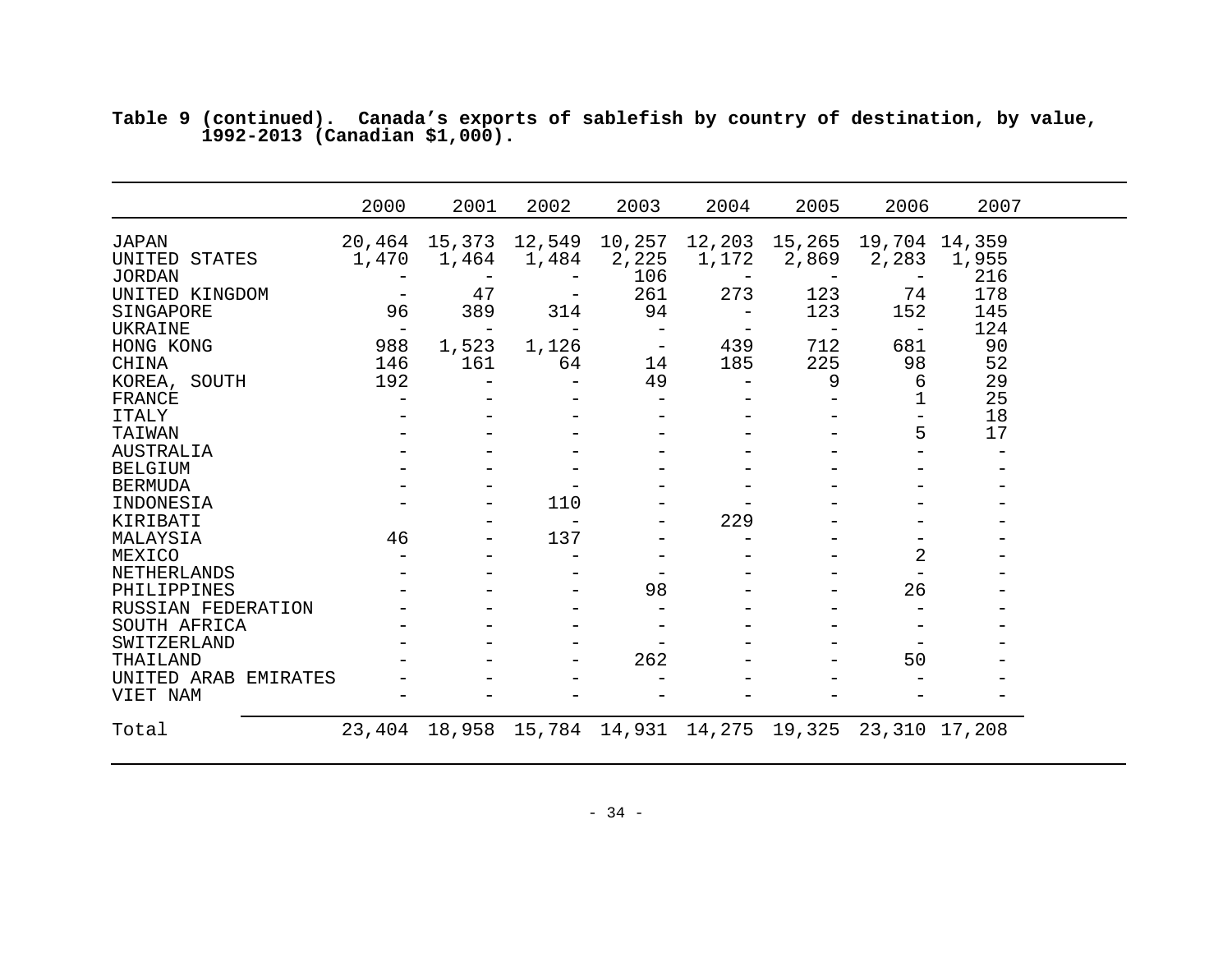|                                | 2008                              | 2009   | 2010           | 2011           | 2012           | 2013           |
|--------------------------------|-----------------------------------|--------|----------------|----------------|----------------|----------------|
| JAPAN                          | 15,685                            | 16,777 | 14,092         | 13,084         | 11,020         | 9,402          |
| UNITED STATES<br><b>JORDAN</b> | 1,741<br>$\overline{\phantom{m}}$ | 1,343  | 1,531<br>1,235 | 1,268<br>1,392 | 3,024<br>1,441 | 1,193<br>495   |
| UNITED KINGDOM                 | 620                               | 680    |                |                |                | 332            |
| SINGAPORE                      |                                   |        | 61             | 399            | 931            | 235            |
| UKRAINE                        |                                   |        | 325            | 399            | 246            | 171            |
| HONG KONG                      | 533                               | 272    | 148            | 802            | 239            | 111            |
| CHINA<br>KOREA, SOUTH          |                                   |        | -<br>-         | -              | 33             | 58<br>29       |
| FRANCE                         | 60                                | 51     | 12             |                |                | 20             |
| <b>ITALY</b>                   | 165                               | 120    |                |                |                | 5              |
| TAIWAN                         |                                   |        |                |                |                | 3              |
| AUSTRALIA                      |                                   |        |                |                |                | $\overline{2}$ |
| <b>BELGIUM</b>                 |                                   |        | -              |                | 159            |                |
| GERMANY<br>MALAYSIA            |                                   | 11     | 30             | 38             |                |                |
| MEXICO                         |                                   |        | -              |                |                |                |
| SOUTH AFRICA                   |                                   |        | -              | 196            |                |                |
| THAILAND                       |                                   |        |                |                | 47             |                |
| UNITED ARAB EMIRATES           | 127                               | 173    | $\overline{a}$ |                | 12             |                |
| VIET NAM                       |                                   |        | 35             | 77             | 5              |                |
| Total                          | 18,932                            | 19,427 | 17,471         | 17,657 17,474  |                | 12,057         |

|  | Table 9 (continued). Canada's exports of sablefish by country |  |  |  |  |
|--|---------------------------------------------------------------|--|--|--|--|
|  | of Destination, by value, 1992-2013 (Canadian \$1,000).       |  |  |  |  |

- zero exports;<br>Totals may not add due to rounding of data

**Source**: Department of Fisheries and Oceans 2000-2014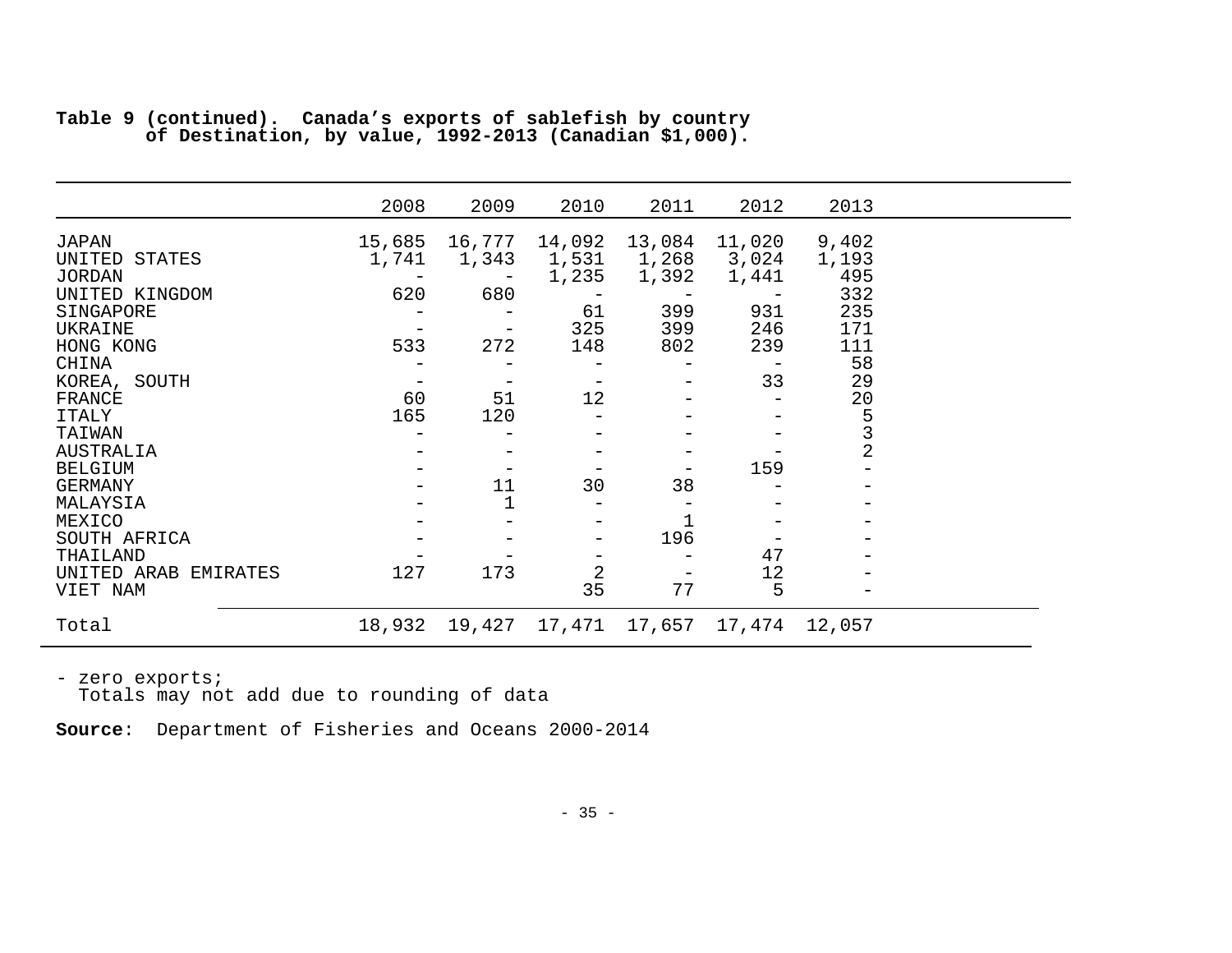#### **SUPPLY**

Japan is the world's largest market for sablefish, consuming an average of 26,900 mt of sablefish or 88 percent of the world's sablefish production during 1987-2012 (Tables 1 and 10). Nearly 87 percent of U.S. sablefish catch and 84 percent of Canadian sablefish catch were used to supply the Japanese market during the same period. In 2012, the combined catches of the two countries totaled 21,015 mt, with the United States accounting for 18,734 mt (89 percent). Japanese imports from the two countries totaled approximately 14,425 mt in round weight equivalent that year. Current Japanese demand for sablefish is supplied entirely by imports.

| Country of     |        |        |        |        |                      |        |        |
|----------------|--------|--------|--------|--------|----------------------|--------|--------|
| origin         | 1987   | 1988   | 1989   | 1990   | 1991                 | 1992   | 1993   |
|                |        |        |        |        |                      |        |        |
|                |        |        |        |        |                      |        |        |
|                |        |        |        |        |                      |        |        |
| U.S.A.         | 40,897 | 43,144 | 41,327 | 37,439 | 33,156               | 27,379 | 36,020 |
| Canada         | 4,253  | 4,869  | 5,059  | 4,337  | 5,039                | 4,187  | 4,598  |
| Argentina      | $-$ ** |        |        |        |                      |        |        |
| Mexico         |        | 299    |        |        | 178                  | 235    | 59     |
| Korea, Rep.    | 33     | 6      | 16     | 52     | 3                    | 198    |        |
| New Zealand    |        |        |        |        |                      | 21     |        |
| Morocco        |        | 27     |        | 14     |                      |        |        |
| Korea, D.P.Rp. |        |        | 29     |        |                      |        |        |
| Hong Kong      | 44     |        |        |        |                      |        |        |
|                |        |        |        |        |                      |        |        |
| Total ***      | 45,306 | 48,496 |        |        | 46,585 41,975 38,528 | 32,149 | 40,818 |

#### Table 10. Japanese imports of sablefish in round weight\*, 1987-2013 (metric tons).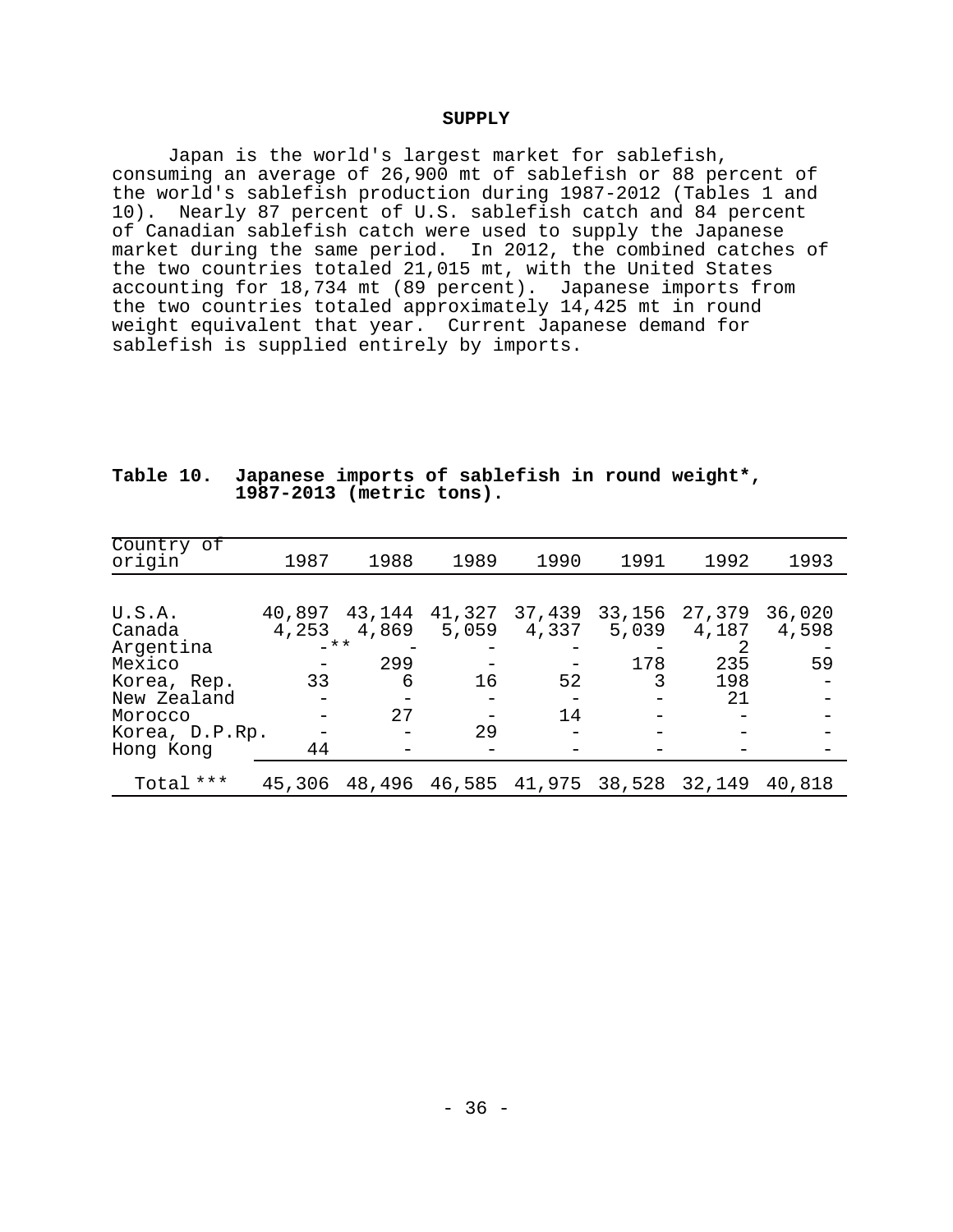| Country of<br>Origin        | 1994            | 1995            | 1996            | 1997            | 1998            | 1999                  | 2000            |
|-----------------------------|-----------------|-----------------|-----------------|-----------------|-----------------|-----------------------|-----------------|
|                             |                 |                 |                 |                 |                 |                       |                 |
| U.S.A.<br>Canada<br>Uruguay | 28,668<br>4,606 | 28,285<br>3,741 | 26,266<br>3,482 | 19,911<br>3,131 | 20,541<br>4,240 | 20,068<br>4,153<br>38 | 19,222<br>3,123 |
| China<br>Argentina          |                 |                 |                 |                 |                 | 25<br>24              |                 |
| Russia                      |                 | 6               | 6               |                 |                 | 2                     | 5               |
| Mexico<br>Thailand          | $\mathcal{L}$   |                 | 13              | 46              | 84              |                       |                 |
| Pakistan<br>Senegal         |                 |                 | 13<br>13        |                 |                 |                       |                 |
| Total ***                   | 33,416          | 32,146          | 29,899          | 23,184          | 24,992          | 24,437                | 22,350          |

|  |                                     |  |  |  | Table 10 (continued). Japanese imports of sablefish in round |  |
|--|-------------------------------------|--|--|--|--------------------------------------------------------------|--|
|  | weight*, $1987-2013$ (metric tons). |  |  |  |                                                              |  |

| Country of<br>origin                                                              | 2001                       | 2002                                   | 2003                              | 2004                                          | 2005                              | 2006                              | 2007                              |
|-----------------------------------------------------------------------------------|----------------------------|----------------------------------------|-----------------------------------|-----------------------------------------------|-----------------------------------|-----------------------------------|-----------------------------------|
| U.S.A<br>Canada<br>China<br>Russia<br>Mexico<br>Thailand<br>Bangladesh<br>Iceland | 18,531<br>3,465<br>60<br>5 | 16,816<br>2,442<br>65<br>71<br>37<br>5 | 17,430<br>1,950<br>16<br>57<br>37 | 20,610<br>2,866<br>35<br>27<br>$\mathfrak{D}$ | 17,362<br>3,912<br>46<br>17<br>17 | 17,455<br>3,273<br>35<br>17<br>86 | 17,186<br>2,924<br>329<br>25<br>6 |
| Total **                                                                          | 22,061                     | 19,431                                 | 9,490                             |                                               | 23,540 21,354                     | 20,866                            | 20,472                            |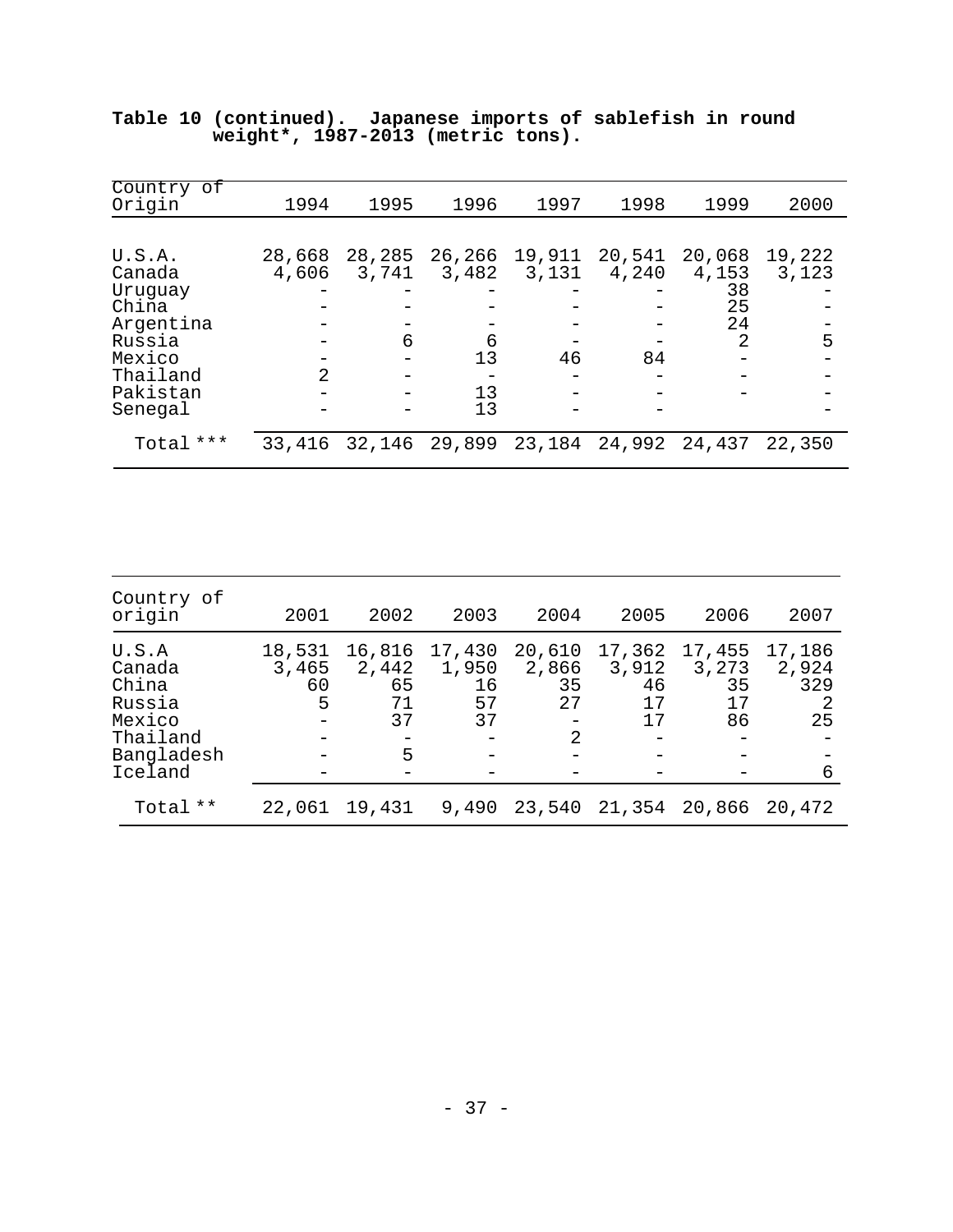| Country of<br>origin                 | 2008 | 2009                                                                             | 2010 | 2011 | 2012 | 2013 |  |
|--------------------------------------|------|----------------------------------------------------------------------------------|------|------|------|------|--|
| U.S.A.<br>Canada<br>Russia<br>Mexico |      | 15,508 14,932 13,334 12,502 13,210 12,148<br>2,407 1,842 1,449 1,173 1,215 1,117 | 5    |      |      |      |  |
| Total                                |      | 17,917 16,777 14,790 13,676 14,426 13,265                                        |      |      |      |      |  |

**Table 10 (continued). Japanese imports of sablefish in round weight\*, 1987-2013 (metric tons).**

\* Estimated using conversion factors of 1.540 for Canada and 1.587 for the United States and other countries to convert the dressed weight to round weight

\*\* zero imports<br>\*\*\* Totals may no

Totals may not add due to rounding of data

**Sources**: U.S. Department of Commerce, 1994-2014 Department of Fisheries and Ocean 1996-2014 Japan Marine Products Importers Association 1988-2000

#### **CONSUMPTION**

Sablefish is a popular fish in Japan. It is sold in retail stores for home consumption in steak and fillet form, and as "kasuzuke" (marinated in Japanese rice wine lees). It is prepared in various ways for the table by the Japanese. The most popular dish is fish stew, which typically consists of sliced fish, vegetables, and soup stock. The dish is consumed primarily during the winter months. Sablefish steaks and fillet, as well as kasuzuke, are also used in grilled, broiled, or baked form and consumed year round. Sablefish may be used as "sashimi" (thinly sliced raw fish), especially in northern Japan, but it is not used in smoked, dried, or canned form.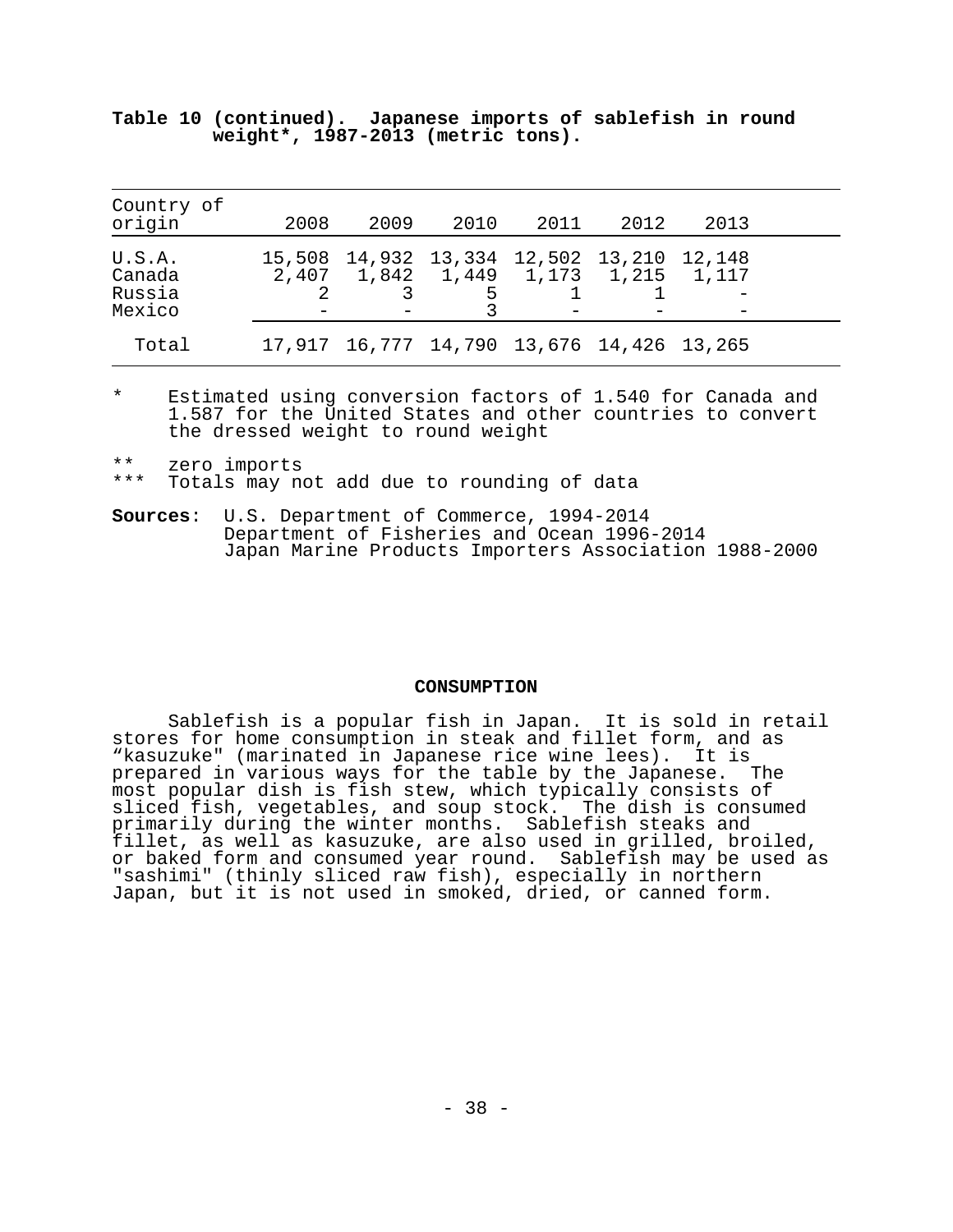#### **MARKET**

Frozen dressed sablefish is usually sold directly to licensed buyers, with a set price at production-center wholesale markets located at Japanese ports of landings and consumercenter wholesale markets located in cities with populations of more than 200,000. Sablefish is also sold directly to processors, chain supermarkets, and department stores. The largest consumer fish wholesale market is the Tokyo Central Wholesale Market. In 2013, this market handled about 515,000 mt of fishery products valued at about \$4.6 billion (Tokyo Metropolitan Government). It therefore plays an important role in providing information on the supply and demand of fishery products in Japan. Also, the wholesale price determined in the Tokyo Central Wholesale Market frequently serves as a price index for fishery products throughout the world. and 2013, an average of 37 percent (6,252 mt) of Japanese imports of frozen dressed sablefish were sold at the Tokyo Central Wholesale Market (Figure 5, Tables 3 and 11).

Wholesale prices for frozen dressed sablefish vary widely, depending on quality, size of fish, origin, supply, prices of competitive fish products, dollar-yen exchange rate, and other factors. Table 12 shows monthly and annual average wholesale prices of frozen dressed sablefish at the Tokyo Central Wholesale Market from 1986 through 2013. The average prices fluctuated considerably during that period, ranging from a low of 677 yen/kg to a high of 1,838 yen/kg and fluctuations were influenced mainly by volume of total available supply in Japan. As is usually the case, the greater the supply, the lower the price (Figure 6).

Sablefish competes in the market with Patagonian toothfish (called "mero" in Japanese), which has a similar oil content (Shokuryo Shinbun Sha January 21, 2000 and Hokkai Keizai Shinbun Sha February 23, 2000). Japanese imports of Patagonian toothfish are listed under "mero". Japanese imports of "mero" in 2013 totaled 2,054 mt (1,952 mt of dressed mero and 102 mt of fillets) valued at \$20 million (Table 13). Total supply of "mero" for 2013 decreased about 14 percent from the 2,382 mt imported in 2012.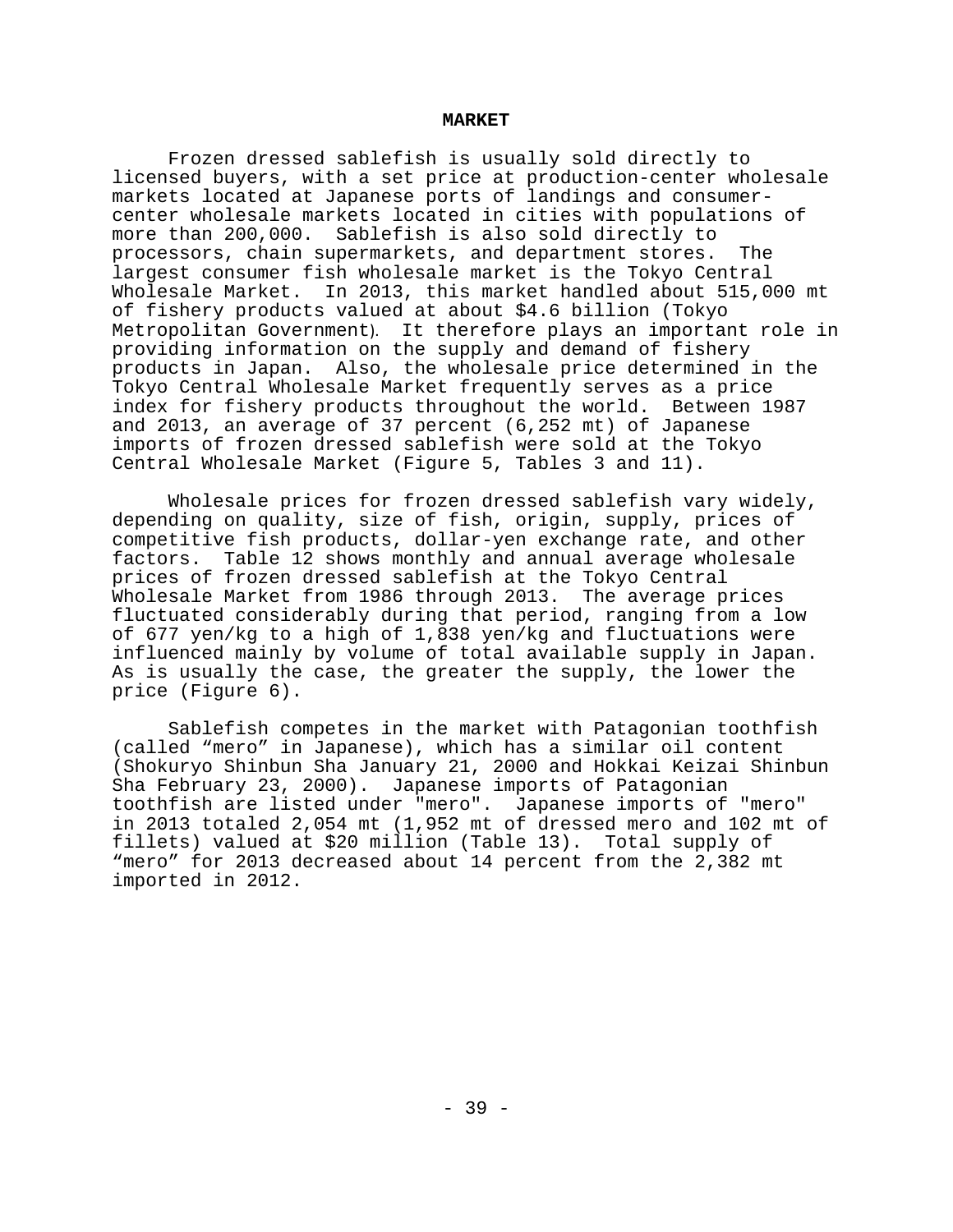

**Figure 5. Japanese annual import volumes and annual sales volumes of frozen dressed sablefish at Tokyo Central Wholesale Market, 1987-2013 (metric tons).**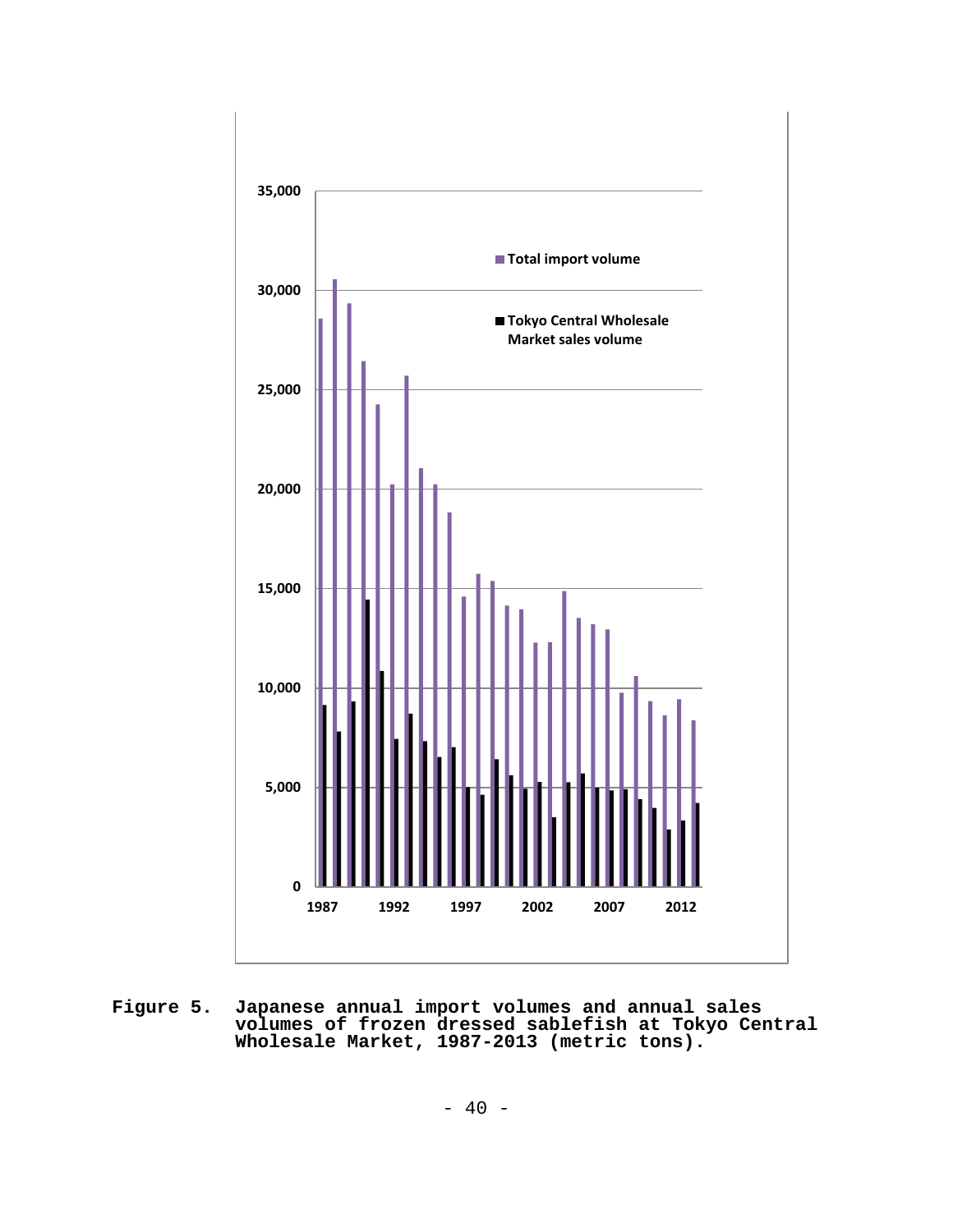

**Figure 6. Japanese annual import volumes and average wholesale prices of sablefish at Tokyo Central Wholesale Market**, **1988-2013.**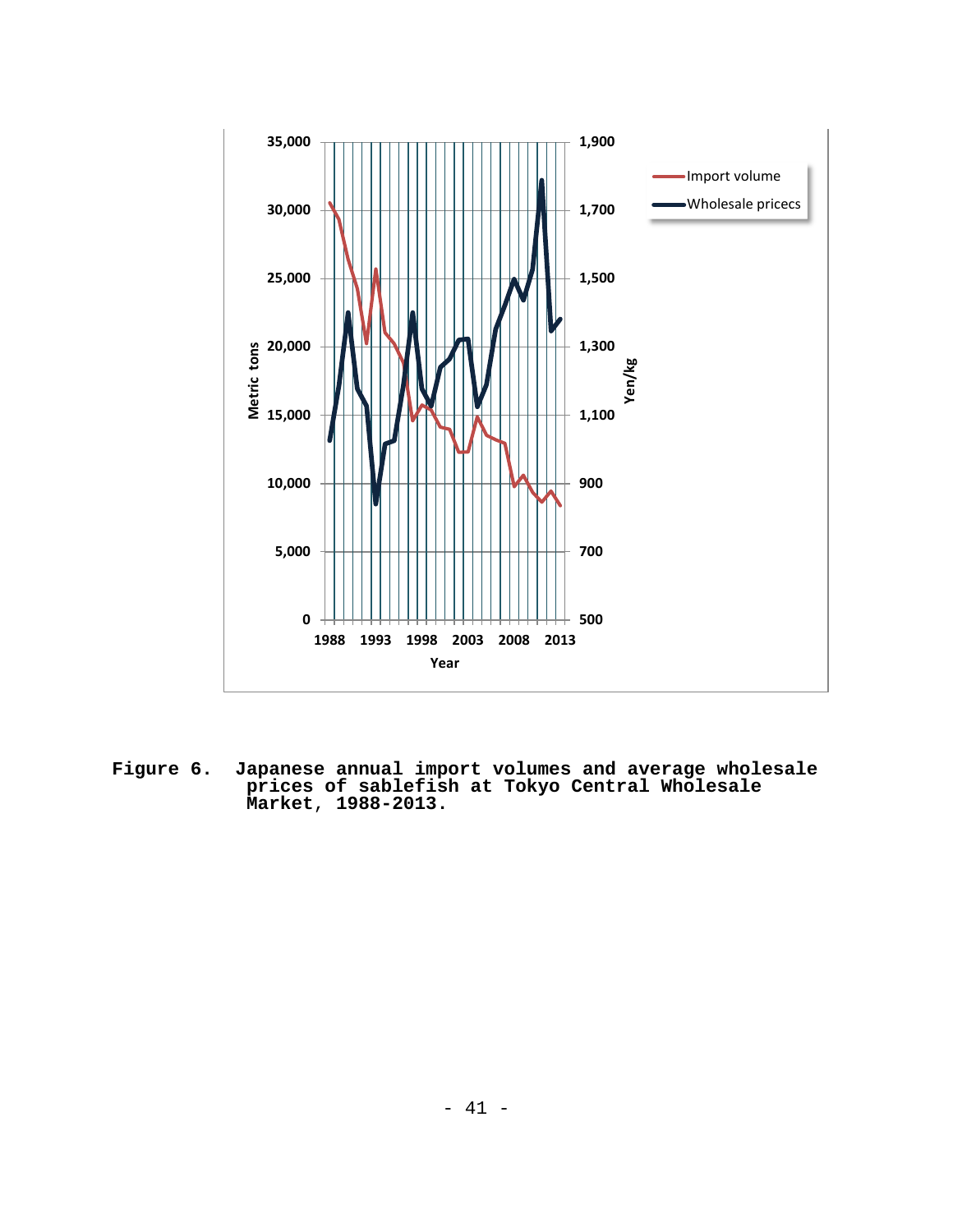| Month                                                                                | 1986                                                                        | 1987                                                                            | 1988                                                                      | 1989                                                                          | 1990                                                                                  | 1991                                                                              | 1992                                                                        |
|--------------------------------------------------------------------------------------|-----------------------------------------------------------------------------|---------------------------------------------------------------------------------|---------------------------------------------------------------------------|-------------------------------------------------------------------------------|---------------------------------------------------------------------------------------|-----------------------------------------------------------------------------------|-----------------------------------------------------------------------------|
| Jan.<br>Feb.<br>Mar.<br>Apr.<br>May<br>June<br>July<br>Aug.<br>Sept.<br>Oct.<br>Nov. | 383<br>369<br>381<br>420<br>634<br>929<br>958<br>781<br>814<br>1,077<br>610 | 472<br>406<br>448<br>388<br>1,016<br>950<br>1,527<br>831<br>903<br>1,251<br>613 | 452<br>653<br>781<br>415<br>617<br>909<br>721<br>978<br>894<br>429<br>371 | 801<br>643<br>789<br>492<br>700<br>1,142<br>610<br>1,227<br>895<br>597<br>641 | 869<br>1,161<br>580<br>428<br>2,131<br>2,638<br>1,781<br>583<br>873<br>1,224<br>1,165 | 806<br>388<br>229<br>398<br>668<br>1,189<br>2,340<br>1,329<br>1,793<br>862<br>401 | 522<br>359<br>600<br>515<br>414<br>967<br>1,137<br>471<br>639<br>734<br>547 |
| Dec.                                                                                 | 509                                                                         | 344                                                                             | 595                                                                       | 791                                                                           | 1,023                                                                                 | 467                                                                               | 547                                                                         |
| Total*                                                                               | 7,866                                                                       | 9,149                                                                           | 7,816                                                                     | 9,329                                                                         | 14,452                                                                                | 10,870                                                                            | 7,452                                                                       |

**Table 11. Monthly and annual sales volume of frozen dressed sablefish at Tokyo Central Wholesale Market, 1986-2013 (metric tons).**

| Month                                                                                | 1993                                                                               | 1994                                                                               | 1995                                                                             | 1996                                                                             | 1997                                                                             | 1998                                                                             | 1999                                                                             |
|--------------------------------------------------------------------------------------|------------------------------------------------------------------------------------|------------------------------------------------------------------------------------|----------------------------------------------------------------------------------|----------------------------------------------------------------------------------|----------------------------------------------------------------------------------|----------------------------------------------------------------------------------|----------------------------------------------------------------------------------|
| Jan.<br>Feb.<br>Mar.<br>Apr.<br>May<br>June<br>July<br>Aug.<br>Sept.<br>Oct.<br>Nov. | 810<br>1,131<br>631<br>815<br>475<br>745<br>722<br>716<br>785<br>547<br>711<br>629 | 596<br>527<br>458<br>658<br>375<br>611<br>1,190<br>883<br>431<br>800<br>516<br>589 | 561<br>349<br>452<br>458<br>662<br>419<br>553<br>498<br>598<br>824<br>614<br>554 | 720<br>546<br>454<br>523<br>695<br>569<br>466<br>518<br>774<br>820<br>559<br>402 | 382<br>355<br>334<br>465<br>536<br>384<br>478<br>574<br>531<br>333<br>311<br>343 | 325<br>304<br>331<br>405<br>392<br>326<br>515<br>478<br>358<br>360<br>394<br>458 | 494<br>426<br>474<br>723<br>629<br>772<br>484<br>335<br>285<br>628<br>590<br>594 |
| Dec.<br>Total*                                                                       | 8,718                                                                              | 7,335                                                                              | 6,542                                                                            | 7,046                                                                            | 5,026                                                                            | 4,646                                                                            | 6,435                                                                            |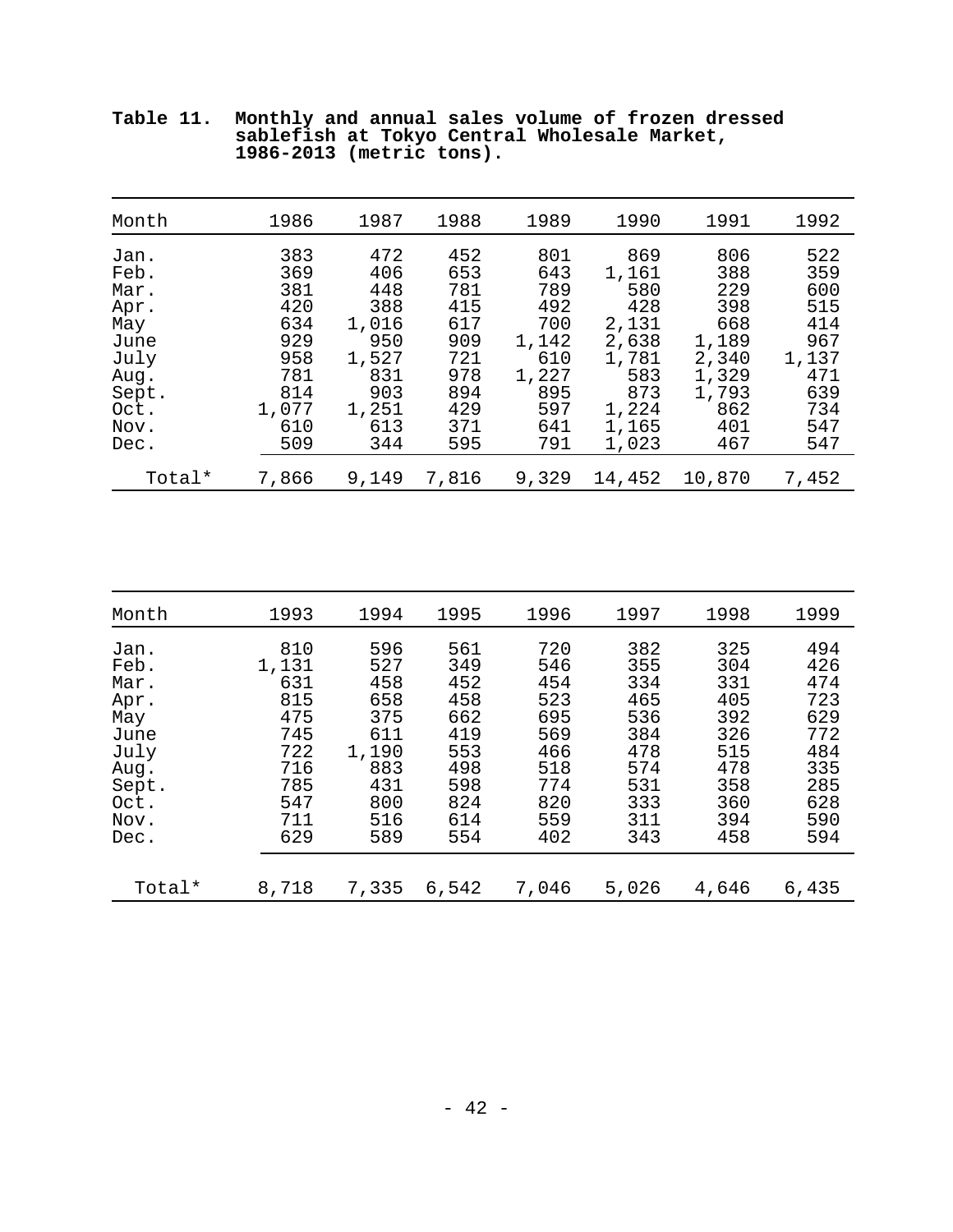| Month  | 2000  | 2001  | 2002  | 2003  | 2004  | 2005  | 2006  |
|--------|-------|-------|-------|-------|-------|-------|-------|
| Jan.   | 521   | 461   | 515   | 286   | 295   | 376   | 293   |
| Feb.   | 484   | 335   | 334   | 182   | 304   | 352   | 385   |
| Mar.   | 483   | 285   | 295   | 228   | 323   | 404   | 418   |
| Apr.   | 404   | 311   | 390   | 366   | 357   | 621   | 563   |
| May    | 411   | 505   | 417   | 431   | 299   | 479   | 384   |
| June   | 458   | 444   | 593   | 261   | 372   | 628   | 359   |
| July   | 694   | 316   | 503   | 301   | 512   | 805   | 434   |
| Aug.   | 299   | 323   | 366   | 250   | 420   | 433   | 427   |
| Sept.  | 464   | 375   | 509   | 265   | 516   | 454   | 422   |
| Oct.   | 587   | 393   | 538   | 306   | 778   | 436   | 376   |
| Nov.   | 377   | 422   | 465   | 304   | 709   | 376   | 452   |
| Dec.   | 443   | 768   | 362   | 335   | 387   | 349   | 480   |
| Total* | 5,625 | 4,938 | 5,288 | 3,516 | 5,273 | 5,715 | 4,992 |

**Table 11 (continued). Monthly and annual sales volume of frozen dressed sablefish at Tokyo Central Wholesale Market, 1986-2013 (metric tons).**

| Month  | 2007  | 2008  | 2009  | 2010  | 2011  | 2012  | 2013  |
|--------|-------|-------|-------|-------|-------|-------|-------|
| Jan.   | 496   | 412   | 288   | 320   | 240   | 206   | 371   |
| Feb.   | 392   | 378   | 308   | 360   | 208   | 198   | 280   |
| Mar.   | 480   | 506   | 351   | 298   | 192   | 193   | 305   |
| Apr.   | 372   | 350   | 367   | 306   | 2.01  | 197   | 363   |
| May    | 431   | 482   | 344   | 283   | 222   | 178   | 281   |
| June   | 427   | 439   | 369   | 382   | 356   | 248   | 346   |
| July   | 331   | 476   | 337   | 307   | 322   | 244   | 343   |
| Aug.   | 323   | 142   | 308   | 364   | 284   | 265   | 301   |
| Sept.  | 306   | 421   | 314   | 303   | 236   | 342   | 385   |
| Oct.   | 496   | 456   | 564   | 376   | 268   | 366   | 378   |
| Nov.   | 423   | 286   | 443   | 379   | 194   | 417   | 504   |
| Dec.   | 392   | 301   | 419   | 302   | 181   | 486   | 366   |
| Total* | 4,868 | 4,920 | 4,410 | 3,981 | 2,903 | 3,339 | 4,223 |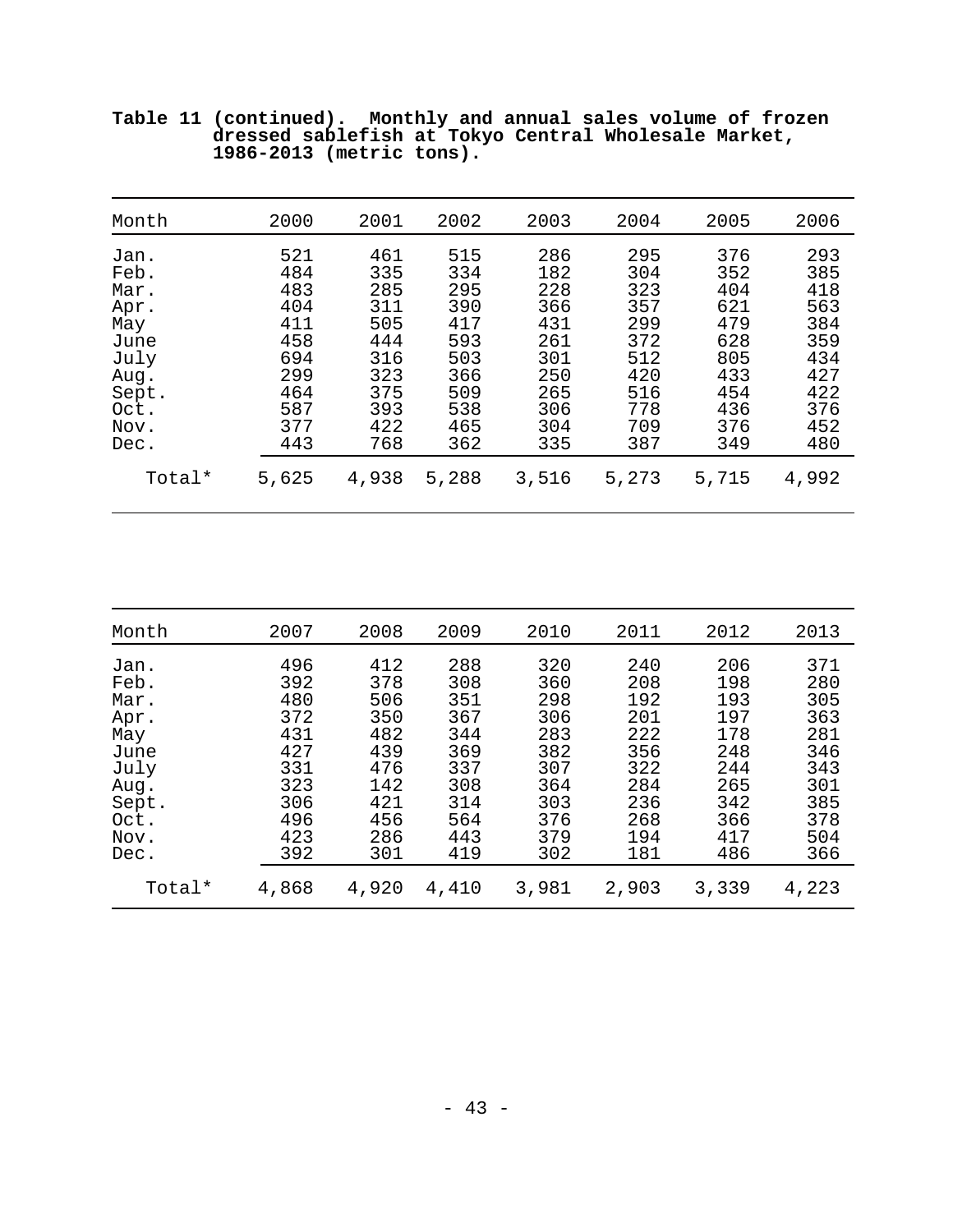| Month                                                                                        | 1986                                                                               | 1987                                                                             | 1988                                                                             | 1989                                                                             | 1990                                                                                   | 1991                                                                                                     | 1992                                                                                             |
|----------------------------------------------------------------------------------------------|------------------------------------------------------------------------------------|----------------------------------------------------------------------------------|----------------------------------------------------------------------------------|----------------------------------------------------------------------------------|----------------------------------------------------------------------------------------|----------------------------------------------------------------------------------------------------------|--------------------------------------------------------------------------------------------------|
| Jan.<br>Feb.<br>Mar.<br>Apr.<br>May<br>June<br>July<br>Aug.<br>Sept.<br>Oct.<br>Nov.<br>Dec. | 1,019<br>975<br>877<br>759<br>688<br>685<br>694<br>713<br>742<br>764<br>777<br>815 | 801<br>798<br>780<br>739<br>677<br>682<br>689<br>757<br>813<br>884<br>910<br>879 | 842<br>797<br>812<br>821<br>797<br>782<br>755<br>785<br>829<br>854<br>830<br>801 | 788<br>821<br>837<br>820<br>804<br>773<br>783<br>775<br>796<br>788<br>816<br>811 | 834<br>880<br>908<br>966<br>852<br>874<br>939<br>968<br>968<br>1,007<br>1,046<br>1,164 | 1,348<br>1,452<br>1,463<br>1,263<br>1,129<br>1,024<br>1,035<br>1,175<br>1,288<br>1,370<br>1,349<br>1,316 | 1,336<br>1,293<br>1,190<br>1,149<br>1,101<br>1,036<br>1,041<br>1,022<br>962<br>943<br>929<br>880 |
| Jan.-Dec.                                                                                    | 764                                                                                | 771                                                                              | 804                                                                              | 799                                                                              | 936                                                                                    | 1,204                                                                                                    | 1,058                                                                                            |

**Table 12. Monthly and annual average wholesale prices of frozen dressed sablefish at Tokyo Central Wholesale Market, 1986-2013 (yen/kg).**

| Month                                                                                        | 1993                                                                             | 1994                                                                                           | 1995                                                                                         | 1996                                                                                                     | 1997                                                                                                     | 1998                                                                                                     | 1999                                                                                                     |
|----------------------------------------------------------------------------------------------|----------------------------------------------------------------------------------|------------------------------------------------------------------------------------------------|----------------------------------------------------------------------------------------------|----------------------------------------------------------------------------------------------------------|----------------------------------------------------------------------------------------------------------|----------------------------------------------------------------------------------------------------------|----------------------------------------------------------------------------------------------------------|
| Jan.<br>Feb.<br>Mar.<br>Apr.<br>May<br>June<br>July<br>Aug.<br>Sept.<br>Oct.<br>Nov.<br>Dec. | 873<br>884<br>908<br>913<br>921<br>867<br>831<br>771<br>787<br>790<br>761<br>752 | 813<br>925<br>1,137<br>1,286<br>1,147<br>942<br>901<br>996<br>1,060<br>1,094<br>1,089<br>1,109 | 1,168<br>1,183<br>1,120<br>1,076<br>1,029<br>934<br>939<br>940<br>974<br>999<br>1,033<br>983 | 1,074<br>1,124<br>1,106<br>1,121<br>1,151<br>1,154<br>1,159<br>1,169<br>1,235<br>1,282<br>1,341<br>1,341 | 1,367<br>1,379<br>1,377<br>1,436<br>1,457<br>1,397<br>1,359<br>1,389<br>1,438<br>1,435<br>1,386<br>1,357 | 1,328<br>1,289<br>1,252<br>1,232<br>1,240<br>1,219<br>1,157<br>1,186<br>1,181<br>1,096<br>1,040<br>1,011 | 1,022<br>1,009<br>1,008<br>1,037<br>1,117<br>1,195<br>1,214<br>1,203<br>1,180<br>1,152<br>1,180<br>1,211 |
| Jan.-Dec.                                                                                    | 840                                                                              | 1,016                                                                                          | 1,026                                                                                        | 1,188                                                                                                    | 1,401                                                                                                    | 1,178                                                                                                    | 1,127                                                                                                    |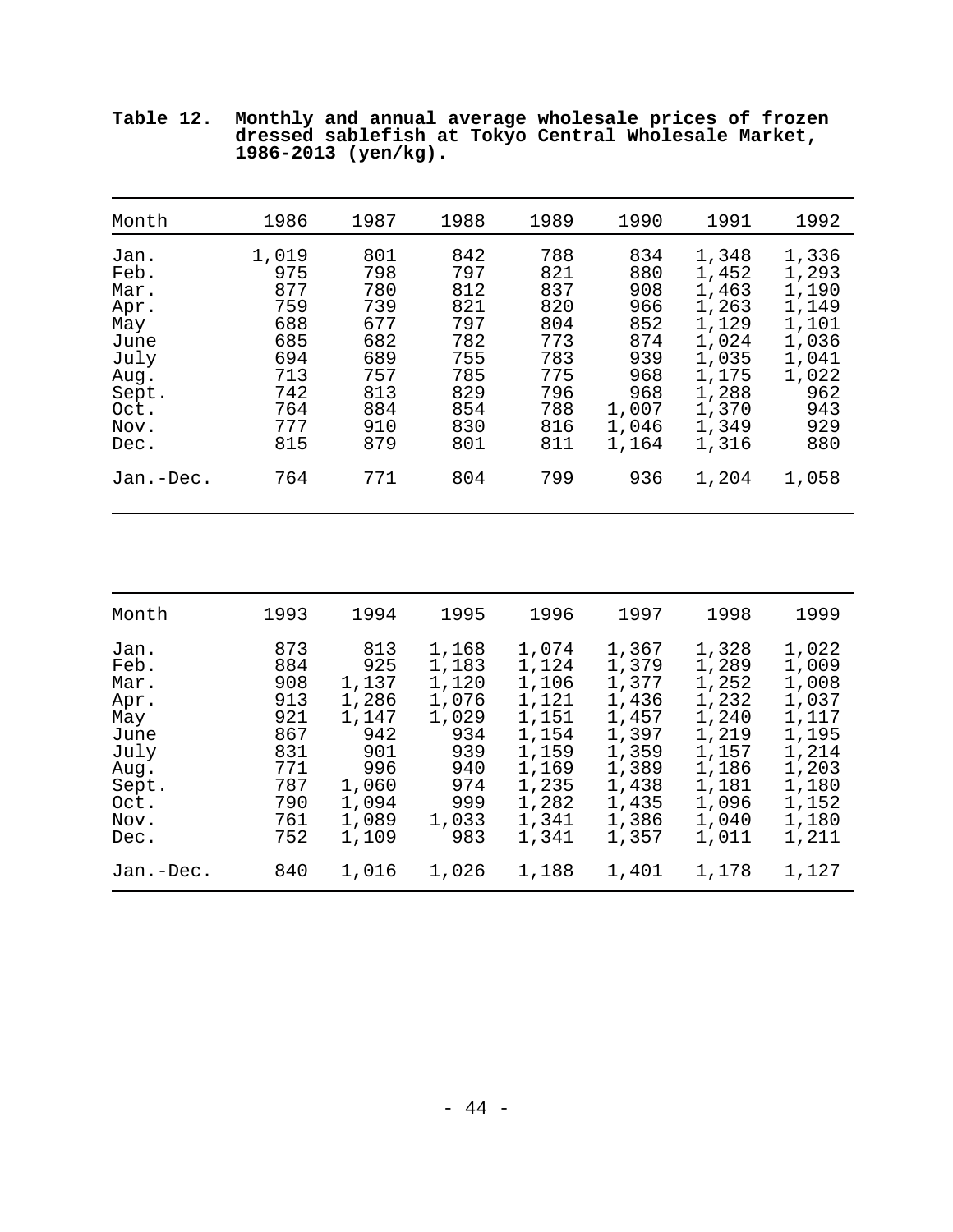| Month                                                                                        | 2000                                                                                                     | 2001                                                                                                     | 2002                                                                                                     | 2003                                                                                                     | 2004                                                                                                     | 2005                                                                                                     | 2006                                                                                                     |
|----------------------------------------------------------------------------------------------|----------------------------------------------------------------------------------------------------------|----------------------------------------------------------------------------------------------------------|----------------------------------------------------------------------------------------------------------|----------------------------------------------------------------------------------------------------------|----------------------------------------------------------------------------------------------------------|----------------------------------------------------------------------------------------------------------|----------------------------------------------------------------------------------------------------------|
| Jan.<br>Feb.<br>Mar.<br>Apr.<br>May<br>June<br>July<br>Aug.<br>Sept.<br>Oct.<br>Nov.<br>Dec. | 1,222<br>1,233<br>1,265<br>1,340<br>1,287<br>1,199<br>1,206<br>1,258<br>1,195<br>1,227<br>1,255<br>1,254 | 1,298<br>1,288<br>1,336<br>1,326<br>1,258<br>1,255<br>1,254<br>1,242<br>1,232<br>1,230<br>1,238<br>1,258 | 1,285<br>1,315<br>1,316<br>1,292<br>1,300<br>1,270<br>1,318<br>1,298<br>1,302<br>1,363<br>1,397<br>1,418 | 1,407<br>1,415<br>1,372<br>1,329<br>1,328<br>1,348<br>1,350<br>1,299<br>1,305<br>1,258<br>1,281<br>1,253 | 1,290<br>1,236<br>1,205<br>1,158<br>1,110<br>1,077<br>1,066<br>1,051<br>1,066<br>1,086<br>1,139<br>1,164 | 1,155<br>1,145<br>1,093<br>1,071<br>1,137<br>1,161<br>1,203<br>1,247<br>1,280<br>1,279<br>1,261<br>1,312 | 1,275<br>1,262<br>1,311<br>1,341<br>1,382<br>1,368<br>1,372<br>1,356<br>1,372<br>1,379<br>1,388<br>1,392 |
| Jan.-Dec.                                                                                    | 1,241                                                                                                    | 1,265                                                                                                    | 1,321                                                                                                    | 1,324                                                                                                    | 1,125                                                                                                    | 1,190                                                                                                    | 1,352                                                                                                    |

**Table 12 (continued). Monthly and annual average wholesale Prices of frozen dressed sablefish at Tokyo Central Wholesale Market, 1986-2013 (yen/kg).**

| Month                                                                                        | 2007                                                                                                     | 2008                                                                                                     | 2009                                                                                                     | 2010                                                                                                     | 2011                                                                                                     | 2012                                                                                                     | 2013                                                                                                     |
|----------------------------------------------------------------------------------------------|----------------------------------------------------------------------------------------------------------|----------------------------------------------------------------------------------------------------------|----------------------------------------------------------------------------------------------------------|----------------------------------------------------------------------------------------------------------|----------------------------------------------------------------------------------------------------------|----------------------------------------------------------------------------------------------------------|----------------------------------------------------------------------------------------------------------|
| Jan.<br>Feb.<br>Mar.<br>Apr.<br>May<br>June<br>July<br>Aug.<br>Sept.<br>Oct.<br>Nov.<br>Dec. | 1,378<br>1,398<br>1,395<br>1,404<br>1,411<br>1,445<br>1,464<br>1,439<br>1,443<br>1,430<br>1,443<br>1,478 | 1,436<br>1,441<br>1,435<br>1,454<br>1,457<br>1,509<br>1,530<br>1,522<br>1,555<br>1,571<br>1,564<br>1,547 | 1,458<br>1,475<br>1,442<br>1,470<br>1,472<br>1,457<br>1,441<br>1,429<br>1,402<br>1,421<br>1,413<br>1,387 | 1,406<br>1,431<br>1,440<br>1,505<br>1,546<br>1,503<br>1,553<br>1,534<br>1,561<br>1,567<br>1,599<br>1,692 | 1,648<br>1,746<br>1,816<br>1,820<br>1,804<br>1,785<br>1,805<br>1,811<br>1,767<br>1,813<br>1,829<br>1,838 | 1,709<br>1,698<br>1,682<br>1,614<br>1,585<br>1,417<br>1,303<br>1,208<br>1,177<br>1,147<br>1,165<br>1,209 | 1,251<br>1,299<br>1,331<br>1,327<br>1,364<br>1,335<br>1,365<br>1,389<br>1,403<br>1,431<br>1,479<br>1,541 |
| Jan.-Dec.                                                                                    | 1,423                                                                                                    | 1,499                                                                                                    | 1,437                                                                                                    | 1,528                                                                                                    | 1,789                                                                                                    | 1,347                                                                                                    | 1,382                                                                                                    |

Totals may not add due to rounding of data **Source**: Tokyo Metropolitan Government 1987-2014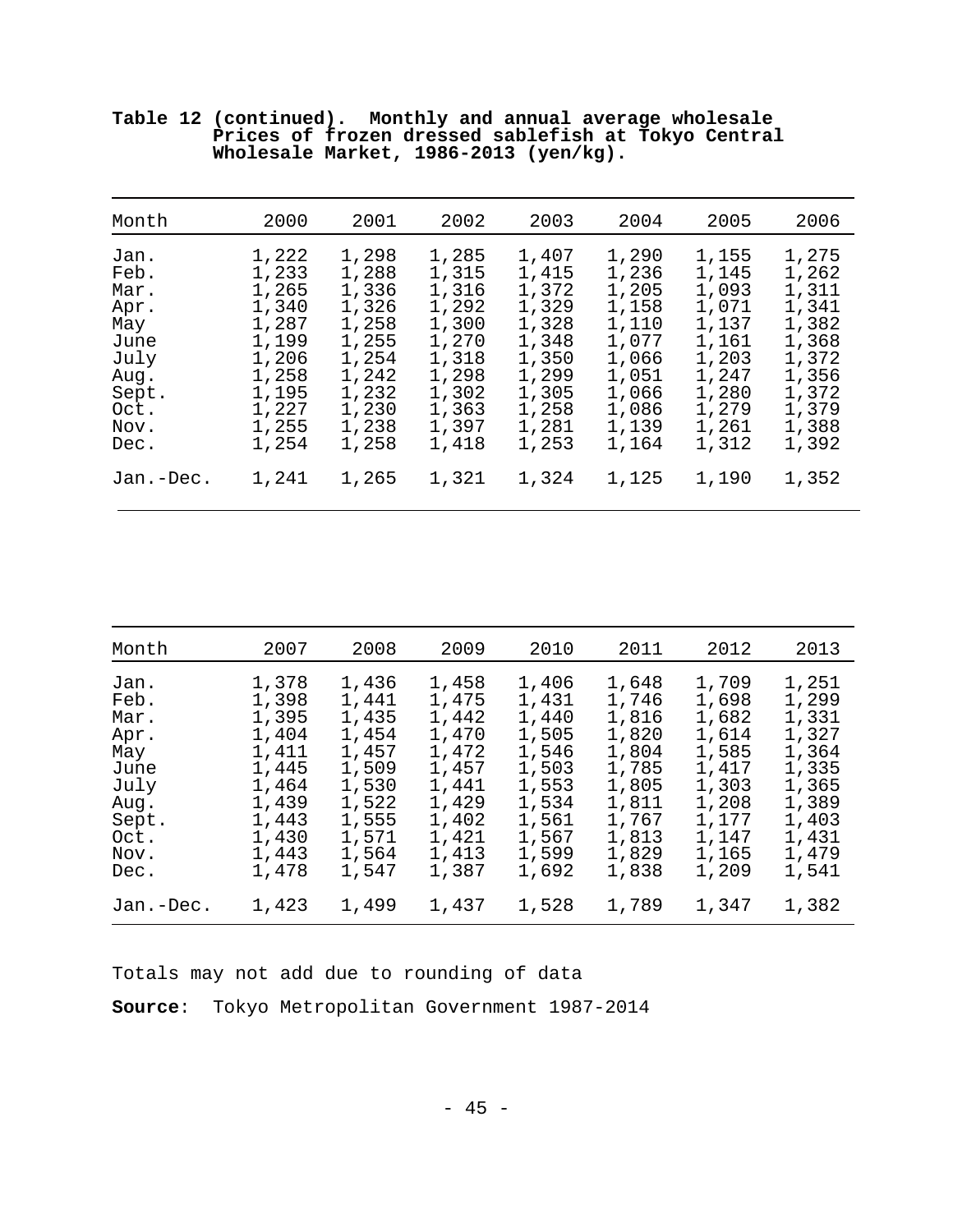| Country of             | 2012          |                                                  | 2013      |              |                            |
|------------------------|---------------|--------------------------------------------------|-----------|--------------|----------------------------|
| origin                 | Volume        | Value                                            | Volume    |              | Value                      |
|                        |               | (Metric tons) (U.S. \$1,000) (Metric tons) (U.S. |           |              | \$1,000)                   |
| Dressed:               |               |                                                  |           |              |                            |
| Korea, Rep.            | 172           | 3,437                                            | 139       |              | 2,529                      |
| Norway                 |               |                                                  |           | 9            | 62                         |
| U.K.<br>France         | 295           | 6,126                                            | 64<br>24  |              | 467<br>471                 |
| Spain                  | 73            | 723                                              | 125       |              | 1,171                      |
| Russia                 |               |                                                  | 14        |              | 254                        |
| Ukraine                | 26            | 383                                              | 33        |              | 323                        |
| Chile                  | 363           | 4,383                                            | 389       |              | 4,638                      |
| Uruguay                | 23            | 392                                              |           | 5            | 57                         |
| Argentina              | 161           | 1,665                                            | 131       |              | 825                        |
| Falkland<br>St. Helena | 47<br>83      | 546<br>878                                       | 29<br>118 |              | 231<br>765                 |
| Reaunion               | 144           | 2296                                             | 312       |              | 2,                         |
| S. Africa              | 31            | 334                                              |           | 39           | ලි <del>§</del> ිලි<br>296 |
| Australia              | 899           | 10,687                                           | 757       |              | 6,967                      |
| New Zealand            | 48            | 834                                              |           | 46           | 292                        |
| Cook Island            | 57            | 552                                              |           |              |                            |
| Total, dressed*        | 2,290         | 31,167                                           | 1,952     |              | 19,695                     |
| Fillets:               |               |                                                  |           |              |                            |
| Spain                  |               |                                                  |           | 3            | 12                         |
| Ukraine                |               |                                                  |           | $\mathbf{1}$ | 7                          |
| Chile<br>Argentina     | 31<br>39      | 180<br>302                                       |           | 21<br>56     | 74<br>369                  |
| Falkland               | $\epsilon$    | 34                                               |           | 3            | 15                         |
| St. Helena             |               | 6                                                |           | 7            | 23                         |
| S. Africa              | $\frac{2}{3}$ | 15                                               |           | $\mathbf 2$  | 6                          |
| Australia              | 11            | 71                                               |           | 9            | 42                         |
| Total, fillets*        | 92            | 608                                              | 102       |              | 548                        |

# **Table 13. Japanese imports of frozen mero (***Dissostichus eleginoides)* **2012-2013.**

\* Totals may not add due to rounding of data

**Source**: Ministry of Finance 2014.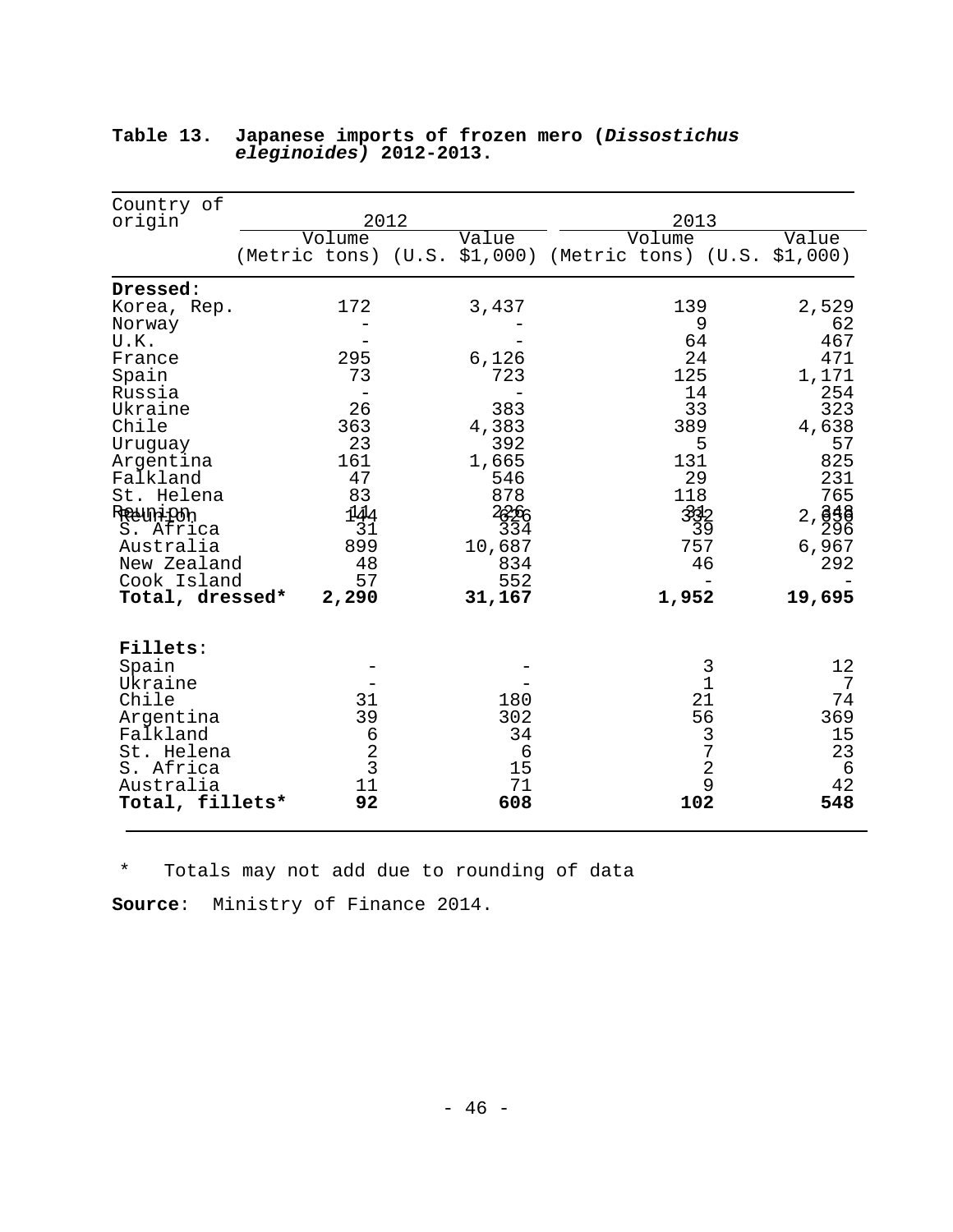#### **REFERENCES**

- Baldwin, R.T., and J.D. Hastie. 1989. Economic and Biological Developments in the Alaskan Groundfish Fisheries 1976-87. NOAA Tech. Mem. NMFS F/NWC-161. 56 p.
- Department of Fisheries and Oceans. 1994-1996, 2000-2014. Annual Catch Statistics. Department of Fisheries and Oceans, Stock Assessment Division. Vancouver, B.C. V6B 5G.
- . 2000. Domestic Exports of Selected Commodities, Sablefish Exports by Country 1992-2014. International Trade Division, Ottawa, Canada.
- FAO. 1964-2014. [Annual report series]. FAO yearbook, fishery statistics, catches and landings. Food and Agriculture Organization of the United Nations, Rome.
- Hiatt, T. and J. Terry. 1999. Economic Status of the Groundfish Fisheries off Alaska 1998. National Marine Fisheries Service, Northwest and Alaska Fisheries Center.
- Hokkai Keizai Shinbun Sha. 2000 [Japanese daily fishery newspaper; in Japanese]. Nikkan Hokkai Keizai. Otaru, Japan. 2p.
- International North Pacific Fisheries Commission. 1967-1996. Statistical year book 1965-1992. Vancouver, Canada.
- Japan Marine Products Importers Association. 1988-2000. Japanese imports of marine products (statistics). Tokyo, Japan.
- Kinoshita, R.K., A. Grieg, and J.M. Terry. 1998. Economic Status of the Groundfish Fisheries off Alaska 1996. NOAA Tech. Mem. NMFS-AFSC-85. 91 p.
- Leet, W.S., C.M. Dewees, and C.W. Haugen. 1992. California's Living Marine Resources and their Utilization. California Sea Grant.
- Low, L.L., G.K. Tanonaka, and H.H. Shippen. 1976. Sablefish of the Northeastern Pacific Ocean and Bering Sea. Northwest Fisheries Center Progress Report. National Marine Fisheries Service, Northwest Fisheries Center. 115 p.
- McFarlane, G.A. and R.J. Beamish. 1983. Overview of the fishery and management strategy for sablefish (*Anoplopoma fimbria*) off the west coast of Canada. Proc. of the International Sablefish Symposium. Alaska Sea Grant Report 83-8. Univ. of Alaska. p. 13-35.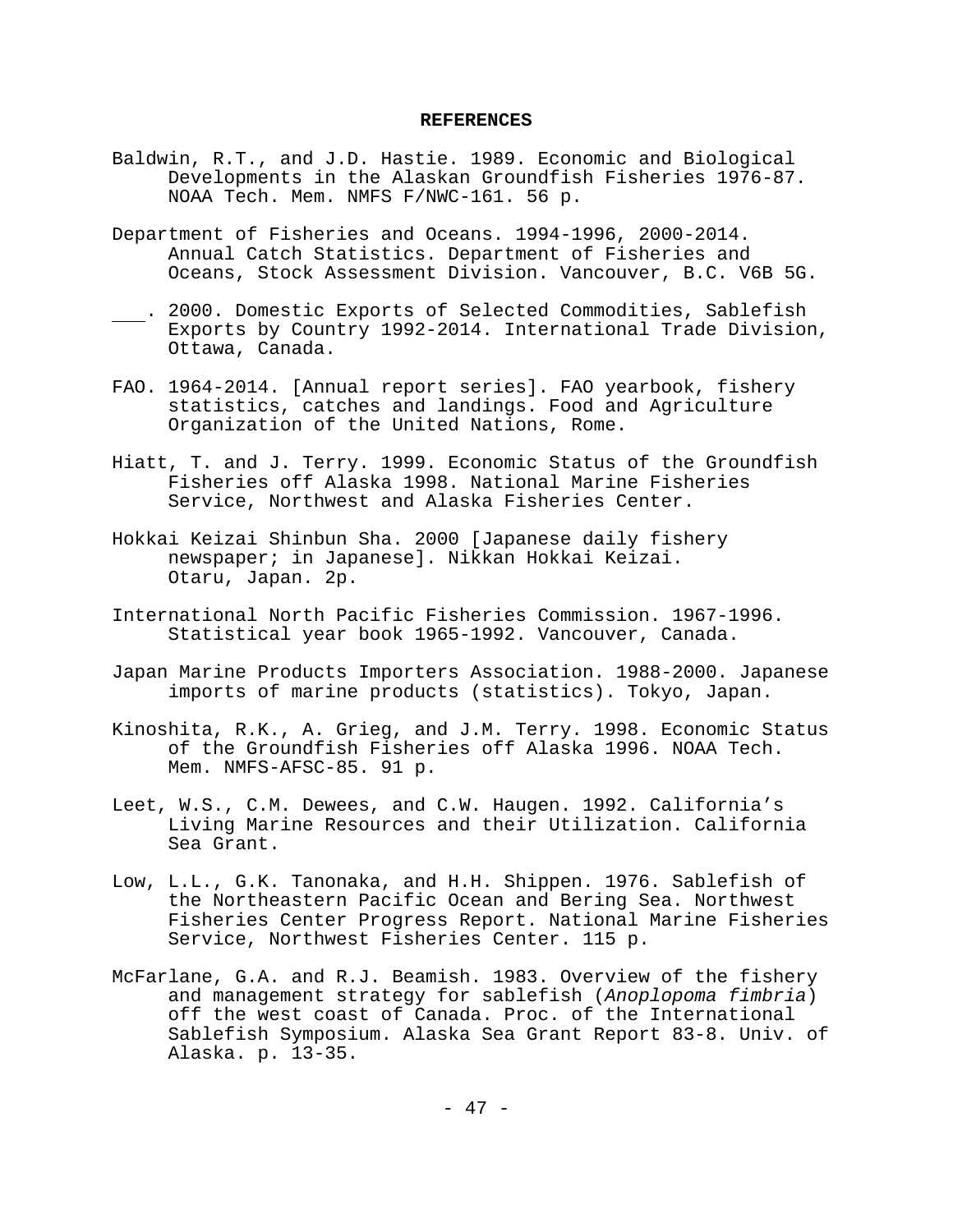- Ministry of Agriculture, Forestry and Fisheries. 1996-1999 [Annual report series]. Gyogyo yoshoku nenpo [Annual production of fisheries and culture in Japanese]. Statistics and Information Department. Tokyo, Japan.
- Ministry of Finance. 1987-2014. Shuyo Suisan Yunyu Boeki Tokei [Fishery Import Statistics by Major Species in Japanese]. Trade Statistics Department. Tokyo, Japan.
- Noorin Keizai Kenkyusho. 1965. Sekai Suisan Sokan [World fisheries in Japanese]. Tokyo, Japan. 974 p.
- Sasaki, T. 1985. Studies on the sablefish resources in the North Pacific Ocean. Bull. Far Seas Fish. Res. Lab. Shimizu, Japan. 22. 108 p.
- Suisan Keizai Shinbun Sha. 1985, 1986, 2000 [Japanese daily fishery newspapers in Japanese]. Nikkan Suisan Keizai Shinbun. Tokyo, Japan. 4 p.
- Suisan Tsushin Sha. 2000 [Japanese daily fishery newspapers in Japanese]. Nikkan Suisan Tsushin. Tokyo, Japan. 4 p.
- Suisan Sha. 1968-1989, 1993, 1995. Suisan nenkan [Annual fishery statistics in Japanese]. Tokyo, Japan.
- Tokyo Metropolitan Government. 1987-2014 Annual fishery statistics in Japanese. Tokyo, Japan.
- U.S. Department of Commerce. 1986 [Biweekly reports]. Foreign Fishery Information Release. National Oceanic and Atmospheric Administration, National Marine Fisheries Service, Southwest Region. Long Beach, CA. 4 p.
- . U.S. Department of Commerce 2014. Commercial Fisheries. National Oceanic and Atmospheric Administration, National Marine Fisheries Service, Office of Science & Technology.
- . 2000. Essential Fish Habitat for Pacific Coast Groundfish. National Oceanic and Atmospheric Administration, National Marine Fisheries Service, Northwest Region.
- . 1982-2014. United States Exports. National Oceanic and Atmospheric Administration, National Marine Fisheries Service, Fisheries Statistics Division.
- . 1994. Record keeping and Reporting Requirements 1995. National Oceanic and Atmospheric Administration, National Marine Fisheries Service, Alaska Region.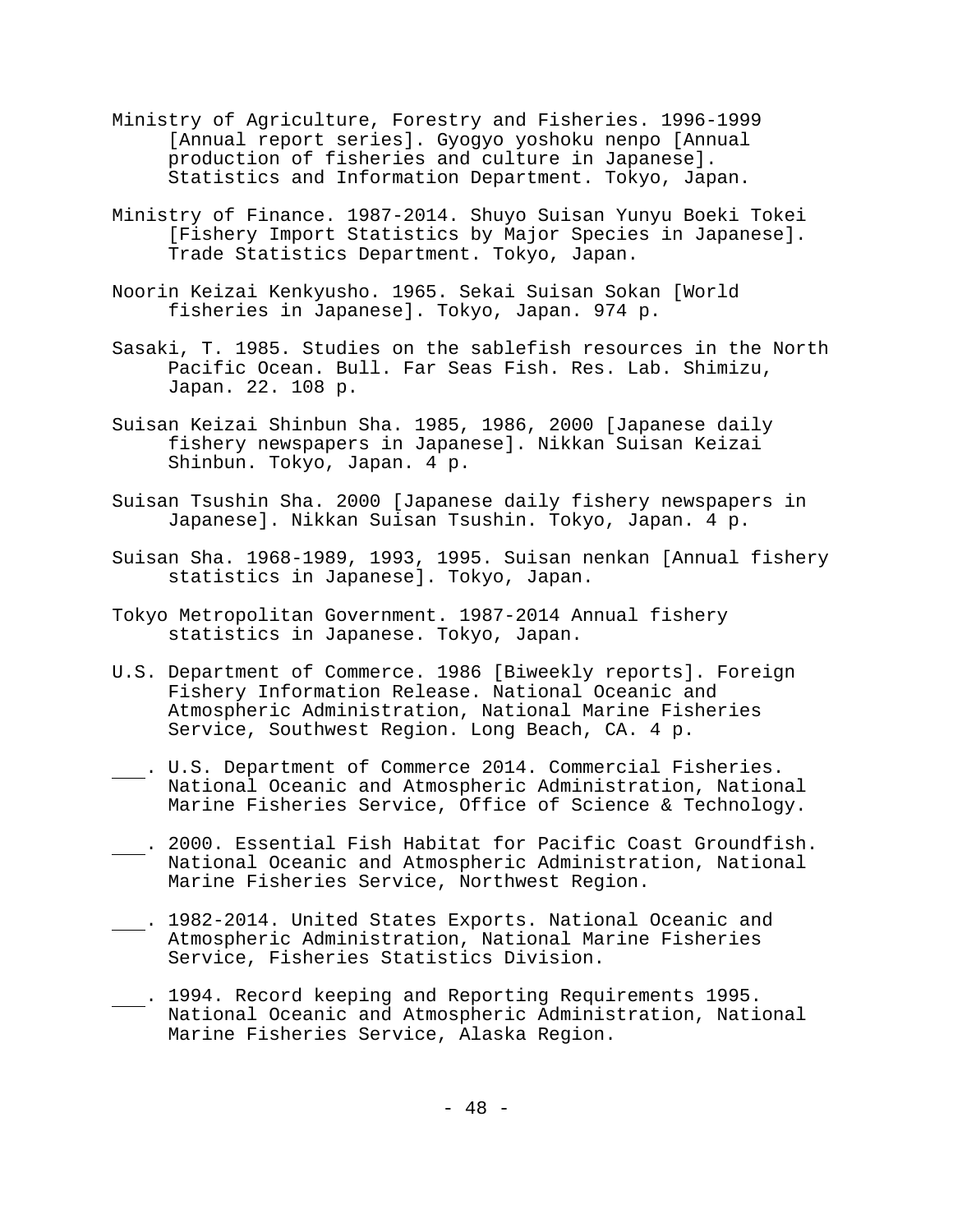| Month     | 1976   | 1977   | 1978   | 1979   | 1980   | 1981   | 1982   |
|-----------|--------|--------|--------|--------|--------|--------|--------|
| Jan.      | 305.50 | 292.64 | 240.73 | 195.98 | 237.68 | 203.99 | 221.36 |
| Feb.      | 302.84 | 288.41 | 241.46 | 199.16 | 240.35 | 203.44 | 231.15 |
| Mar.      | 301.50 | 282.49 | 236.94 | 203.39 | 247.44 | 207.80 | 237.03 |
| Apr.      | 299.30 | 275.91 | 222.99 | 210.87 | 252.39 | 211.99 | 246.01 |
| May       | 299.00 | 277.66 | 225.36 | 217.81 | 238.71 | 217.18 | 237.25 |
| June      | 299.83 | 275.79 | 222.54 | 219.83 | 221.44 | 223.89 | 243.66 |
| July      | 296.89 | 267.78 | 205.17 | 217.24 | 217.95 | 226.55 | 256.07 |
| Aug.      | 292.81 | 265.70 | 191.18 | 216.13 | 224.85 | 236.35 | 257.18 |
| Sept.     | 288.18 | 267.14 | 190.94 | 220.54 | 219.10 | 230.26 | 258.60 |
| Oct.      | 288.43 | 261.78 | 187.76 | 225.41 | 210.18 | 229.15 | 268.14 |
| Nov.      | 294.12 | 249.13 | 184.41 | 238.48 | 211.28 | 230.56 | 272.81 |
| Dec.      | 295.68 | 241.87 | 196.54 | 244.62 | 212.85 | 218.15 | 250.33 |
| Jan.-Dec. | 296.92 | 270.53 | 212.17 | 217.46 | 227.85 | 219.94 | 248.30 |
|           |        |        |        |        |        |        |        |
| Month     | 1983   | 1984   | 1985   | 1986   | 1987   | 1988   | 1989   |
| Jan.      | 232.89 | 233.83 | 252.04 | 202.07 | 159.01 | 126.01 | 125.64 |
| Feb.      | 237.03 | 233.98 | 256.66 | 193.53 | 152.70 | 128.57 | 128.49 |
| Mar.      | 235.99 | 228.79 | 260.53 | 180.21 | 153.47 | 128.72 | 128.00 |
| Apr.      | 238.61 | 225.10 | 254.49 | 178.62 | 146.97 | 125.64 | 132.12 |
| May       | 235.43 | 227.48 | 251.36 | 167.08 | 139.91 | 124.76 | 133.78 |
| June      | 238.48 | 231.56 | 250.26 | 169.29 | 142.58 | 125.23 | 143.06 |
| July      | 239.93 | 238.69 | 246.22 | 163.17 | 147.81 | 131.40 | 141.60 |
| Aug.      | 242.70 | 243.69 | 237.92 | 155.04 | 150.83 | 133.12 | 140.29 |
| Sept.     | 244.80 | 243.02 | 239.20 | 154.66 | 143.02 | 134.21 | 145.10 |
| Oct.      | 236.15 | 246.68 | 221.43 | 154.23 | 144.59 | 132.58 | 142.58 |
| Nov.      | 234.22 | 244.08 | 209.32 | 160.34 | 138.52 | 125.36 | 142.67 |
| Dec.      | 234.81 | 246.07 | 202.60 | 162.73 | 132.65 | 122.21 | 143.83 |
| Jan.-Dec. | 237.59 | 236.91 | 240.17 | 170.08 | 146.01 | 128.15 | 137.26 |

**Appendix 1. Monthly and annual average exchange rate applied to Japanese imports, 1976-2013 (yen/U.S. \$1.00).**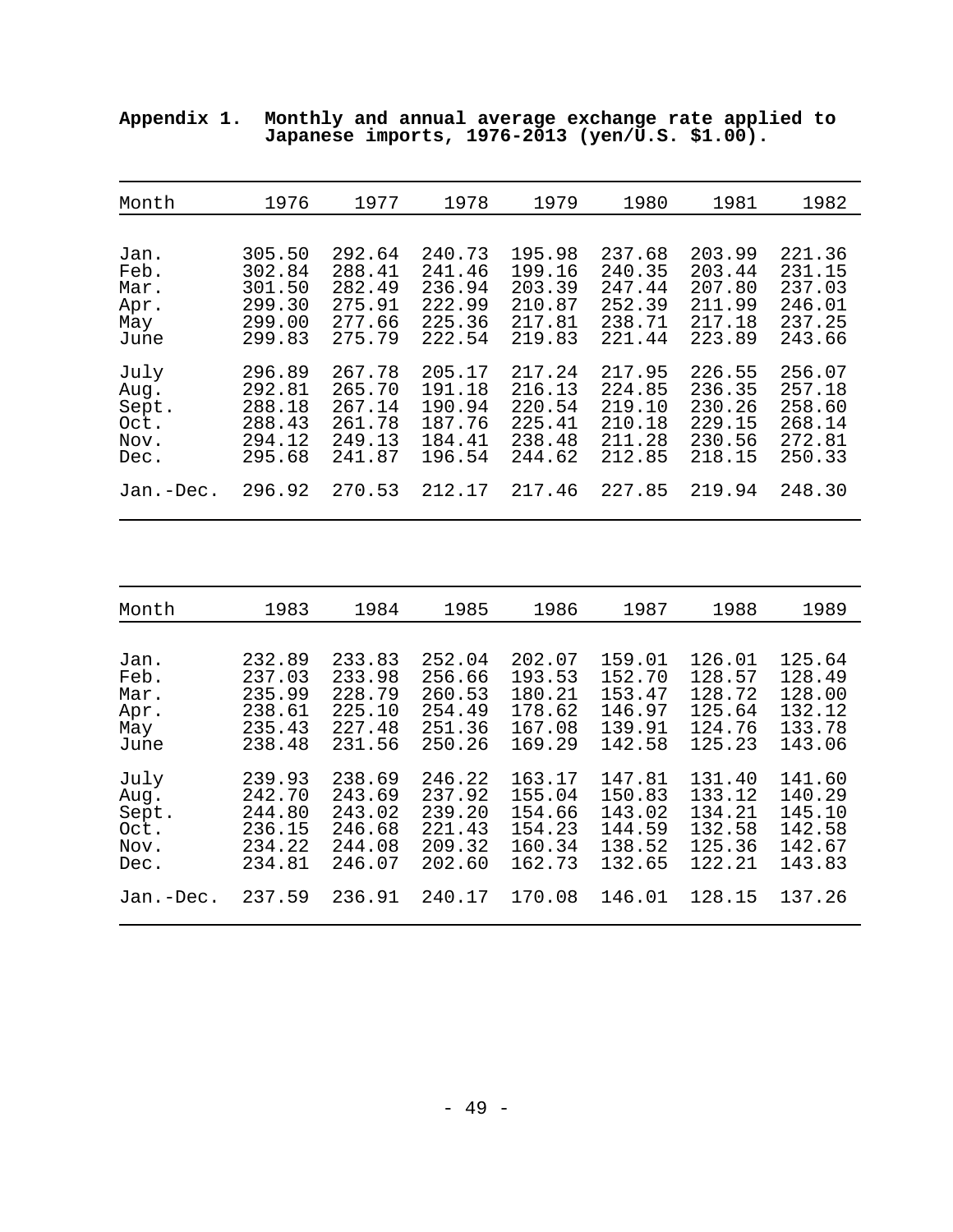| Month     | 1990   | 1991   | 1992   | 1993   | 1994   | 1995   | 1996   |
|-----------|--------|--------|--------|--------|--------|--------|--------|
| Jan.      | 144.36 | 135.27 | 126.21 | 124.66 | 111.79 | 100.25 | 104.49 |
| Feb.      | 144.93 | 130.97 | 125.47 | 123.98 | 109.23 | 99.19  | 106.38 |
| Mar.      | 148.61 | 134.02 | 130.46 | 117.95 | 105.04 | 94.49  | 105.32 |
| Apr.      | 156.99 | 137.68 | 133.37 | 115.05 | 104.47 | 86.99  | 107.07 |
| May       | 157.09 | 137.71 | 132.77 | 110.81 | 103.07 | 83.75  | 106.02 |
| June      | 159.28 | 139.05 | 128.15 | 107.97 | 104.29 | 84.96  | 108.19 |
| July      | 151.95 | 138.85 | 125.61 | 108.16 | 99.55  | 85.46  | 109.55 |
| Aug.      | 148.90 | 137.00 | 126.99 | 105.38 | 99.57  | 90.73  | 107.84 |
| Sept.     | 142.96 | 136.24 | 124.36 | 104.37 | 99.25  | 98.48  | 108.78 |
| Oct.      | 133.82 | 131.72 | 121.03 | 105.79 | 98.97  | 100.88 | 110.99 |
| Nov.      | 128.31 | 130.47 | 122.71 | 107.80 | 97.41  | 101.56 | 112.86 |
| Dec.      | 130.86 | 129.14 | 124.11 | 108.35 | 99.22  | 101.51 | 112.70 |
| Jan.-Dec. | 145.67 | 134.84 | 126.77 | 111.69 | 102.66 | 94.02  | 108.35 |

**Appendix 1 (continued). Monthly and annual average exchange rate applied to Japanese imports, 1976-2013 (yen/U.S. \$1.00).**

| Month | 1997         | 1998   | 1999   | 2000   | 2001   | 2002   | 2003   |
|-------|--------------|--------|--------|--------|--------|--------|--------|
| Jan.  | 115.60       | 130.98 | 114.09 | 103.76 | 115.37 | 131.00 | 119.73 |
| Feb.  | 121.26       | 125.90 | 115.02 | 107.05 | 116.56 | 133.31 | 119.26 |
| Mar.  | 122.38       | 127.35 | 119.88 | 108.29 | 118.10 | 131.90 | 118.09 |
| Apr.  | 124.29       | 130.84 | 119.55 | 106.02 | 123.97 | 132.07 | 119.62 |
| May   | 123.99       | 132.33 | 120.21 | 107.38 | 122.56 | 128.73 | 118.54 |
| June  | 114.98       | 138.65 | 121.52 | 108.36 | 120.93 | 124.86 | 117.74 |
| July  | 114.08       | 140.47 | 121.56 | 106.34 | 124.40 | 120.11 | 118.34 |
| Aug.  | 117.18       | 143.44 | 115.95 | 108.70 | 123.50 | 118.45 | 119.32 |
| Sept. | 119.44       | 138.58 | 110.21 | 106.71 | 119.97 | 118.99 | 117.28 |
| Oct.  | 121.18       | 129.32 | 106.34 | 107.88 | 119.40 | 123.20 | 111.41 |
| Nov.  | 122.27       | 118.14 | 105.21 | 108.14 | 121.73 | 122.52 | 109.18 |
| Dec.  | 127.90       | 120.26 | 103.73 | 110.67 | 124.35 | 122.81 | 108.63 |
| Jan.  | - Dec.120.38 | 131.36 | 114.44 | 107.80 | 121.57 | 125.61 | 116.41 |